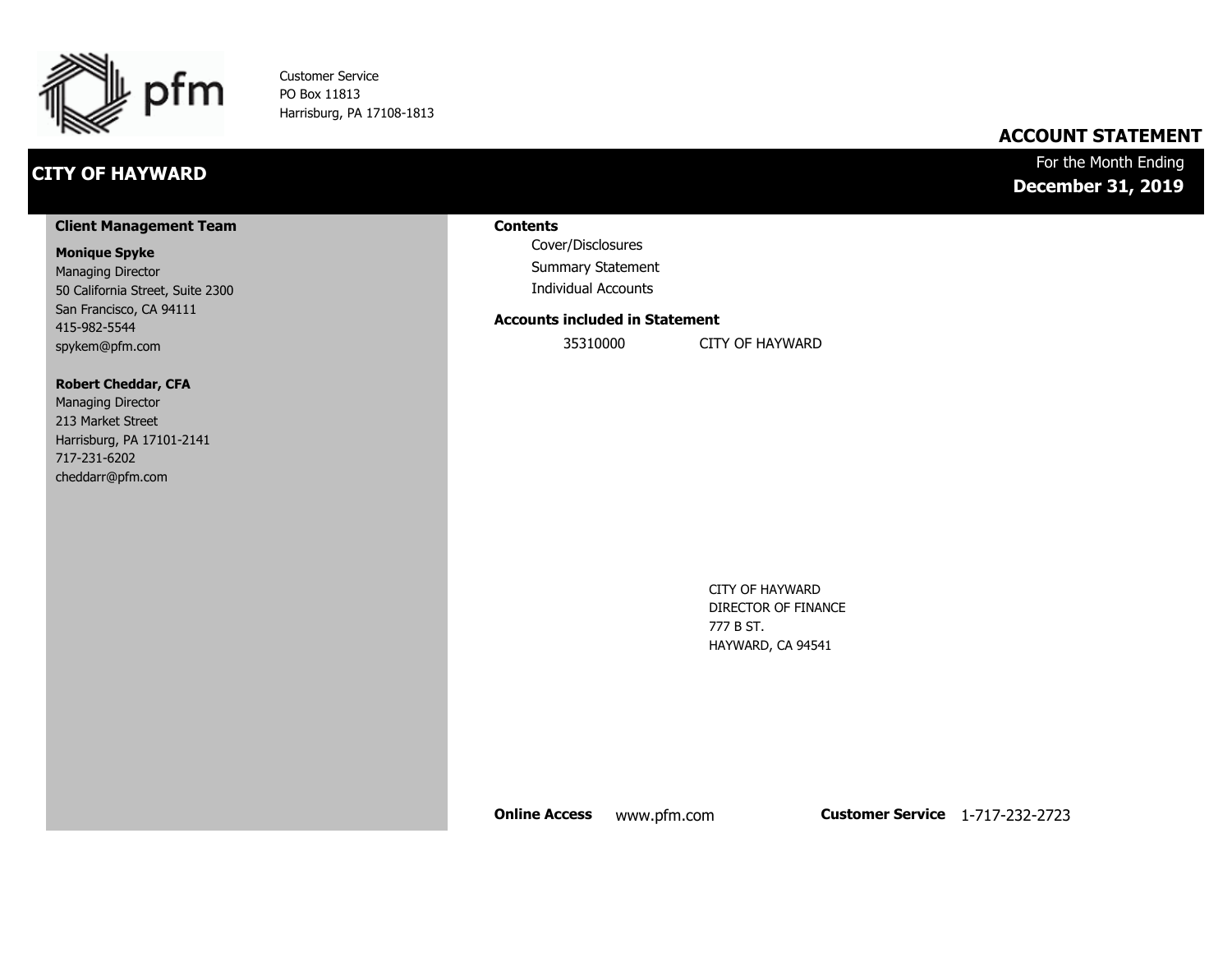

#### **Important Disclosures**

## Important Disclosures

This statement is for general information purposes only and is not intended to provide specific advice or recommendations. PFM Asset Management LLC ("PFM") is an investment advisor registered with the Securities and Exchange Commission, and is required to maintain a written disclosure statement of our background and business experience. If you would like to receive a copy of our current disclosure statement, please contact Service Operations at the address below.

**Proxy Voting** PFM does not normally receive proxies to vote on behalf of its clients. However, it does on occasion receive consent requests. In the event a consent request is received the portfolio manager contacts the client and then proceeds according to their instructions. PFM's Proxy Voting Policy is available upon request by contacting Service Operations at the address below.

**Questions About an Account** PFM's monthly statement is intended to detail our investment advisory activity as well as the activity of any accounts held by clients in pools that are managed by PFM. The custodian bank maintains the control of assets and executes (i.e., settles) all investment transactions. The custodian statement is the official record of security and cash holdings and transactions. PFM recognizes that clients may use these reports to facilitate record keeping and that the custodian bank statement and the PFM statement should be reconciled and differences resolved. Many custodians use a settlement date basis which may result in the need to reconcile due to a timing difference. **Account Control** PFM does not have the authority to withdraw funds from or deposit funds to the custodian. Our clients retain responsibility for their internal accounting policies; implementing and enforcing internal controls and generating ledger entries or otherwise recording transactions. **Market Value** Generally, PFM's market prices are derived from closing bid prices as of the last business day of the month as supplied by ICE Data Services or Bloomberg. Where prices are not available from generally recognized sources the securities are priced using a yield-based matrix system to arrive at an estimated market value. Prices that fall between data points are interpolated. Non-negotiable FDIC-insured bank certificates of deposit are priced at par. Although PFM believes the prices to be reliable, the values of the securities do not always represent the prices at which the securities could have been bought or sold. Explanation of the valuation methods for money market and TERM funds is contained in the appropriate fund information statement.

**Amortized Cost** The original cost of the principal of the security is adjusted for the amount of the periodic reduction of any discount or premium from the purchase date until the date of the report. Discount or premium with respect to short term securities (those with less than one year to maturity at time of issuance) is amortized on a straightline basis. Such discount or premium with respect to longer term securities is amortized using the constant yield basis.

**Tax Reporting** Cost data and realized gains / losses are provided for informational purposes only. Please review for accuracy and consult your tax advisor to determine the tax consequences of your security transactions. PFM does not report such information to the IRS or other taxing authorities and is not responsible for the accuracy of such information that may be required to be reported to federal, state or other taxing authorities. **Financial Situation** In order to better serve you, PFM should be promptly notified of any material change in your investment objective or financial situation.

**Callable Securities** Securities subject to redemption prior to maturity may be redeemed in whole or in part before maturity, which could affect the yield represented.

Portfolio The securities in this portfolio, including shares of mutual funds, are not guaranteed or otherwise protected by PFM, the FDIC (except for certain non-negotiable certificates of deposit) or any government agency. Investment in securities involves risks, including the possible loss of the amount invested. Actual settlement values, accrued interest, and amortized cost amounts may vary for securities subject to an adjustable interest rate or subject to principal paydowns. Any changes to the values shown may be reflected within the next monthly statement's beginning values. **Rating** Information provided for ratings is based upon a good faith inquiry of selected sources, but its accuracy and completeness cannot be guaranteed. Shares of some money market and TERM funds are marketed through representatives of PFM's wholly owned subsidiary, PFM Fund Distributors, Inc. PFM Fund Distributors, Inc. is registered with the SEC as a broker/dealer and is a member of the Financial Industry Regulatory Authority ("FINRA") and the Municipal Securities Rulemaking Board ("MSRB"). You may reach the FINRA by calling the FINRA Regulator Public Disclosure Hotline at 1-888-289-9999 or at the FINRA Regulation Internet website address www.nasd.com. A brochure describing the FINRA Regulation Public Disclosure Program is also available from the FINRA upon request.

#### **Key Terms and Definitions**

*Dividends* on money market funds consist of interest earned, plus any discount ratably amortized to the date of maturity, plus all realized gains and losses on the sale of securities prior to maturity, less ratable amortization of any premium and all accrued expenses to the fund. Dividends are accrued daily and may be paid either monthly or quarterly. The monthly earnings on this statement represent the estimated dividend accrued for the month for any program that distributes earnings on a quarterly basis. There is no guarantee that the estimated amount will be paid on the actual distribution date.

*Current Yield* is the net change, exclusive of capital changes and income other than investment income, in the value of a hypothetical fund account with a balance of one share over the seven-day base period including the statement date, expressed as a percentage of the value of one share (normally \$1.00 per share) at the beginning of the seven-day period. This resulting net change in account value is then annualized by multiplying it by 365 and dividing the result by 7. The yields quoted should not be considered a representation of the yield of the fund in the future, since the yield is not fixed.

*Average maturity* represents the average maturity of all securities and investments of a portfolio, determined by multiplying the par or principal value of each security or investment by its maturity (days or years), summing the products, and dividing the sum by the total principal value of the portfolio. The stated maturity date of mortgage backed or callable securities are used in this statement. However the actual maturity of these securities could vary depending on the level or prepayments on the underlying mortgages or whether a callable security has or is still able to be called.

*Monthly distribution yield* represents the net change in the value of one share (normally \$1.00 per share) resulting from all dividends declared during the month by a fund expressed as a percentage of the value of one share at the beginning of the month. This resulting net change is then annualized by multiplying it by 365 and dividing it by the number of calendar days in the month.

*YTM at Cost* The yield to maturity at cost is the expected rate of return, based on the original cost, the annual interest receipts, maturity value and the time period from purchase date to maturity, stated as a percentage, on an annualized basis.

*YTM at Market* The yield to maturity at market is the rate of return, based on the current market value, the annual interest receipts, maturity value and the time period remaining until maturity, stated as a percentage, on an annualized basis.

*Managed Account* A portfolio of investments managed discretely by PFM according to the client's specific investment policy and requirements. The investments are directly owned by the client and held by the client's custodian.

*Unsettled Trade* A trade which has been executed however the final consummation of the security transaction and payment has not yet taken place.

Please review the detail pages of this statement carefully. If you think your statement is wrong, missing account information, or if you need more information about a transaction, please contact PFM within 60 days of receipt. If you have other concerns or questions regarding your account you should contact a member of your client management team or PFM Service Operations at the address below.

> PFM Asset Management LLC Attn: Service Operations 213 Market Street Harrisburg, PA 17101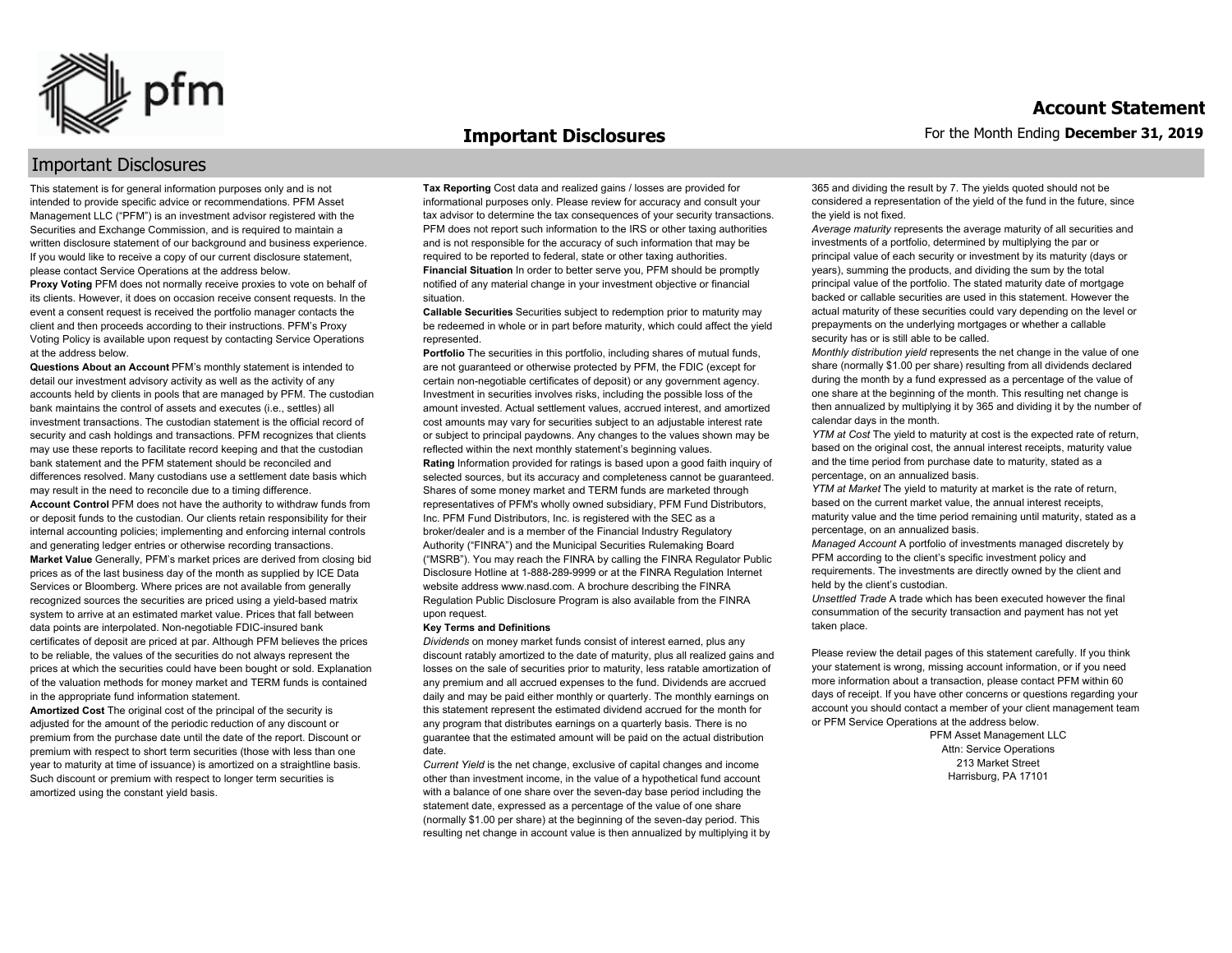

# **Managed Account Summary Statement** For the Month Ending December 31, 2019

| <b>Transaction Summary - Managed Account</b> | <b>Cash Transactions Summary - Managed Account</b> |                                 |                |  |  |
|----------------------------------------------|----------------------------------------------------|---------------------------------|----------------|--|--|
| <b>Opening Market Value</b>                  | \$125,393,040.90                                   | Maturities/Calls                | 0.00           |  |  |
| Maturities/Calls                             | (451, 576.31)                                      | 6,169,569.95<br>Sale Proceeds   |                |  |  |
| <b>Principal Dispositions</b>                | (6, 134, 839.70)                                   | Coupon/Interest/Dividend Income | 149,409.28     |  |  |
|                                              |                                                    | Principal Payments              | 451,576.31     |  |  |
| Principal Acquisitions                       | 6,135,847.66                                       | <b>Security Purchases</b>       | (6,746,224.45) |  |  |
| Unsettled Trades                             | 0.00                                               | Net Cash Contribution           | (24, 331.09)   |  |  |
| Change in Current Value                      | 13,955.48                                          | <b>Reconciling Transactions</b> | 0.00           |  |  |
| <b>Closing Market Value</b>                  | \$124,956,428.03                                   |                                 |                |  |  |

| <b>Earnings Reconciliation (Cash Basis) - Managed Account</b>                              |                            | <b>Cash Balance</b>         |        |
|--------------------------------------------------------------------------------------------|----------------------------|-----------------------------|--------|
| Interest/Dividends/Coupons Received<br>Less Purchased Interest Related to Interest/Coupons | 184,139.53<br>(10, 376.79) | <b>Closing Cash Balance</b> | \$0.00 |
| Plus Net Realized Gains/Losses                                                             | 25,942.22                  |                             |        |
| <b>Total Cash Basis Earnings</b>                                                           | \$199,704.96               |                             |        |
| <b>Earnings Reconciliation (Accrual Basis)</b>                                             | <b>Total</b>               |                             |        |
| Ending Amortized Value of Securities                                                       | 123,747,430.62             |                             |        |
| <b>Ending Accrued Interest</b>                                                             | 703,129.52                 |                             |        |
| Plus Proceeds from Sales                                                                   | 6,169,569.95               |                             |        |
| Plus Proceeds of Maturities/Calls/Principal Payments                                       | 451,576.31                 |                             |        |
| Plus Coupons/Dividends Received                                                            | 149,409.28                 |                             |        |
| Less Cost of New Purchases                                                                 | (6, 146, 224.45)           |                             |        |
| Less Beginning Amortized Value of Securities                                               | (124, 172, 149.65)         |                             |        |
| Less Beginning Accrued Interest                                                            | (645,380.76)               |                             |        |
| <b>Total Accrual Basis Earnings</b>                                                        | \$257,360.82               |                             |        |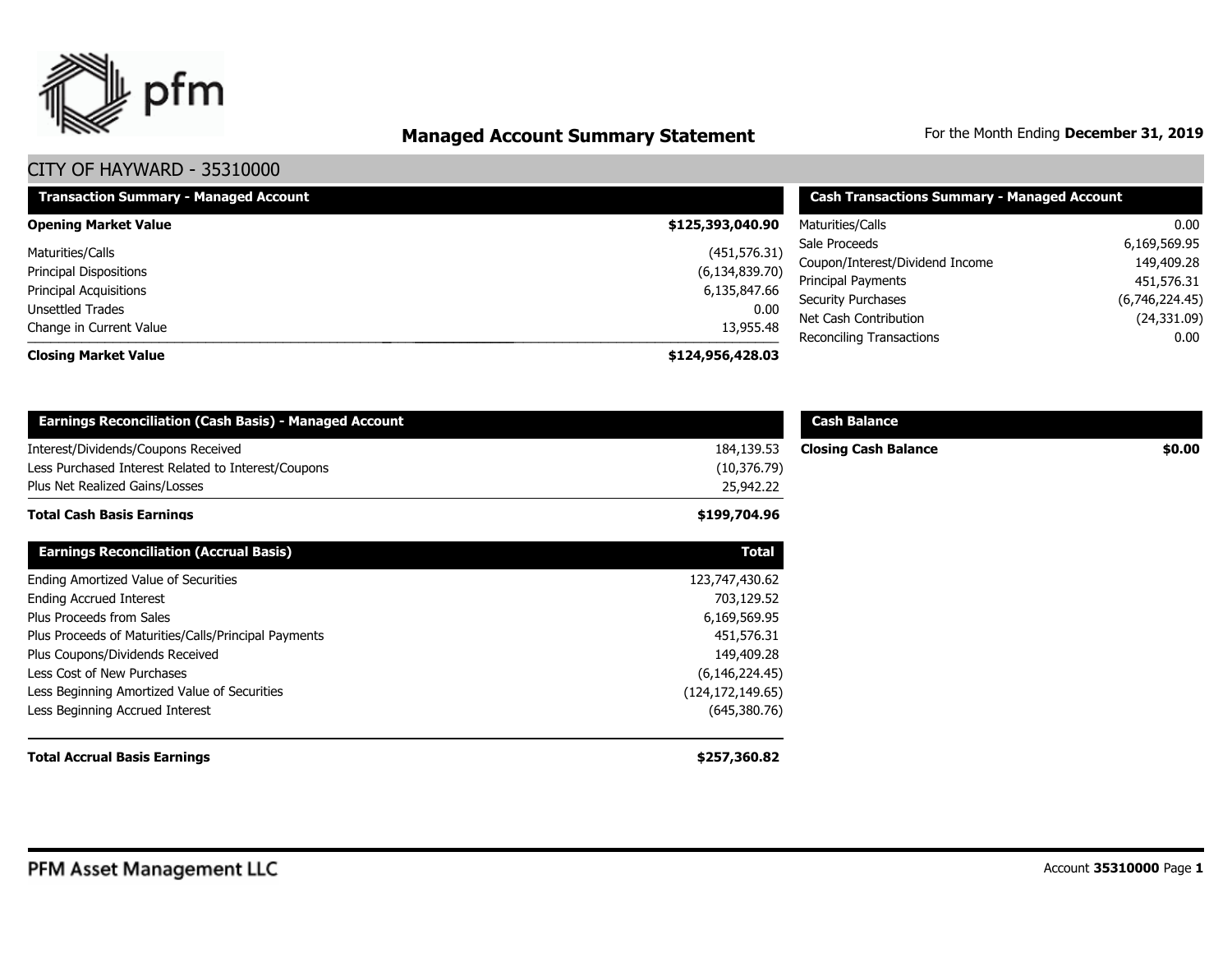

## **Portfolio Summary and Statistics** For the Month Ending December 31, 2019

## CITY OF HAYWARD - 35310000

| <b>Account Summary</b>                 |                  |                     |         |  |  |  |  |  |  |  |
|----------------------------------------|------------------|---------------------|---------|--|--|--|--|--|--|--|
| <b>Description</b>                     | <b>Par Value</b> | <b>Market Value</b> | Percent |  |  |  |  |  |  |  |
| U.S. Treasury Bond / Note              | 68,175,000.00    | 68,601,721.63       | 54.90   |  |  |  |  |  |  |  |
| Supra-National Agency Bond / Note      | 5,045,000.00     | 5,106,912.58        | 4.09    |  |  |  |  |  |  |  |
| Municipal Bond / Note                  | 8,445,000.00     | 8,494,856.85        | 6.80    |  |  |  |  |  |  |  |
| Federal Agency Collateralized Mortgage | 13,621,161.88    | 13,737,049.60       | 10.99   |  |  |  |  |  |  |  |
| Obligation                             |                  |                     |         |  |  |  |  |  |  |  |
| Federal Agency Bond / Note             | 10,745,000.00    | 10.911.779.62       | 8.73    |  |  |  |  |  |  |  |
| Corporate Note                         | 8,270,000.00     | 8,388,091.03        | 6.71    |  |  |  |  |  |  |  |
| Certificate of Deposit                 | 4,875,000.00     | 4,917,251.96        | 3.94    |  |  |  |  |  |  |  |
| <b>Asset-Backed Security</b>           | 4,759,971.33     | 4,798,764.76        | 3.84    |  |  |  |  |  |  |  |
| <b>Managed Account Sub-Total</b>       | 123,936,133.21   | 124,956,428.03      | 100.00% |  |  |  |  |  |  |  |
| <b>Accrued Interest</b>                |                  | 703,129.52          |         |  |  |  |  |  |  |  |
| <b>Total Portfolio</b>                 | 123,936,133.21   | 125,659,557.55      |         |  |  |  |  |  |  |  |

**Unsettled Trades** 0.00 **0.00** 0.00 **0.00** 

**Maturity Distribution Characteristics**



**Sector Allocation** 



54.90% US TSY Bond / Note

| Yield to Maturity at Cost         | 2.30% |
|-----------------------------------|-------|
| Yield to Maturity at Market       | 1.69% |
| Duration to Worst                 | 1.75  |
| Weighted Average Days to Maturity | 733   |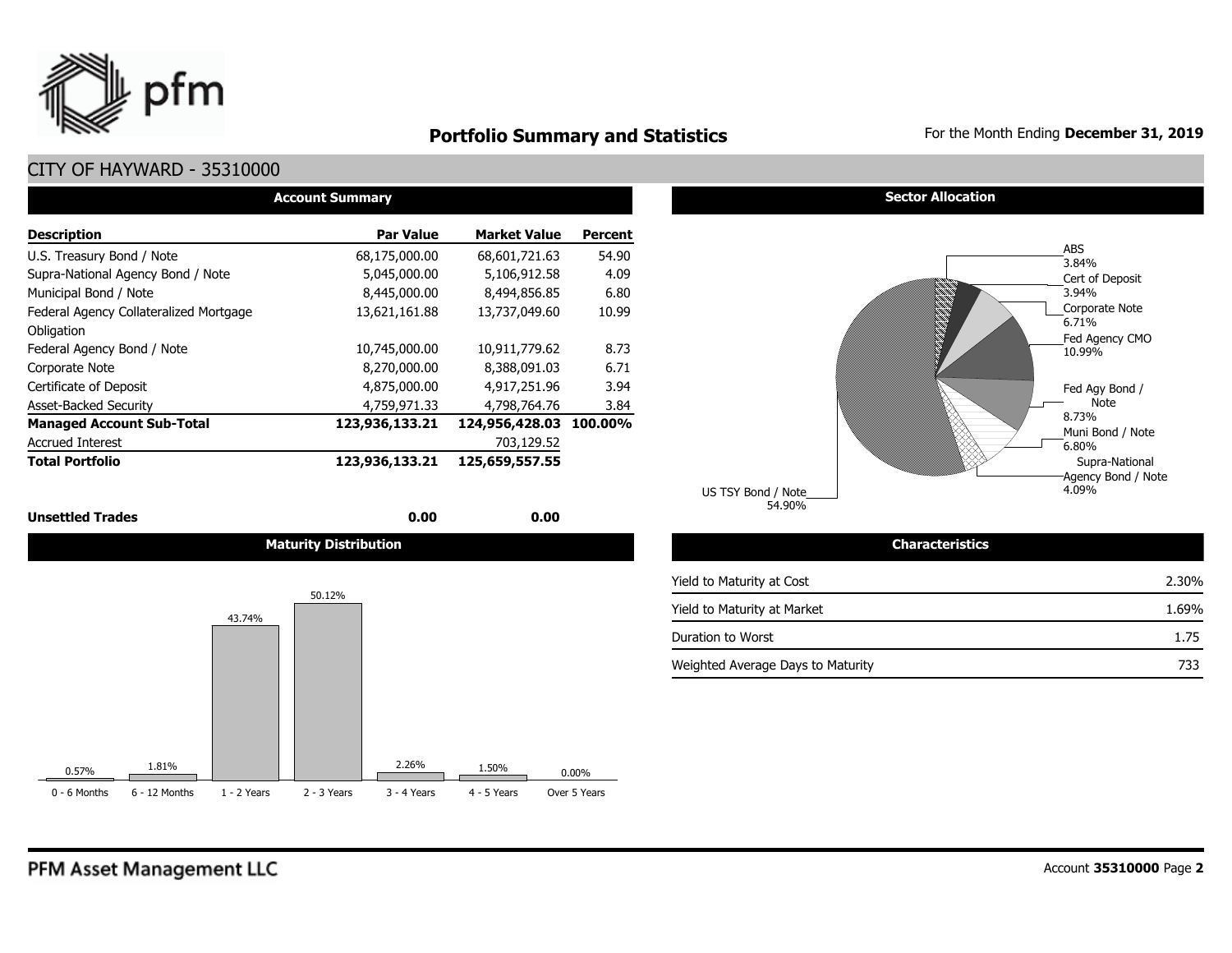

## **Managed Account Issuer Summary** For the Month Ending December 31, 2019

## CITY OF HAYWARD - 35310000

| <b>Issuer Summary</b>                  |                     |                |
|----------------------------------------|---------------------|----------------|
|                                        | <b>Market Value</b> |                |
| <b>Issuer</b>                          | of Holdings         | <b>Percent</b> |
| <b>3M COMPANY</b>                      | 147,529.09          | 0.12           |
| ALLY AUTO RECEIVABLES TRUST            | 133,470.51          | 0.11           |
| AMERICAN EXPRESS CO                    | 610,900.80          | 0.49           |
| AMERICAN HONDA FINANCE                 | 604,666.80          | 0.48           |
| <b>BANK OF AMERICA CO</b>              | 591,680.91          | 0.47           |
| <b>BANK OF MONTREAL</b>                | 604,080.00          | 0.48           |
| BMW FINANCIAL SERVICES NA LLC          | 126,136.51          | 0.10           |
| <b>CALIFORNIA ST</b>                   | 2,454,288.00        | 1.96           |
| CAPITAL ONE FINANCIAL CORP             | 598,158.36          | 0.48           |
| CAPITAL ONE PRIME AUTO REC TRUST       | 176,565.73          | 0.14           |
| CARMAX AUTO OWNER TRUST                | 518,581.98          | 0.42           |
| CATERPILLAR INC                        | 657,866.63          | 0.53           |
| CHAFFEY CA JT UNION HS DIST            | 600,528.00          | 0.48           |
| <b>CHARLES SCHWAB</b>                  | 239,584.38          | 0.19           |
| <b>CITIGROUP INC</b>                   | 304,930.20          | 0.24           |
| <b>CREDIT AGRICOLE SA</b>              | 606,132.00          | 0.49           |
| <b>DEERE &amp; COMPANY</b>             | 303,707.70          | 0.24           |
| <b>DNB ASA</b>                         | 624,328.75          | 0.50           |
| <b>FANNIE MAE</b>                      | 8,581,335.57        | 6.88           |
| FEDERAL HOME LOAN BANKS                | 4,987,825.03        | 3.99           |
| FIFTH THIRD AUTO TRUST                 | 216,980.56          | 0.17           |
| FORD CREDIT AUTO LEASE TRUST           | 478,849.45          | 0.38           |
| FORD CREDIT AUTO OWNER TRUST           | 203,581.84          | 0.16           |
| <b>FREDDIE MAC</b>                     | 11,079,668.62       | 8.88           |
| <b>GM FINANCIAL AUTO LEASING TRUST</b> | 372,604.83          | 0.30           |
| <b>GM FINANCIAL SECURITIZED TERM</b>   | 347,900.17          | 0.28           |
| <b>GOLDMAN SACHS GROUP INC</b>         | 607,578.00          | 0.49           |
| HARLEY-DAVIDSON MOTORCYCLE TRUST       | 300,962.73          | 0.24           |
| HOME DEPOT INC                         | 180,860.05          | 0.14           |
| HONDA AUTO RECEIVABLES                 | 172,606.61          | 0.14           |
| <b>HYUNDAI AUTO RECEIVABLES</b>        | 404,924.39          | 0.32           |
| <b>IBM CORP</b>                        | 306,786.60          | 0.25           |

#### **Credit Quality (S&P Ratings)**



PFM Asset Management LLC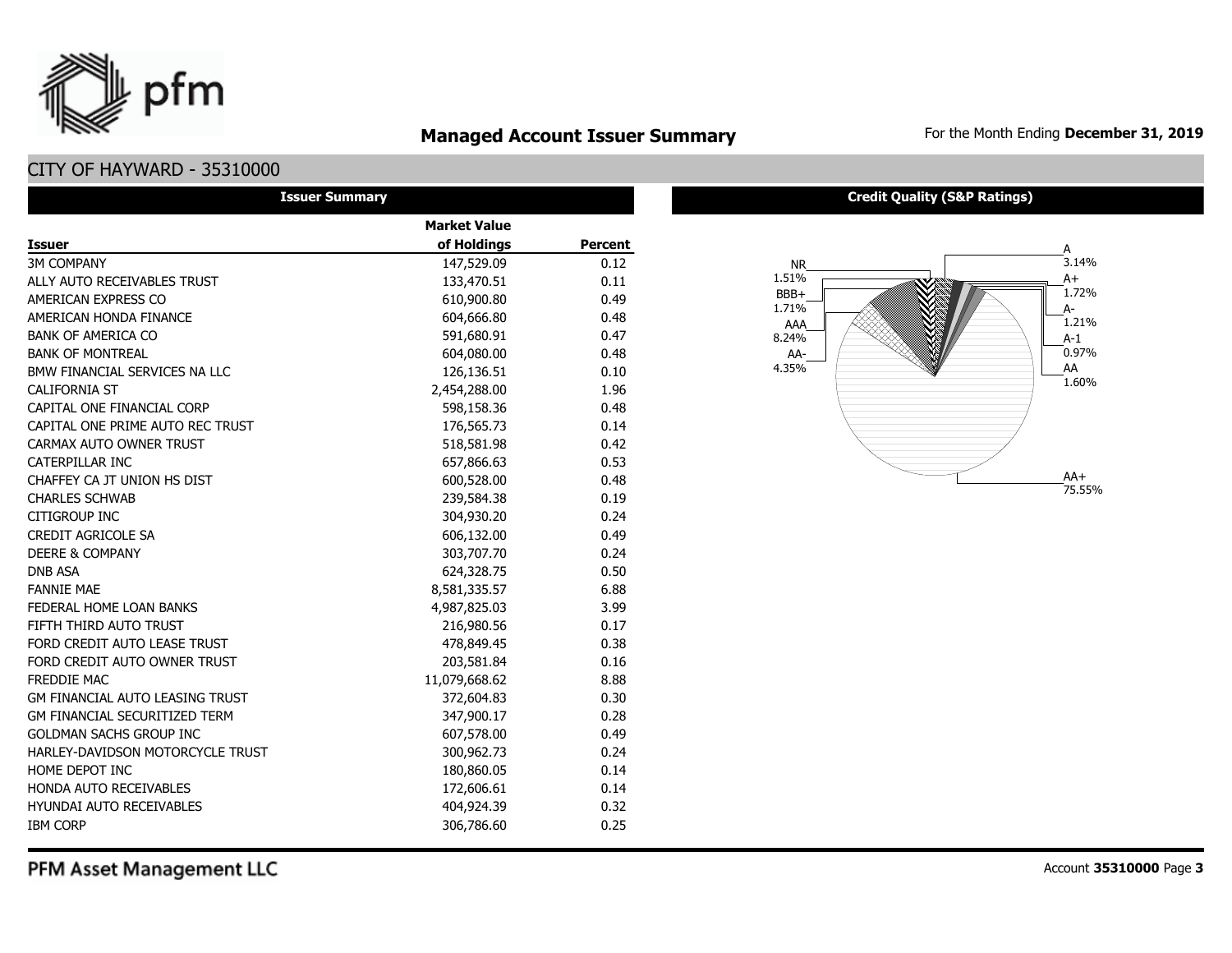

## **Managed Account Issuer Summary** For the Month Ending December 31, 2019

|                                          | <b>Market Value</b> |                |
|------------------------------------------|---------------------|----------------|
| <b>Issuer</b>                            | of Holdings         | <b>Percent</b> |
| INTER-AMERICAN DEVELOPMENT BANK          | 1,416,889.60        | 1.13           |
| INTERNATIONAL FINANCE CORPORATION        | 1,865,181.10        | 1.49           |
| INTL BANK OF RECONSTRUCTION AND DEV      | 1,824,841.88        | 1.46           |
| JOHN DEERE OWNER TRUST                   | 16,427.74           | 0.01           |
| JP MORGAN CHASE & CO                     | 612,995.40          | 0.49           |
| LONG BEACH CA                            | 915,712.80          | 0.73           |
| MITSUBISHI UFJ FINANCIAL GROUP INC       | 608,987.40          | 0.49           |
| <b>MORGAN STANLEY</b>                    | 607,815.00          | 0.49           |
| NATIONAL RURAL UTILITIES CO FINANCE CORP | 252,813.75          | 0.20           |
| NISSAN AUTO LEASE TRUST                  | 226,908.27          | 0.18           |
| NISSAN AUTO RECEIVABLES                  | 203,814.62          | 0.16           |
| <b>NORDEA BANK AB</b>                    | 626,018.13          | 0.50           |
| <b>OREGON STATE</b>                      | 600,444.00          | 0.48           |
| PACCAR FINANCIAL CORP                    | 301,197.95          | 0.24           |
| ROYAL BANK OF CANADA                     | 613,299.00          | 0.49           |
| SAN DIEGO CA CMNTY CLG DIST              | 675,810.00          | 0.54           |
| SAN JOSE CA                              | 1,162,753.50        | 0.93           |
| SKANDINAVISKA ENSKILDA BANKEN AB         | 626,181.88          | 0.50           |
| SUMITOMO MITSUI FINANCIAL GROUP INC      | 608,224.80          | 0.49           |
| SUNTRUST BANKS INC                       | 304,151.10          | 0.24           |
| TAMALPAIS CA UNION HIGH SCH DIST         | 997,169.10          | 0.80           |
| THE BANK OF NEW YORK MELLON CORPORATION  | 300,662.71          | 0.24           |
| THE WALT DISNEY CORPORATION              | 164,594.93          | 0.13           |
| <b>TOYOTA MOTOR CORP</b>                 | 370,504.93          | 0.30           |
| UNITED PARCEL SERVICE INC                | 303,360.30          | 0.24           |
| UNITED STATES TREASURY                   | 68,601,721.63       | 54.91          |
| UNIVERSITY OF CALIFORNIA                 | 1,088,151.45        | 0.87           |
| <b>US BANCORP</b>                        | 613,903.80          | 0.49           |
| <b>VOLKSWAGEN AUTO LEASE TURST</b>       | 300,290.46          | 0.24           |
| <b>Total</b>                             | \$124,956,428.03    | 100.00%        |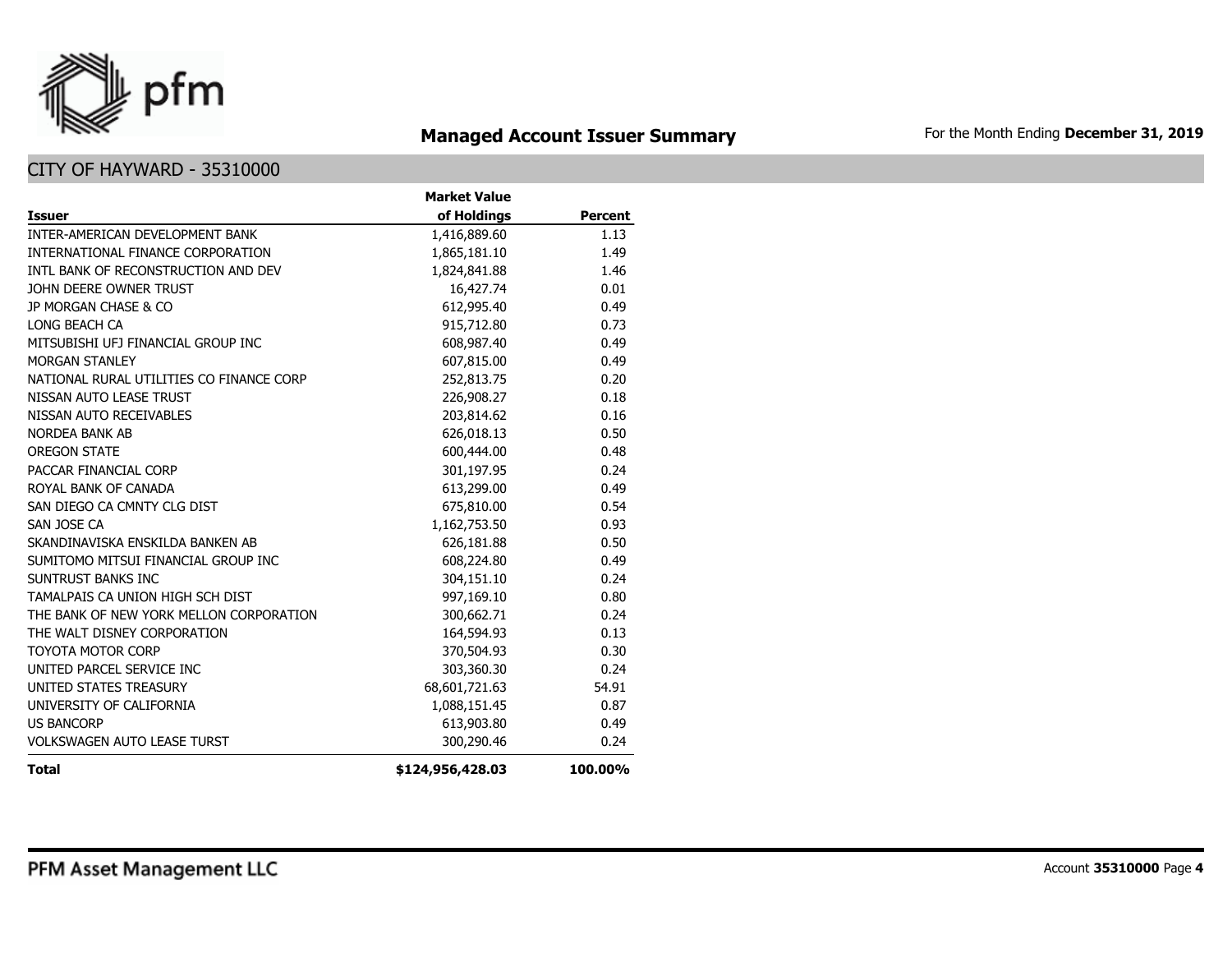

| <b>Security Type/Description</b>                             |              |                  | <b>S&amp;P</b> | Moody's | <b>Trade</b> | <b>Settle</b> | <b>Original</b> | <b>YTM</b> | Accrued         | <b>Amortized</b> | <b>Market</b> |
|--------------------------------------------------------------|--------------|------------------|----------------|---------|--------------|---------------|-----------------|------------|-----------------|------------------|---------------|
| <b>Dated Date/Coupon/Maturity</b>                            | <b>CUSIP</b> | Par              | Rating         | Rating  | Date         | <b>Date</b>   | Cost            | at Cost    | <b>Interest</b> | Cost             | <b>Value</b>  |
| <b>U.S. Treasury Bond / Note</b>                             |              |                  |                |         |              |               |                 |            |                 |                  |               |
| <b>US TREASURY NOTES</b><br>DTD 01/31/2016 1.375% 01/31/2021 | 912828N89    | 400,000.00 AA+   |                | Aaa     | 02/02/18     | 02/02/18      | 388,718.75 2.36 |            | 2,301.63        | 395,835.54       | 398,890.80    |
| US TREASURY NOTES<br>DTD 01/31/2016 1.375% 01/31/2021        | 912828N89    | 450,000.00 AA+   |                | Aaa     | 12/27/17     | 12/28/17      | 441,052.73      | 2.04       | 2,589.33        | 446,808.57       | 448,752.15    |
| <b>US TREASURY NOTES</b><br>DTD 01/31/2016 1.375% 01/31/2021 | 912828N89    | 3,500,000.00 AA+ |                | Aaa     | 01/02/18     | 01/04/18      | 3,430,000.00    | 2.05       | 20,139.27       | 3,474,878.65     | 3,490,294.50  |
| <b>US TREASURY NOTES</b><br>DTD 02/29/2016 1.125% 02/28/2021 | 912828P87    | 625,000.00 AA+   |                | Aaa     | 02/07/18     | 02/08/18      | 602,319.34      | 2.36       | 2,375.94        | 616,186.47       | 621,338.13    |
| <b>US TREASURY NOTES</b><br>DTD 02/29/2016 1.125% 02/28/2021 | 912828P87    | 3,100,000.00 AA+ |                | Aaa     | 02/15/18     | 02/16/18      | 2,983,628.91    | 2.42       | 11,784.68       | 3,054,438.40     | 3,081,837.10  |
| <b>US TREASURY NOTES</b><br>DTD 05/15/2018 2.625% 05/15/2021 | 9128284P2    | 2,350,000.00 AA+ |                | Aaa     | 02/28/19     | 02/28/19      | 2,354,957.03    | 2.53       | 7,965.14        | 2,353,135.46     | 2,382,312.50  |
| <b>US TREASURY NOTES</b><br>DTD 05/15/2018 2.625% 05/15/2021 | 9128284P2    | 4,200,000.00 AA+ |                | Aaa     | 02/08/19     | 02/11/19      | 4,216,242.19    | 2.45       | 14,235.58       | 4,210,019.06     | 4,257,750.00  |
| <b>US TREASURY NOTES</b><br>DTD 06/02/2014 2.000% 05/31/2021 | 912828WN6    | 3,225,000.00 AA+ |                | Aaa     | 06/04/18     | 06/06/18      | 3,167,680.66    | 2.62       | 5,639.34        | 3,197,318.99     | 3,242,763.30  |
| US TREASURY NOTES<br>DTD 06/30/2014 2.125% 06/30/2021        | 912828WR7    | 1,500,000.00 AA+ |                | Aaa     | 07/03/18     | 07/06/18      | 1,477,031.25    | 2.66       | 87.57           | 1,488,249.36     | 1,511,836.50  |
| <b>US TREASURY NOTES</b><br>DTD 08/15/2018 2.750% 08/15/2021 | 9128284W7    | 1,575,000.00 AA+ |                | Aaa     | 09/05/18     | 09/07/18      | 1,576,291.99    | 2.72       | 16,359.88       | 1,575,734.88     | 1,603,731.15  |
| <b>US TREASURY NOTES</b><br>DTD 08/15/2018 2.750% 08/15/2021 | 9128284W7    | 1,725,000.00 AA+ |                | Aaa     | 09/26/18     | 09/28/18      | 1,717,655.27    | 2.91       | 17,917.97       | 1,720,807.99     | 1,756,467.45  |
| US TREASURY NOTES<br>DTD 08/15/2011 2.125% 08/15/2021        | 912828RC6    | 4,400,000.00 AA+ |                | Aaa     | 10/03/19     | 10/04/19      | 4,456,890.63    | 1.42       | 35,316.58       | 4,449,605.38     | 4,436,779.60  |
| <b>US TREASURY NOTES</b><br>DTD 10/31/2016 1.250% 10/31/2021 | 912828T67    | 300,000.00 AA+   |                | Aaa     | 12/20/19     | 12/20/19      | 297,761.72      | 1.66       | 638.74          | 297,800.96       | 298,195.20    |
| <b>US TREASURY NOTES</b><br>DTD 10/31/2016 1.250% 10/31/2021 | 912828T67    | 3.250.000.00 AA+ |                | Aaa     | 10/31/19     | 11/04/19      | 3,231,337.89    | 1.54       | 6,919.64        | 3,232,816.15     | 3,230,448,00  |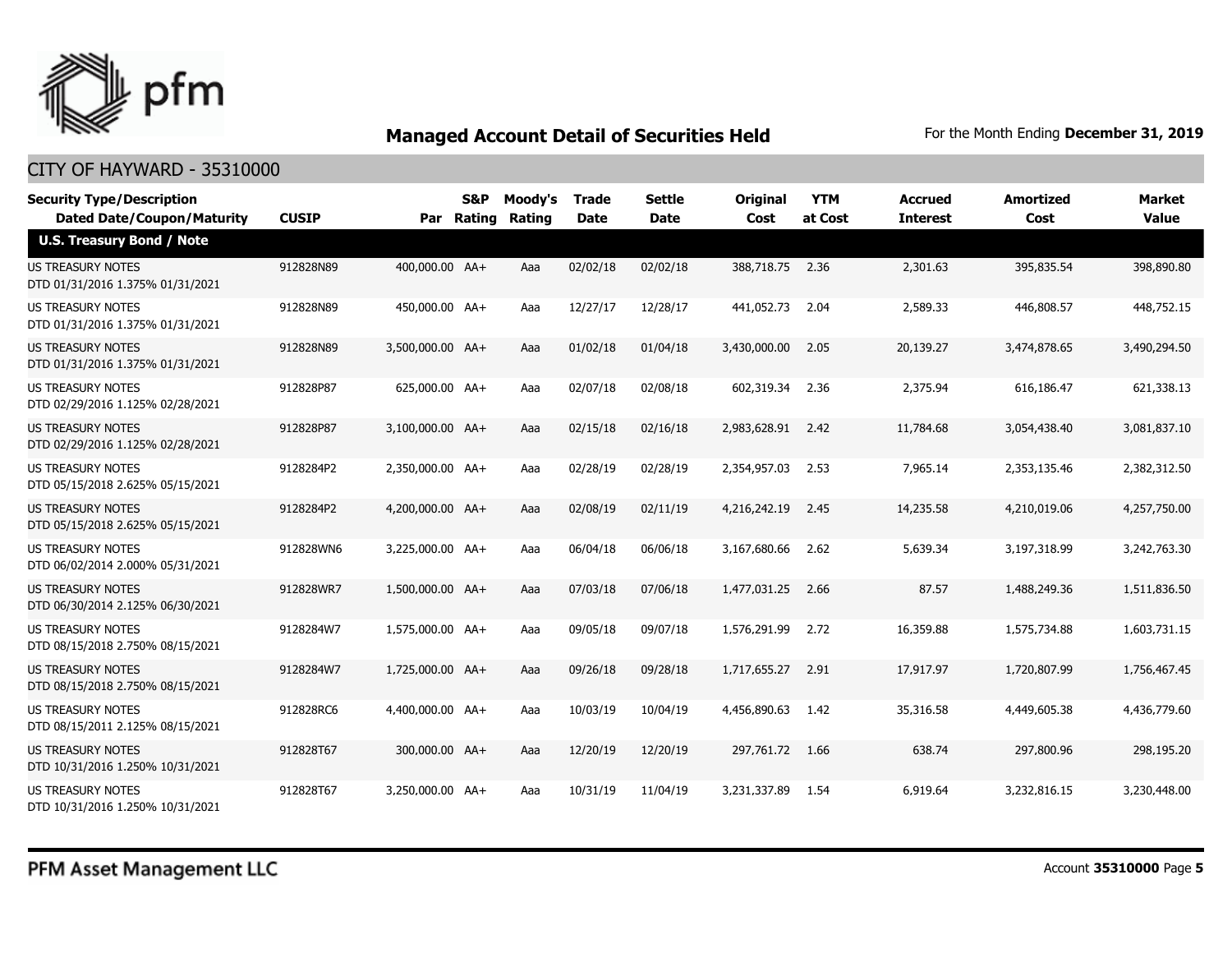

| <b>Security Type/Description</b><br><b>Dated Date/Coupon/Maturity</b>                | <b>CUSIP</b> | Par              | <b>S&amp;P</b><br>Rating | Moody's<br>Rating | <b>Trade</b><br><b>Date</b> | <b>Settle</b><br><b>Date</b> | <b>Original</b><br>Cost | <b>YTM</b><br>at Cost | <b>Accrued</b><br><b>Interest</b> | <b>Amortized</b><br>Cost | Market<br><b>Value</b> |
|--------------------------------------------------------------------------------------|--------------|------------------|--------------------------|-------------------|-----------------------------|------------------------------|-------------------------|-----------------------|-----------------------------------|--------------------------|------------------------|
| <b>U.S. Treasury Bond / Note</b>                                                     |              |                  |                          |                   |                             |                              |                         |                       |                                   |                          |                        |
| <b>US TREASURY NOTES</b><br>DTD 10/31/2016 1.250% 10/31/2021                         | 912828T67    | 4,150,000.00 AA+ |                          | Aaa               | 11/08/19                    | 11/12/19                     | 4,114,984.38            | 1.69                  | 8,835.85                          | 4,117,400.38             | 4,125,033.60           |
| US TREASURY NOTES<br>DTD 01/15/2019 2.500% 01/15/2022                                | 9128285V8    | 1,500,000.00 AA+ |                          | Aaa               | 02/08/19                    | 02/11/19                     | 1,502,988.28            | 2.43                  | 17,323.37                         | 1,502,113.92             | 1,527,129.00           |
| <b>US TREASURY NOTES</b><br>DTD 01/15/2019 2.500% 01/15/2022                         | 9128285V8    | 6,000,000.00 AA+ |                          | Aaa               | 01/29/19                    | 01/31/19                     | 5,991,328.13            | 2.55                  | 69,293.48                         | 5,993,978.76             | 6,108,516.00           |
| <b>US TREASURY NOTES</b><br>DTD 01/31/2017 1.875% 01/31/2022                         | 912828V72    | 8,750,000.00 AA+ |                          | Aaa               | 01/07/19                    | 01/09/19                     | 8,590,722.66            | 2.50                  | 68,656.59                         | 8,640,396.01             | 8,801,266.25           |
| US TREASURY NOTES<br>DTD 02/15/2019 2.500% 02/15/2022                                | 9128286C9    | 2,350,000.00 AA+ |                          | Aaa               | 03/01/19                    | 03/05/19                     | 2,347,429.69            | 2.54                  | 22,190.90                         | 2,348,144.37             | 2,394,612.40           |
| <b>US TREASURY NOTES</b><br>DTD 02/15/2019 2.500% 02/15/2022                         | 9128286C9    | 2,500,000.00 AA+ |                          | Aaa               | 04/01/19                    | 04/03/19                     | 2,514,550.78            | 2.29                  | 23,607.34                         | 2,510,873.18             | 2,547,460.00           |
| <b>US TREASURY NOTES</b><br>DTD 07/31/2017 1.875% 07/31/2022                         | 9128282P4    | 1,600,000.00 AA+ |                          | Aaa               | 07/01/19                    | 07/03/19                     | 1,605,437.50            | 1.76                  | 12,554.35                         | 1,604,587.84             | 1,611,312.00           |
| US TREASURY NOTES<br>DTD 07/31/2017 1.875% 07/31/2022                                | 9128282P4    | 4,400,000.00 AA+ |                          | Aaa               | 06/03/19                    | 06/05/19                     | 4,403,609.38            | 1.85                  | 34,524.46                         | 4,403,002.08             | 4,431,108.00           |
| <b>US TREASURY NOTES</b><br>DTD 08/31/2017 1.625% 08/31/2022                         | 9128282S8    | 1,075,000.00 AA+ |                          | Aaa               | 08/02/19                    | 08/05/19                     | 1,072,858.40            | 1.69                  | 5,902.90                          | 1,073,141.20             | 1,075,881.50           |
| UNITED STATES TREASURY NOTES<br>DTD 10/15/2019 1.375% 10/15/2022                     | 912828YK0    | 5,250,000.00 AA+ |                          | Aaa               | 12/02/19                    | 12/04/19                     | 5,213,085.94            | 1.63                  | 15,384.22                         | 5,214,057.66             | 5,218,006.50           |
| <b>Security Type Sub-Total</b>                                                       |              | 68,175,000.00    |                          |                   |                             |                              | 67,698,563.50           | 2.18                  | 422,544.75                        | 67,921,331.26            | 68,601,721.63          |
| <b>Supra-National Agency Bond / Note</b>                                             |              |                  |                          |                   |                             |                              |                         |                       |                                   |                          |                        |
| INTERNATIONAL FINANCE CORPORATION<br><b>NOTE</b><br>DTD 03/16/2018 2.635% 03/09/2021 | 45950VLQ7    | 1,850,000.00 AAA |                          | Aaa               | 03/09/18                    | 03/16/18                     | 1,848,612.50            | 2.66                  | 15,165.89                         | 1,849,431.35             | 1,865,181.10           |
| INTER-AMERICAN DEVELOPMENT BANK<br><b>NOTE</b><br>DTD 04/19/2018 2.625% 04/19/2021   | 4581X0DB1    | 1,400,000.00 AAA |                          | Aaa               | 04/12/18                    | 04/19/18                     | 1,396,920.00            | 2.70                  | 7,350.00                          | 1,398,635.67             | 1,416,889.60           |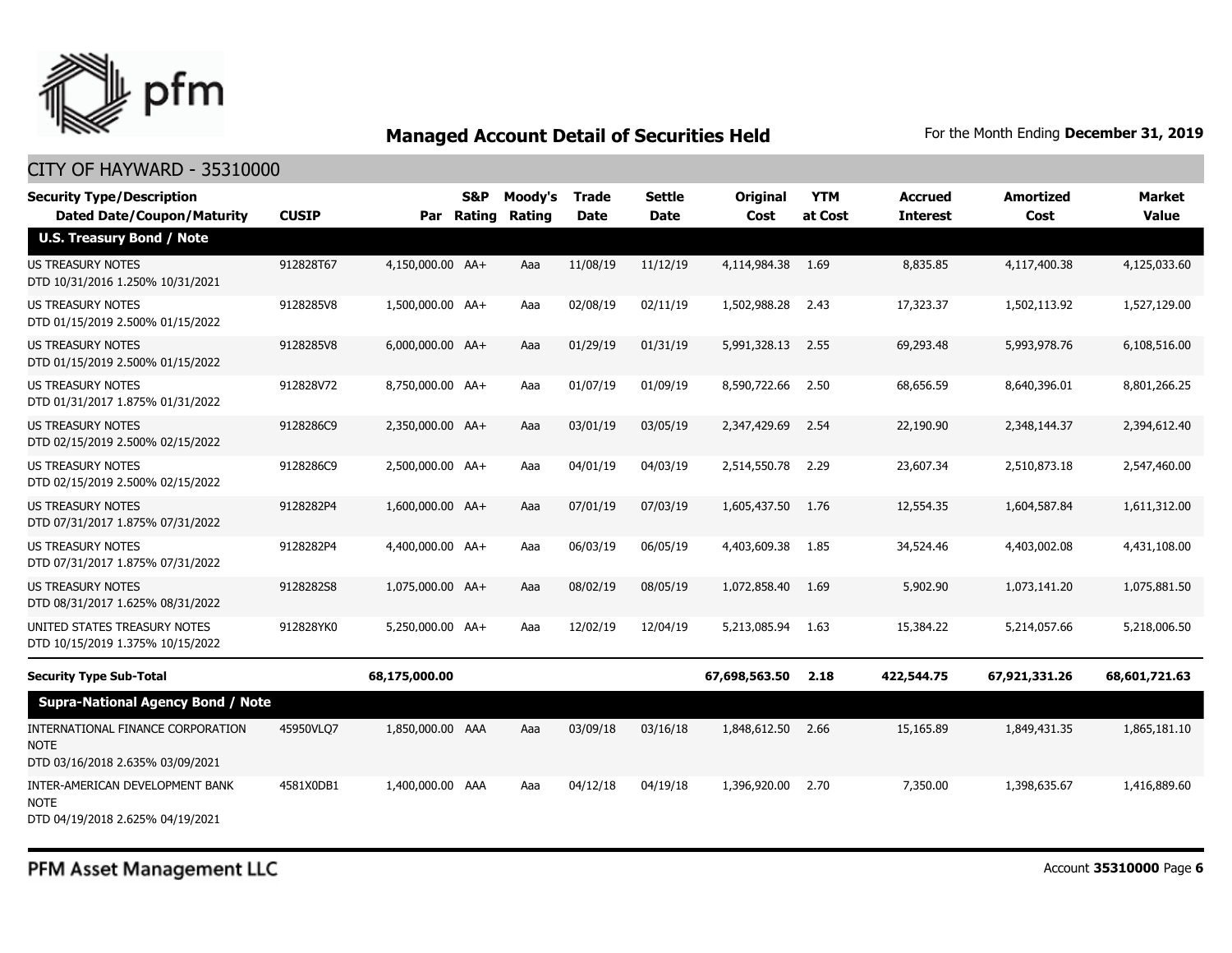

| <b>Security Type/Description</b><br><b>Dated Date/Coupon/Maturity</b>           | <b>CUSIP</b> | Par              | S&P<br>Rating | Moody's<br>Rating | <b>Trade</b><br><b>Date</b> | Settle<br><b>Date</b> | Original<br>Cost | <b>YTM</b><br>at Cost | <b>Accrued</b><br><b>Interest</b> | Amortized<br>Cost | <b>Market</b><br><b>Value</b> |
|---------------------------------------------------------------------------------|--------------|------------------|---------------|-------------------|-----------------------------|-----------------------|------------------|-----------------------|-----------------------------------|-------------------|-------------------------------|
| <b>Supra-National Agency Bond / Note</b>                                        |              |                  |               |                   |                             |                       |                  |                       |                                   |                   |                               |
| INTL BANK OF RECONSTRUCTION AND DEV<br>NOTE<br>DTD 07/25/2018 2.750% 07/23/2021 | 459058GH0    | 1,795,000.00 AAA |               | Aaa               | 07/18/18                    | 07/25/18              | 1,790,799.70     | 2.83                  | 21,664.65                         | 1,792,765.66      | 1,824,841.88                  |
| <b>Security Type Sub-Total</b>                                                  |              | 5,045,000.00     |               |                   |                             |                       | 5,036,332.20     | 2.73                  | 44,180.54                         | 5,040,832.68      | 5,106,912.58                  |
| <b>Municipal Bond / Note</b>                                                    |              |                  |               |                   |                             |                       |                  |                       |                                   |                   |                               |
| UNIV OF CAL TXBL REV BOND<br>DTD 05/18/2017 1.900% 05/15/2020                   | 91412GS89    | 625,000.00 AA    |               | Aa2               | 05/05/17                    | 05/18/17              | 625,000.00       | 1.90                  | 1,517.36                          | 625,000.00        | 625,443.75                    |
| CA ST TXBL GO BONDS<br>DTD 04/27/2017 2.625% 04/01/2021                         | 13063DAC2    | 1,000,000.00 AA- |               | Aa2               | 02/12/19                    | 02/14/19              | 997,000.00       | 2.77                  | 6,562.50                          | 998,230.16        | 1,010,820.00                  |
| CA ST TXBL GO BONDS<br>DTD 04/25/2018 2.800% 04/01/2021                         | 13063DGA0    | 1,425,000.00 AA- |               | Aa2               | 04/18/18                    | 04/25/18              | 1,425,057.00     | 2.80                  | 9,975.00                          | 1,425,017.93      | 1,443,468.00                  |
| UNIV OF CAL TXBL REV BONDS<br>DTD 06/05/2018 3.029% 05/15/2021                  | 91412HBH5    | 455,000.00 AA    |               | Aa2               | 05/23/18                    | 06/05/18              | 455,000.00       | 3.03                  | 1,761.03                          | 455,000.00        | 462,707.70                    |
| CHAFFEY UHSD, CA TXBL GO BONDS<br>DTD 12/05/2019 1.913% 08/01/2022              | 157411TH2    | 600,000.00 AA-   |               | Aa1               | 11/06/19                    | 12/05/19              | 600,000.00       | 1.91                  | 828.97                            | 600,000.00        | 600,528.00                    |
| SAN DIEGO CCD, CA TXBL GO BONDS<br>DTD 10/16/2019 1.936% 08/01/2022             | 7972720M6    | 675,000.00 AAA   |               | Aaa               | 09/18/19                    | 10/16/19              | 675,000,00       | 1.94                  | 2,722.50                          | 675,000.00        | 675,810.00                    |
| LONG BEACH CCD, CA TXBL GO BONDS<br>DTD 10/23/2019 1.702% 08/01/2022            | 542411NG4    | 920,000.00 AA    |               | Aa2               | 10/09/19                    | 10/23/19              | 920,000.00       | 1.70                  | 2,957.70                          | 920,000.00        | 915,712.80                    |
| TAMALPAIS UHSD, CA TXBL GO BONDS<br>DTD 10/09/2019 1.925% 08/01/2022            | 874857KH7    | 995,000.00 NR    |               | Aaa               | 09/20/19                    | 10/09/19              | 995,000.00       | 1.93                  | 4,362.80                          | 995,000.00        | 997,169.10                    |
| SAN JOSE, CA TXBL GO BONDS<br>DTD 07/25/2019 2.300% 09/01/2022                  | 798135H44    | 1,150,000.00 AA+ |               | Aa1               | 07/09/19                    | 07/25/19              | 1,157,544.00     | 2.08                  | 8,816.67                          | 1,156,507.55      | 1,162,753.50                  |
| OR ST DEPT OF TRANS TXBL REV BONDS<br>DTD 11/20/2019 1.855% 11/15/2022          | 68607DTT2    | 600,000.00 AAA   |               | Aa1               | 11/07/19                    | 11/20/19              | 600,000.00       | 1.86                  | 1,267.58                          | 600,000.00        | 600,444.00                    |
| <b>Security Type Sub-Total</b>                                                  |              | 8,445,000.00     |               |                   |                             |                       | 8,449,601.00     | 2.22                  | 40,772.11                         | 8,449,755.64      | 8,494,856.85                  |
| <b>Federal Agency Collateralized Mortgage Obligation</b>                        |              |                  |               |                   |                             |                       |                  |                       |                                   |                   |                               |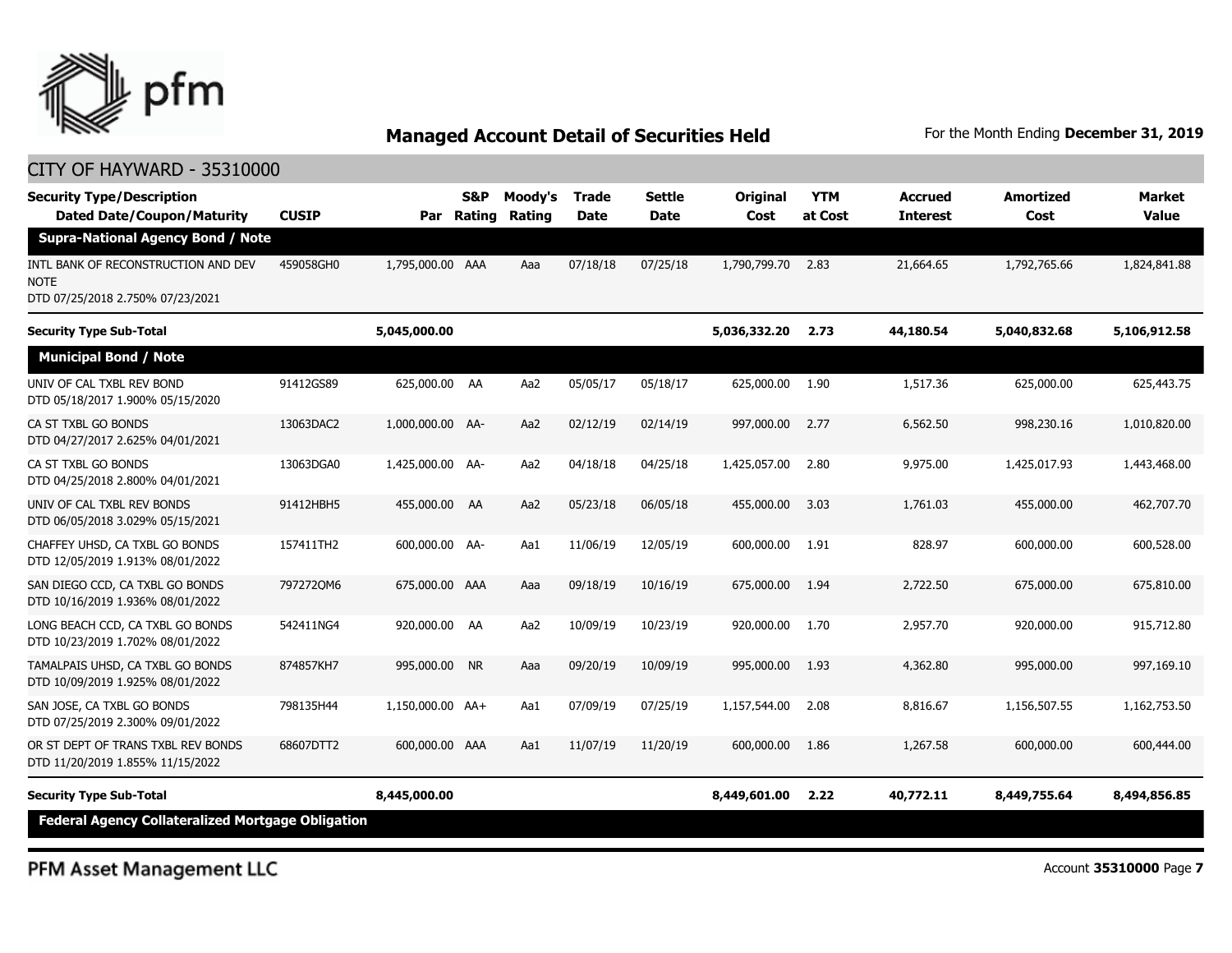

| <b>Security Type/Description</b><br><b>Dated Date/Coupon/Maturity</b> | <b>CUSIP</b> |                  | S&P<br>Par Rating | Moody's<br>Rating | <b>Trade</b><br>Date | <b>Settle</b><br>Date | <b>Original</b><br>Cost | <b>YTM</b><br>at Cost | <b>Accrued</b><br><b>Interest</b> | <b>Amortized</b><br>Cost | <b>Market</b><br><b>Value</b> |
|-----------------------------------------------------------------------|--------------|------------------|-------------------|-------------------|----------------------|-----------------------|-------------------------|-----------------------|-----------------------------------|--------------------------|-------------------------------|
| <b>Federal Agency Collateralized Mortgage Obligation</b>              |              |                  |                   |                   |                      |                       |                         |                       |                                   |                          |                               |
| FREDDIE MAC SERIES 4459 NB<br>DTD 04/01/2015 4.500% 01/01/2020        | 3137BHU39    |                  | 18.90 AA+         | Aaa               | 06/08/15             | 06/11/15              | 19.82                   | 0.77                  | 0.07                              | 18.90                    | 18.88                         |
| <b>FHMS K006 A2</b><br>DTD 04/01/2010 4.251% 01/25/2020               | 31398VJ98    | 77,065.49 AA+    |                   | Aaa               | 06/12/18             | 06/15/18              | 78,630.88               | 1.57                  | 273.00                            | 77,065.49                | 76,933.69                     |
| FHLMC SERIES K013 A1<br>DTD 05/01/2011 2.902% 08/25/2020              | 3137AA4V2    | 194,565.17 AA+   |                   | Aaa               | 06/23/17             | 06/28/17              | 198,266.46              | 1.60                  | 470.52                            | 194,893.97               | 194,733.90                    |
| <b>FHMS K714 A2</b><br>DTD 01/01/2014 3.034% 10/25/2020               | 3137B6ZM6    | 854,992.05 AA+   |                   | Aaa               | 09/21/17             | 09/26/17              | 878,738.14              | 1.15                  | 2,161.70                          | 861,027.76               | 858,613.63                    |
| FNA 2018-M5 A2<br>DTD 04/01/2018 3.560% 09/25/2021                    | 3136B1XP4    | 548,125.36 AA+   |                   | Aaa               | 04/11/18             | 04/30/18              | 559,028.13              | 2.27                  | 1,626.11                          | 553,456.72               | 553,588.03                    |
| <b>FHMS K720 A1</b><br>DTD 11/01/2015 2.316% 11/25/2021               | 3137BLUQ9    | 241,914.77 AA+   |                   | Aaa               | 08/22/19             | 08/27/19              | 242,576.25              | 1.94                  | 466.90                            | 242,455.61               | 242,682.41                    |
| FHLMC MULTIFAMILY STRUCTURED P<br>DTD 05/01/2015 2.791% 01/25/2022    | 3137BHXY8    | 1,250,000.00 AA+ |                   | Aaa               | 08/16/19             | 08/21/19              | 1,272,656.25            | 1.21                  | 2,907.29                          | 1,269,611.75             | 1,266,048.00                  |
| FHMS KJ23 A1<br>DTD 12/01/2018 3.174% 03/01/2022                      | 3137FKK70    | 334,360.34 AA+   |                   | Aaa               | 12/07/18             | 12/14/18              | 334,357.66              | 3.05                  | 884.38                            | 334,357.67               | 338,367.51                    |
| FHMS K019 A2<br>DTD 08/01/2012 2.272% 03/25/2022                      | 3137ASNJ9    | 597,919.47 AA+   |                   | Aaa               | 03/29/19             | 04/03/19              | 593,505.14              | 2.65                  | 1,132.06                          | 594,326.08               | 601,136.87                    |
| FHMS K023 A1<br>DTD 12/01/2012 1.583% 04/25/2022                      | 3137AWQG3    | 71,968.66 AA+    |                   | Aaa               | 03/06/18             | 03/09/18              | 70,405.58               | 2.58                  | 94.94                             | 71,021.66                | 71,660.53                     |
| FHMS K023 A1<br>DTD 12/01/2012 1.583% 04/25/2022                      | 3137AWQG3    | 315,959.95 AA+   |                   | Aaa               | 07/12/18             | 07/17/18              | 307,974.56              | 2.87                  | 416.80                            | 310,712.49               | 314,607.17                    |
| FHMS K023 A1<br>DTD 12/01/2012 1.583% 04/25/2022                      | 3137AWQG3    | 649,473.23 AA+   |                   | Aaa               | 03/07/18             | 03/09/18              | 635,266.01              | 2.59                  | 856.76                            | 640,867.36               | 646,692.51                    |
| FHLMC MULTIFAMILY STRUCTURED P<br>DTD 11/01/2015 2.716% 06/25/2022    | 3137BLUR7    | 600,000.00 AA+   |                   | Aaa               | 03/13/19             | 03/18/19              | 599,253.52              | 2.68                  | 1,358.00                          | 599,253.52               | 608,842.80                    |
| FHLMC MULTIFAMILY STRUCTURED P<br>DTD 12/01/2012 2.355% 07/25/2022    | 3137AVXN2    | 570,000.00 AA+   |                   | Aaa               | 06/12/19             | 06/17/19              | 572,092.97              | 2.03                  | 1,118.63                          | 571,636.66               | 574,400.17                    |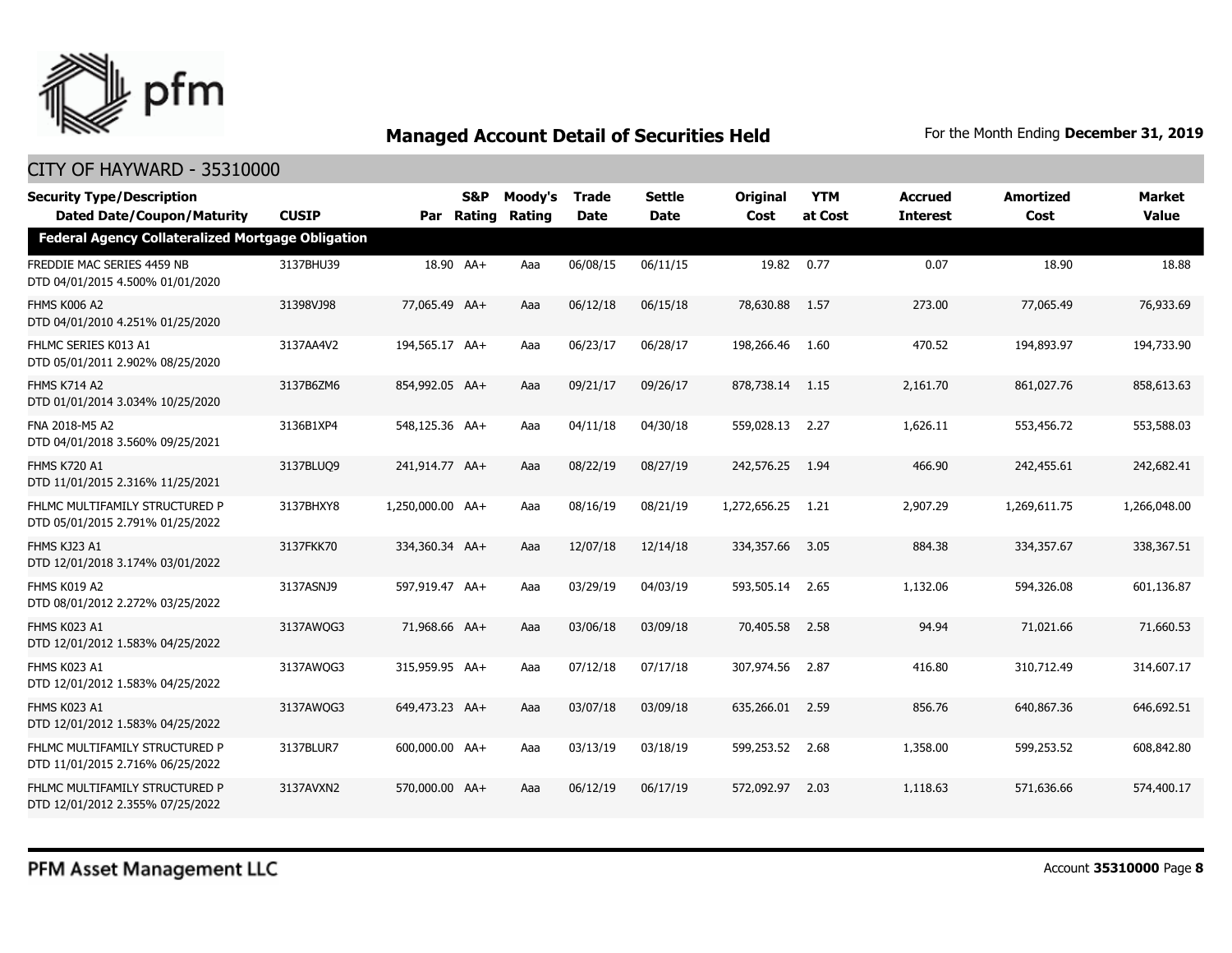

#### CITY OF HAYWARD - 35310000

| <b>Security Type/Description</b>                                                              |              |                  | <b>S&amp;P</b> | Moody's | <b>Trade</b> | <b>Settle</b> | Original          | <b>YTM</b> | <b>Accrued</b>  | <b>Amortized</b> | Market        |
|-----------------------------------------------------------------------------------------------|--------------|------------------|----------------|---------|--------------|---------------|-------------------|------------|-----------------|------------------|---------------|
| <b>Dated Date/Coupon/Maturity</b><br><b>Federal Agency Collateralized Mortgage Obligation</b> | <b>CUSIP</b> |                  | Par Rating     | Rating  | <b>Date</b>  | <b>Date</b>   | Cost              | at Cost    | <b>Interest</b> | Cost             | <b>Value</b>  |
| FHLMC MULTIFAMILY STRUCTURED P<br>DTD 12/01/2012 2.355% 07/25/2022                            | 3137AVXN2    | 1,227,386.00 AA+ |                | Aaa     | 03/28/19     | 04/02/19      | 1,222,591.52 2.49 |            | 2,408.75        | 1,223,201.84     | 1,236,860.93  |
| FHLMC MULTIFAMILY STRUCTURED P<br>DTD 12/01/2012 2.307% 08/25/2022                            | 3137AWOH1    | 1,250,000.00 AA+ |                | Aaa     | 09/04/19     | 09/09/19      | 1,268,457.03      | 1.25       | 2,403.13        | 1,266,549.75     | 1,258,644.13  |
| FHLMC MULTIFAMILY STRUCTURED P<br>DTD 05/01/2013 2.510% 11/25/2022                            | 3137B1BS0    | 1,065,000.00 AA+ |                | Aaa     | 06/12/19     | 06/17/19      | 1,074,318.75      | 1.92       | 2,227.63        | 1,072,778.96     | 1,079,751.21  |
| <b>FANNIEMAE-ACES</b><br>DTD 02/01/2013 2.509% 11/25/2022                                     | 3136ACGJ4    | 1,187,428.99 AA+ |                | Aaa     | 06/24/19     | 06/27/19      | 1,202,086.32      | 1.70       | 2,482.25        | 1,199,994.46     | 1,201,383.18  |
| FNA 2013-M7 A2<br>DTD 05/01/2013 2.280% 12/25/2022                                            | 3136AEGO4    | 386,387.39 AA+   |                | Aaa     | 09/11/19     | 09/16/19      | 388,794.96        | 1.82       | 734.14          | 388,574.90       | 388,168.91    |
| FNA 2013-M7 A2<br>DTD 05/01/2013 2.280% 12/25/2022                                            | 3136AEGO4    | 511,880.73 AA+   |                | Aaa     | 09/04/19     | 09/09/19      | 518,586.88        | 1.42       | 972.57          | 517,956.02       | 514,240.86    |
| FHMS J22F A1<br>DTD 11/01/2018 3.454% 05/25/2023                                              | 3137FJYA1    | 700,419.15 AA+   |                | Aaa     | 11/07/18     | 11/19/18      | 700,400.25        | 3.28       | 2.016.04        | 700,400.24       | 718,052.41    |
| FHMS KP05 A<br>DTD 12/01/2018 3.203% 07/01/2023                                               | 3137FKK39    | 357,286.47 AA+   |                | Aaa     | 12/07/18     | 12/17/18      | 357,285.38        | 3.11       | 953.66          | 357,285.40       | 365, 317, 48  |
| FHMS KJ27 A1<br>DTD 11/01/2019 2.092% 07/25/2024                                              | 3137FQ3V3    | 629,009.76 AA+   |                | Aaa     | 11/20/19     | 11/26/19      | 628,994.66        | 2.03       | 1,096.57        | 628,994.66       | 626,304.39    |
| <b>Security Type Sub-Total</b>                                                                |              | 13,621,161.88    |                |         |              |               | 13,704,287.12     | 2.03       | 29,061.90       | 13,676,441.87    | 13,737,049.60 |
| <b>Federal Agency Bond / Note</b>                                                             |              |                  |                |         |              |               |                   |            |                 |                  |               |
| <b>FANNIE MAE NOTES</b><br>DTD 06/25/2018 2.750% 06/22/2021                                   | 3135G0U35    | 1,745,000.00 AA+ |                | Aaa     | 06/22/18     | 06/25/18      | 1,744,598.65      | 2.76       | 1,199.69        | 1,744,796.69     | 1,774,511.44  |
| FEDERAL HOME LOAN BANKS NOTES<br>DTD 10/12/2018 3.000% 10/12/2021                             | 3130AF5B9    | 2,425,000.00 AA+ |                | Aaa     | 11/02/18     | 11/06/18      | 2,423,593.50      | 3.02       | 15,964.58       | 2,424,151.40     | 2,484,315.50  |
| <b>FANNIE MAE NOTES</b><br>DTD 01/11/2019 2.625% 01/11/2022                                   | 3135G0U92    | 1,200,000.00 AA+ |                | Aaa     | 01/29/19     | 01/31/19      | 1,200,312.00      | 2.62       | 14,875,00       | 1,200,224.42     | 1,224,280.80  |
| <b>FANNIE MAE NOTES</b><br>DTD 01/11/2019 2.625% 01/11/2022                                   | 3135G0U92    | 1,650,000.00 AA+ |                | Aaa     | 01/09/19     | 01/11/19      | 1,648,812.00      | 2.65       | 20,453.13       | 1,649,186.85     | 1,683,386.10  |

PFM Asset Management LLC

Account **35310000** Page **9**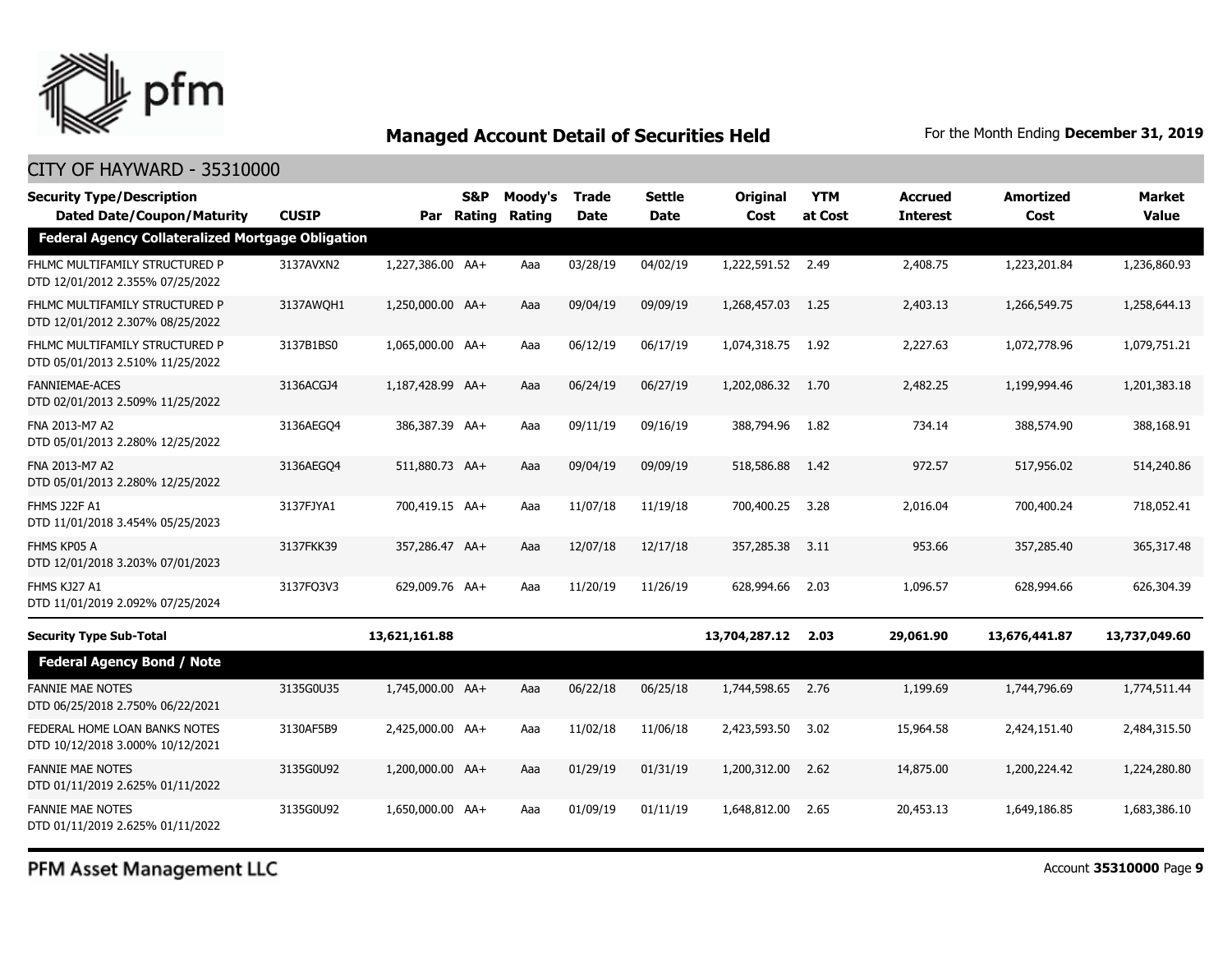

| <b>Security Type/Description</b><br><b>Dated Date/Coupon/Maturity</b>                  | <b>CUSIP</b> | Par              | S&P<br>Rating | Moody's<br>Rating | Trade<br><b>Date</b> | <b>Settle</b><br><b>Date</b> | Original<br>Cost | <b>YTM</b><br>at Cost | <b>Accrued</b><br><b>Interest</b> | <b>Amortized</b><br>Cost | Market<br><b>Value</b> |
|----------------------------------------------------------------------------------------|--------------|------------------|---------------|-------------------|----------------------|------------------------------|------------------|-----------------------|-----------------------------------|--------------------------|------------------------|
| <b>Federal Agency Bond / Note</b>                                                      |              |                  |               |                   |                      |                              |                  |                       |                                   |                          |                        |
| FEDERAL HOME LOAN BANK<br>DTD 06/01/2012 2.125% 06/10/2022                             | 313379069    | 2,475,000.00 AA+ |               | Aaa               | 06/13/19             | 06/14/19                     | 2,492,399.25     | 1.88                  | 3,067.97                          | 2,489,286.94             | 2,503,509.53           |
| <b>FANNIE MAE NOTES</b><br>DTD 09/06/2019 1.375% 09/06/2022                            | 3135G0W33    | 1,250,000.00 AA+ |               | Aaa               | 09/05/19             | 09/06/19                     | 1,245,650.00     | 1.49                  | 5,490.45                          | 1,246,104.63             | 1,241,776.25           |
| <b>Security Type Sub-Total</b>                                                         |              | 10,745,000.00    |               |                   |                      |                              | 10,755,365.40    | 2.44                  | 61,050.82                         | 10,753,750.93            | 10,911,779.62          |
| <b>Corporate Note</b>                                                                  |              |                  |               |                   |                      |                              |                  |                       |                                   |                          |                        |
| AMERICAN EXPRESS CO CORP NOTES<br>DTD 02/22/2019 3.000% 02/22/2021                     | 025816CB3    | 400,000.00 BBB+  |               | A <sub>3</sub>    | 02/19/19             | 02/22/19                     | 399,600.00       | 3.05                  | 4,300.00                          | 399,768.86               | 404,789.60             |
| JOHN DEERE CAPITAL CORP NOTES<br>DTD 03/13/2018 2.875% 03/12/2021                      | 24422EUD9    | 300,000.00 A     |               | A <sub>2</sub>    | 03/08/18             | 03/13/18                     | 299,796.00       | 2.90                  | 2,611.46                          | 299,916.39               | 303,707.70             |
| NATIONAL RURAL UTIL COOP NOTE<br>DTD 02/26/2018 2.900% 03/15/2021                      | 63743HER9    | 250,000.00       | - A           | A2                | 02/21/18             | 02/26/18                     | 249,722.50       | 2.94                  | 2,134.72                          | 249,886.53               | 252,813.75             |
| TOYOTA MOTOR CREDIT CORP NOTES<br>DTD 04/13/2018 2.950% 04/13/2021                     | 89236TEU5    | 365,000.00 AA-   |               | Aa3               | 04/10/18             | 04/13/18                     | 364,854.00       | 2.96                  | 2,332.96                          | 364,936.01               | 370,504.93             |
| MORGAN STANLEY CORP NOTES<br>DTD 04/21/2016 2.500% 04/21/2021                          | 61746BEA0    | 300,000.00 BBB+  |               | A <sub>3</sub>    | 02/13/18             | 02/15/18                     | 294,960.00       | 3.06                  | 1,458.33                          | 297,878.17               | 302,274.90             |
| <b>CHARLES SCHWAB CORP NOTES</b><br>DTD 05/22/2018 3.250% 05/21/2021                   | 808513AW5    | 235,000.00 A     |               | A <sub>2</sub>    | 05/17/18             | 05/22/18                     | 234,992.95       | 3.25                  | 848.61                            | 234,996.57               | 239,584.38             |
| PACCAR FINANCIAL CORP BONDS<br>DTD 08/09/2018 3.150% 08/09/2021                        | 69371RP42    | 295,000.00 A+    |               | A1                | 08/06/18             | 08/09/18                     | 294,908.55       | 3.16                  | 3,665.38                          | 294,950.01               | 301,197.95             |
| CATERPILLAR FINANCIAL SERVICES CORP<br><b>CORP</b><br>DTD 09/07/2018 3.150% 09/07/2021 | 1491302N8    | 325,000.00 A     |               | A <sub>3</sub>    | 09/04/18             | 09/07/18                     | 324,749.75       | 3.18                  | 3,241.88                          | 324,856.75               | 332,210.45             |
| <b>3M COMPANY</b><br>DTD 09/14/2018 3.000% 09/14/2021                                  | 88579YBA8    | 145,000.00 AA-   |               | A1                | 09/11/18             | 09/14/18                     | 144,702.75       | 3.07                  | 1,292.92                          | 144,828.04               | 147,529.09             |
| BANK OF AMERICA CORP (CALLABLE)<br>DTD 09/18/2017 2.328% 10/01/2021                    | 06051GGS2    | 200,000.00       | - A           | A <sub>2</sub>    | 11/27/17             | 11/29/17                     | 199,026.00       | 2.46                  | 1,164.00                          | 199,546.28               | 200,569.80             |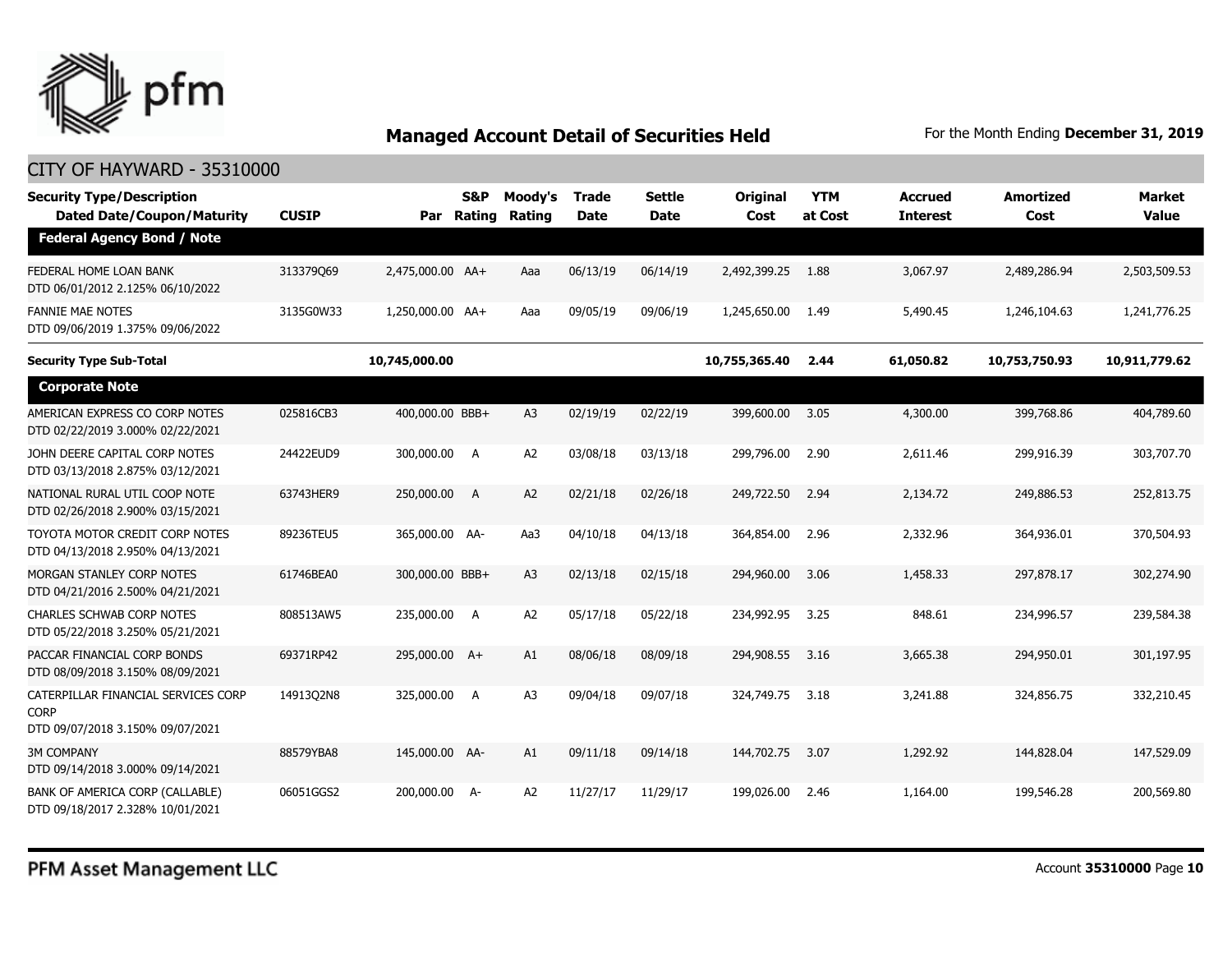

| <b>Security Type/Description</b><br><b>Dated Date/Coupon/Maturity</b>                        | <b>CUSIP</b> |                 | <b>S&amp;P</b><br>Par Rating | Moody's<br>Rating | <b>Trade</b><br><b>Date</b> | <b>Settle</b><br><b>Date</b> | <b>Original</b><br>Cost | <b>YTM</b><br>at Cost | <b>Accrued</b><br><b>Interest</b> | <b>Amortized</b><br>Cost | <b>Market</b><br><b>Value</b> |
|----------------------------------------------------------------------------------------------|--------------|-----------------|------------------------------|-------------------|-----------------------------|------------------------------|-------------------------|-----------------------|-----------------------------------|--------------------------|-------------------------------|
| <b>Corporate Note</b>                                                                        |              |                 |                              |                   |                             |                              |                         |                       |                                   |                          |                               |
| BANK OF AMERICA CORP (CALLABLE)<br>DTD 09/18/2017 2.328% 10/01/2021                          | 06051GGS2    | 390,000.00 A-   |                              | A <sub>2</sub>    | 09/13/17                    | 09/18/17                     | 390,000.00              | 2.33                  | 2,269.80                          | 390,000.00               | 391,111.11                    |
| AMERICAN EXPRESS CREDIT CORP NOTES<br>DTD 11/06/2018 3.700% 11/05/2021                       | 025816BY4    | 200,000.00 BBB+ |                              | A <sub>3</sub>    | 11/01/18                    | 11/06/18                     | 199,956.00              | 3.71                  | 1,151.11                          | 199,972.25               | 206,111.20                    |
| CITIGROUP INC CORP (CALLABLE) NOTE<br>DTD 12/08/2016 2.900% 12/08/2021                       | 172967LC3    | 300,000.00 BBB+ |                              | A <sub>3</sub>    | 01/15/19                    | 01/17/19                     | 294,543.00              | 3.57                  | 555.83                            | 296,290.28               | 304,930.20                    |
| SUNTRUST BANKS INC CORP NOTES<br>(CALLABLE)<br>DTD 12/01/2016 2.700% 01/27/2022              | 867914BM4    | 300,000.00 A-   |                              | A <sub>3</sub>    | 05/14/19                    | 05/16/19                     | 299,502.00              | 2.76                  | 3,465.00                          | 299,619.36               | 304,151.10                    |
| HOME DEPOT INC<br>DTD 12/06/2018 3.250% 03/01/2022                                           | 437076BV3    | 175,000.00      | $\overline{A}$               | A <sub>2</sub>    | 11/27/18                    | 12/06/18                     | 174,520.50              | 3.34                  | 1,895.83                          | 174,669.48               | 180,860.05                    |
| US BANCORP (CALLABLE) NOTE<br>DTD 03/02/2012 3.000% 03/15/2022                               | 91159HHC7    | 600,000.00 A+   |                              | A1                | 06/14/19                    | 06/18/19                     | 610,590.00              | 2.33                  | 5,300.00                          | 608,515.12               | 613,903.80                    |
| <b>GOLDMAN SACHS GROUP INC (CALLABLE)</b><br><b>NOTE</b><br>DTD 01/26/2017 3.000% 04/26/2022 | 38141GWC4    | 600,000.00 BBB+ |                              | A <sub>3</sub>    | 02/13/19                    | 02/15/19                     | 593,412.00              | 3.36                  | 3,250.00                          | 595,166.43               | 607,578.00                    |
| <b>IBM CORP</b><br>DTD 05/15/2019 2.850% 05/13/2022                                          | 459200JX0    | 300,000.00      | A                            | A <sub>2</sub>    | 11/01/19                    | 11/05/19                     | 306,726.00              | 1.93                  | 1,140.00                          | 306,320.14               | 306,786.60                    |
| UNITED PARCEL SERVICE (CALLABLE)<br><b>NOTES</b><br>DTD 05/16/2017 2.350% 05/16/2022         | 911312BC9    | 300,000.00 A    |                              | A <sub>2</sub>    | 06/26/19                    | 06/27/19                     | 301,689.00              | 2.15                  | 881.25                            | 301,391.35               | 303,360.30                    |
| MORGAN STANLEY CORP NOTES<br>DTD 05/19/2017 2.750% 05/19/2022                                | 61744YAH1    | 300,000.00 BBB+ |                              | A <sub>3</sub>    | 04/05/19                    | 04/09/19                     | 298,011.00              | 2.97                  | 962.50                            | 298,464.54               | 305,540.10                    |
| JPMORGAN CHASE & CO CORP NOTES<br>DTD 06/18/2018 3.514% 06/18/2022                           | 46647PAS5    | 600,000.00 A-   |                              | A2                | 06/11/18                    | 06/18/18                     | 600,000.00              | 3.51                  | 761.37                            | 600,000.00               | 612,995.40                    |
| AMERICAN HONDA FINANCE<br>DTD 06/27/2019 2.200% 06/27/2022                                   | 02665WCY5    | 600,000.00 A    |                              | A <sub>2</sub>    | 06/24/19                    | 06/27/19                     | 599,448.00              | 2.23                  | 146.67                            | 599,539.48               | 604,666.80                    |
| BANK OF NY MELLON CORP CORP NOTES<br>DTD 08/23/2019 1.950% 08/23/2022                        | 06406RAK3    | 115,000.00      | $\overline{A}$               | A1                | 09/03/19                    | 09/05/19                     | 115,317.40              | 1.85                  | 797.33                            | 115,283,90               | 115,254.04                    |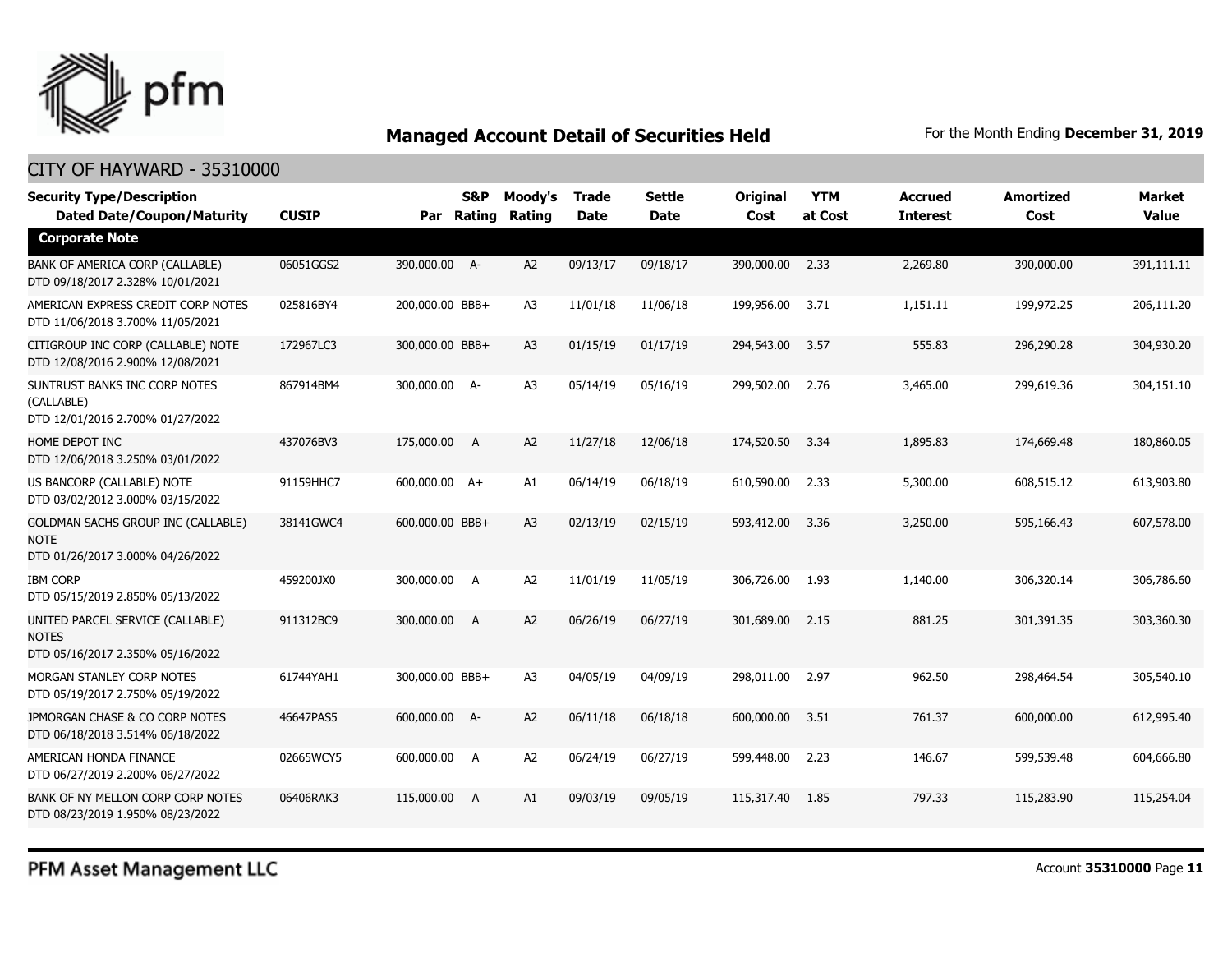

#### CITY OF HAYWARD - 35310000

| <b>Security Type/Description</b><br><b>Dated Date/Coupon/Maturity</b>                  | <b>CUSIP</b> | Par            | S&P<br>Rating | Moody's<br>Rating | <b>Trade</b><br><b>Date</b> | <b>Settle</b><br><b>Date</b> | Original<br>Cost | <b>YTM</b><br>at Cost | Accrued<br><b>Interest</b> | <b>Amortized</b><br>Cost | <b>Market</b><br>Value |
|----------------------------------------------------------------------------------------|--------------|----------------|---------------|-------------------|-----------------------------|------------------------------|------------------|-----------------------|----------------------------|--------------------------|------------------------|
| <b>Corporate Note</b>                                                                  |              |                |               |                   |                             |                              |                  |                       |                            |                          |                        |
| BANK OF NY MELLON CORP CORP NOTES<br>DTD 08/23/2019 1.950% 08/23/2022                  | 06406RAK3    | 185,000.00 A   |               | A1                | 08/20/19                    | 08/23/19                     | 184,940.80       | 1.96                  | 1,282.67                   | 184,947.65               | 185,408.67             |
| WALT DISNEY COMPANY/THE<br>DTD 09/06/2019 1.650% 09/01/2022                            | 254687FJ0    | 165,000.00     | A             | A2                | 09/03/19                    | 09/06/19                     | 164,641.95       | 1.72                  | 869.69                     | 164,679.35               | 164,594.93             |
| CATERPILLAR FINANCIAL SERVICES CORP<br><b>NOTE</b><br>DTD 09/06/2019 1.900% 09/06/2022 | 14913Q3A5    | 325,000.00 A   |               | A <sub>3</sub>    | 09/03/19                    | 09/06/19                     | 324,548.25       | 1.95                  | 1,972.57                   | 324,595.20               | 325,656.18             |
| <b>Security Type Sub-Total</b>                                                         |              | 8,270,000.00   |               |                   |                             |                              | 8,265,158.40     | 2.80                  | 49,751.88                  | 8,271,018.14             | 8,388,091.03           |
| <b>Certificate of Deposit</b>                                                          |              |                |               |                   |                             |                              |                  |                       |                            |                          |                        |
| BANK OF MONTREAL CHICAGO CERT DEPOS<br>DTD 08/03/2018 3.190% 08/03/2020                | 06370REU9    | 600,000.00 A-1 |               | $P-1$             | 08/01/18                    | 08/03/18                     | 600,000.00       | 3.23                  | 7,921.83                   | 600,000.00               | 604,080.00             |
| SUMITOMO MITSUI BANK NY CERT DEPOS<br>DTD 10/18/2018 3.390% 10/16/2020                 | 86565BPC9    | 600,000.00 A-1 |               | $P-1$             | 10/16/18                    | 10/18/18                     | 599,184.00       | 3.46                  | 4,350.50                   | 599,790.14               | 608,224.80             |
| MUFG BANK LTD/NY CERT DEPOS<br>DTD 02/28/2019 2.970% 02/26/2021                        | 55379WZT6    | 600,000.00     | A             | A1                | 02/27/19                    | 02/28/19                     | 600,000.00       | 2.99                  | 15,196.50                  | 600,000.00               | 608,987.40             |
| CREDIT AGRICOLE CIB NY CERT DEPOS<br>DTD 04/04/2019 2.830% 04/02/2021                  | 22535CDU2    | 600,000.00 A+  |               | Aa3               | 04/03/19                    | 04/04/19                     | 600,000.00       | 2.85                  | 12,829.33                  | 600,000.00               | 606,132.00             |
| ROYAL BANK OF CANADA NY CD<br>DTD 06/08/2018 3.240% 06/07/2021                         | 78012UEE1    | 600,000.00 AA- |               | Aa2               | 06/07/18                    | 06/08/18                     | 600,000.00       | 3.24                  | 1,296.00                   | 600,000.00               | 613,299.00             |
| NORDEA BANK ABP NEW YORK CERT DEPOS<br>DTD 08/29/2019 1.850% 08/26/2022                | 65558TLL7    | 625,000.00 AA- |               | Aa3               | 08/27/19                    | 08/29/19                     | 625,000.00       | 1.87                  | 4,014.76                   | 625,000.00               | 626,018.13             |
| SKANDINAV ENSKILDA BANK LT CD<br>DTD 09/03/2019 1.860% 08/26/2022                      | 83050PDR7    | 625,000.00 A+  |               | Aa2               | 08/29/19                    | 09/03/19                     | 625,000.00       | 1.88                  | 3,875.00                   | 625,000.00               | 626,181.88             |
| DNB BANK ASA/NY LT CD<br>DTD 12/04/2019 2.040% 12/02/2022                              | 23341VZT1    | 625,000.00 AA- |               | Aa2               | 12/04/19                    | 12/06/19                     | 625,000.00       | 2.04                  | 956.25                     | 625,000.00               | 624,328.75             |
| <b>Security Type Sub-Total</b>                                                         |              | 4,875,000.00   |               |                   |                             |                              | 4,874,184.00     | 2.69                  | 50,440.17                  | 4,874,790.14             | 4,917,251.96           |
| <b>Asset-Backed Security</b>                                                           |              |                |               |                   |                             |                              |                  |                       |                            |                          |                        |

PFM Asset Management LLC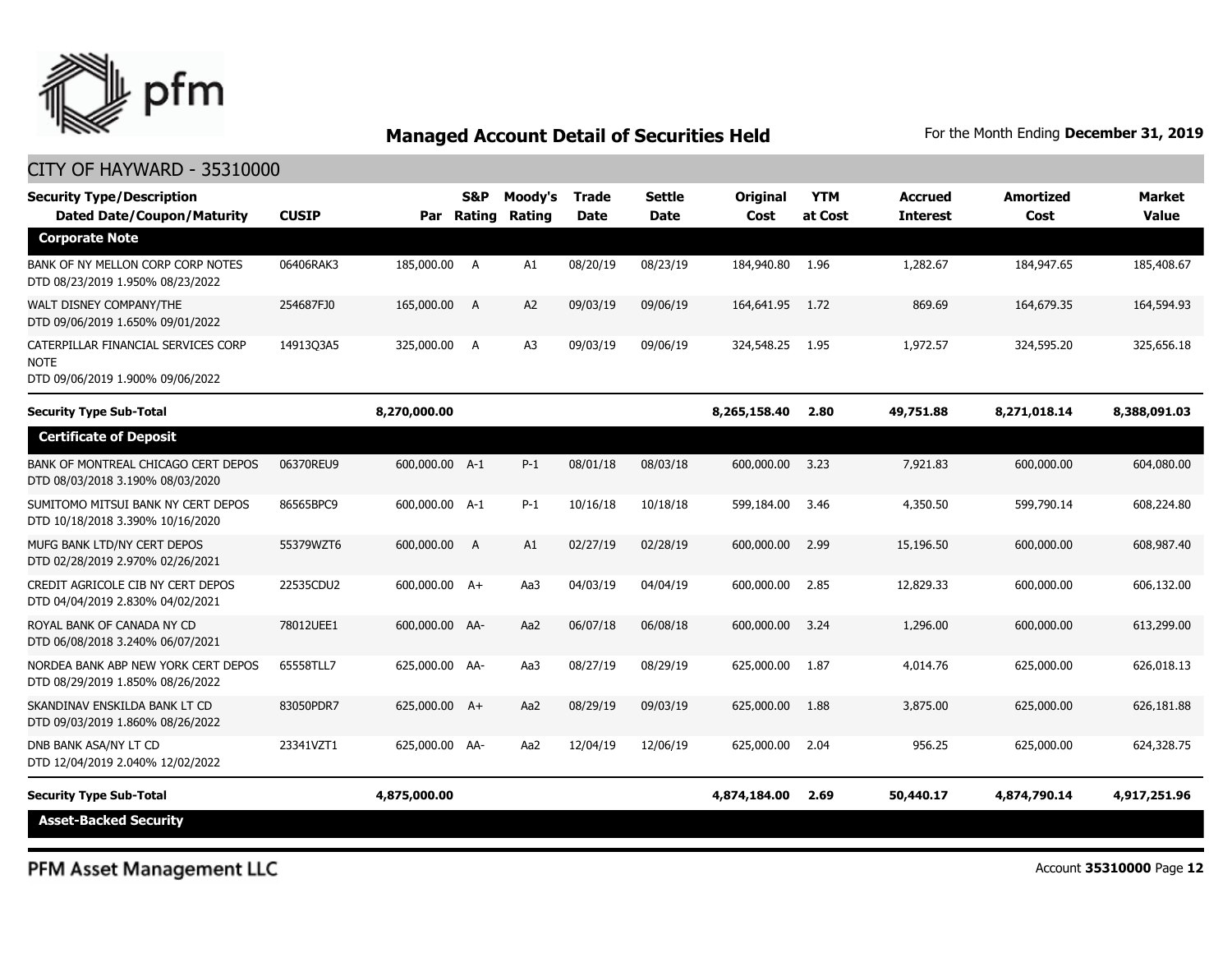

| <b>Security Type/Description</b><br><b>Dated Date/Coupon/Maturity</b> | <b>CUSIP</b> | Par            | <b>S&amp;P</b><br>Rating | Moody's<br>Rating | <b>Trade</b><br><b>Date</b> | <b>Settle</b><br><b>Date</b> | <b>Original</b><br>Cost | <b>YTM</b><br>at Cost | <b>Accrued</b><br><b>Interest</b> | <b>Amortized</b><br>Cost | <b>Market</b><br><b>Value</b> |
|-----------------------------------------------------------------------|--------------|----------------|--------------------------|-------------------|-----------------------------|------------------------------|-------------------------|-----------------------|-----------------------------------|--------------------------|-------------------------------|
| <b>Asset-Backed Security</b>                                          |              |                |                          |                   |                             |                              |                         |                       |                                   |                          |                               |
| JOHN DEERE ABS 2017-A A3<br>DTD 03/02/2017 1.780% 04/15/2021          | 47787XAC1    | 16,432.45 NR   |                          | Aaa               | 02/22/17                    | 03/02/17                     | 16,430.10 1.79          |                       | 13.00                             | 16,431.60                | 16,427.74                     |
| ALLY ABS 2017-1 A3<br>DTD 01/31/2017 1.700% 06/15/2021                | 02007PAC7    | 22,397.50 NR   |                          | Aaa               | 01/24/17                    | 01/31/17                     | 22,395.54               | 1.70                  | 16.92                             | 22,396.92                | 22,382.76                     |
| GMALT 2018-3 A3<br>DTD 09/26/2018 3.180% 06/20/2021                   | 36256GAD1    | 170,000.00 AAA |                          | Aaa               | 09/18/18                    | 09/26/18                     | 169,986.57              | 3.19                  | 165.18                            | 169,992.56               | 170,840.99                    |
| BMWLT 2018-1 A3<br>DTD 10/17/2018 3.260% 07/20/2021                   | 05586CAC8    | 125,000.00 AAA |                          | Aaa               | 10/10/18                    | 10/17/18                     | 124,982.63              | 3.27                  | 124.51                            | 124,989.98               | 126,136.51                    |
| ALLY ABS 2017-2 A3<br>DTD 03/29/2017 1.780% 08/15/2021                | 02007HAC5    | 111,141.38     | <b>NR</b>                | Aaa               | 03/21/17                    | 03/29/17                     | 111,128,27              | 1.79                  | 87.93                             | 111,136.98               | 111,087.75                    |
| NISSAN AUTO LEASE TRUST<br>DTD 10/24/2018 3.250% 09/15/2021           | 65478BAD3    | 225,000.00 AAA |                          | Aaa               | 10/16/18                    | 10/24/18                     | 224,980.34              | 3.26                  | 325.00                            | 224,988.11               | 226,908.27                    |
| <b>FORDL 2018-B A3</b><br>DTD 09/21/2018 3.190% 12/15/2021            | 34531LAD2    | 230,000.00     | <b>NR</b>                | Aaa               | 09/18/18                    | 09/21/18                     | 229,980.57              | 3.41                  | 326.09                            | 229,987.99               | 231,607.72                    |
| GMALT 2019-1 A3<br>DTD 02/21/2019 2.980% 12/20/2021                   | 36256UAD0    | 200,000.00 AAA |                          | Aaa               | 02/13/19                    | 02/21/19                     | 199,968.60              | 2.99                  | 182.11                            | 199,977.78               | 201,763.84                    |
| <b>FORDL 2019-A A3</b><br>DTD 02/25/2019 2.900% 05/15/2022            | 34532FAD4    | 245,000.00 AAA |                          | Aaa               | 02/20/19                    | 02/25/19                     | 244,980.84              | 2.90                  | 315.78                            | 244,986.05               | 247,241,73                    |
| <b>VWALT 2019-A A3</b><br>DTD 10/04/2019 1.990% 11/21/2022            | 92867XAD8    | 300,000,00 AAA |                          | <b>NR</b>         | 10/01/19                    | 10/04/19                     | 299,995.26              | 1.99                  | 182.42                            | 299,995.76               | 300,290.46                    |
| <b>HART 2018-B A3</b><br>DTD 12/12/2018 3.200% 12/15/2022             | 44933AAC1    | 150,000.00 AAA |                          | Aaa               | 12/04/18                    | 12/12/18                     | 149,998.20              | 3.48                  | 213.33                            | 149,998.69               | 152,239.19                    |
| HAROT 2019-1 A3<br>DTD 02/27/2019 2.830% 03/20/2023                   | 43814WAC9    | 170,000.00 AAA |                          | <b>NR</b>         | 02/19/19                    | 02/27/19                     | 169,995.44              | 2.83                  | 173.73                            | 169,996.42               | 172,606.61                    |
| FORD CREDIT AUTO OWNER TRUST<br>DTD 10/23/2018 3.240% 04/15/2023      | 34532TAD4    | 200,000,00 NR  |                          | Aaa               | 10/16/18                    | 10/23/18                     | 199,965.80              | 3.34                  | 288.00                            | 199,974.54               | 203,581.84                    |
| <b>NAROT 2018-C A3</b><br>DTD 12/12/2018 3.220% 06/15/2023            | 65478NAD7    | 200,000.00 AAA |                          | Aaa               | 12/04/18                    | 12/12/18                     | 199,961.68              | 3.53                  | 286.22                            | 199,970.39               | 203,814.62                    |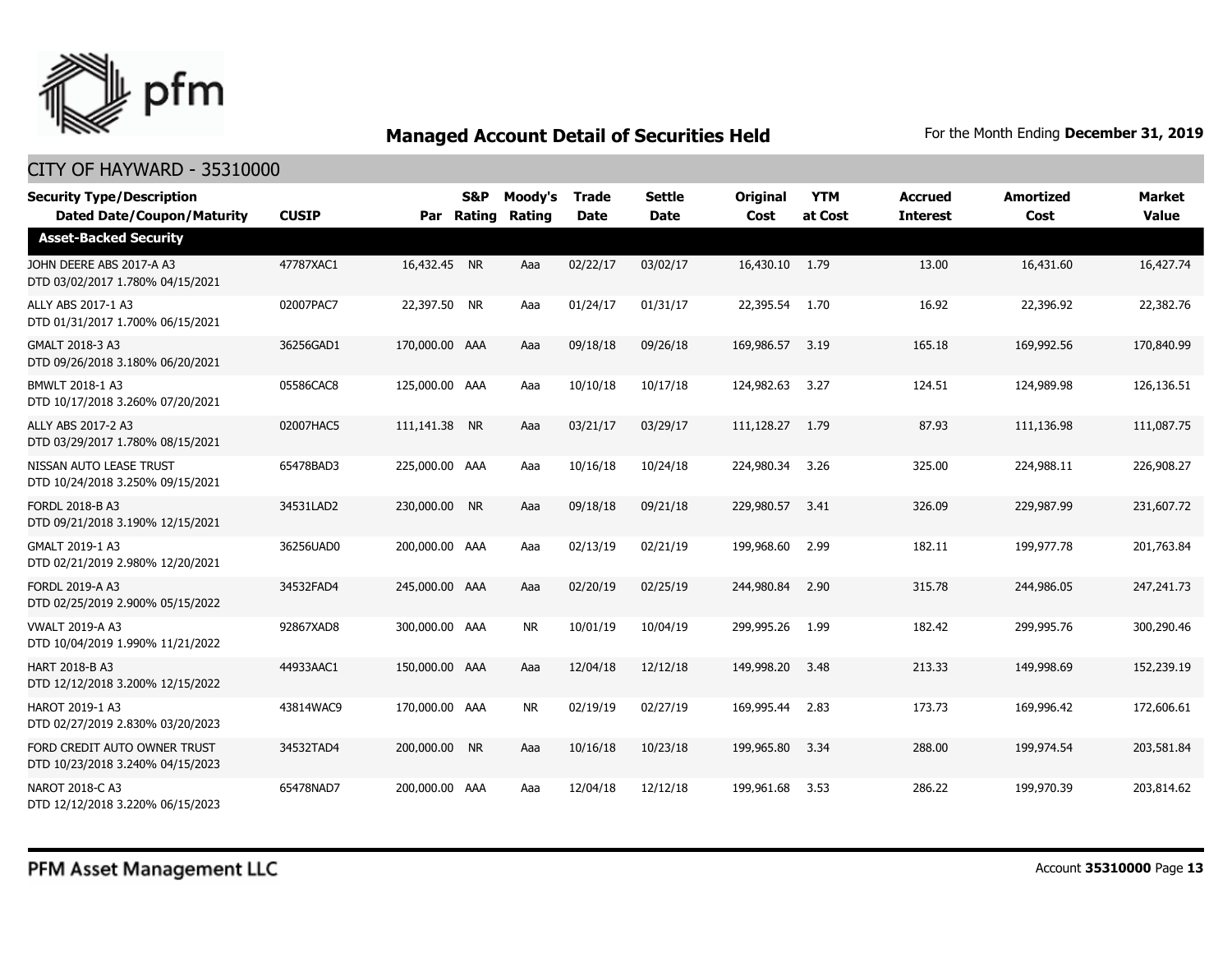

| <b>Security Type/Description</b><br><b>Dated Date/Coupon/Maturity</b>     | <b>CUSIP</b> | Par              | S&P<br>Rating | Moody's<br>Rating | <b>Trade</b><br><b>Date</b> | <b>Settle</b><br>Date | Original<br>Cost | <b>YTM</b><br>at Cost | <b>Accrued</b><br><b>Interest</b> | <b>Amortized</b><br>Cost | <b>Market</b><br><b>Value</b> |
|---------------------------------------------------------------------------|--------------|------------------|---------------|-------------------|-----------------------------|-----------------------|------------------|-----------------------|-----------------------------------|--------------------------|-------------------------------|
| <b>Asset-Backed Security</b>                                              |              |                  |               |                   |                             |                       |                  |                       |                                   |                          |                               |
| <b>HYUNDAI AUTO RECEIVABLES TRUST</b><br>DTD 04/10/2019 2.660% 06/15/2023 | 44932NAD2    | 250,000.00 AAA   |               | <b>NR</b>         | 04/03/19                    | 04/10/19              | 249,967.10       | 2.67                  | 295.56                            | 249,972.76               | 252,685.20                    |
| CARMAX AUTO OWNER TRUST<br>DTD 07/25/2018 3.130% 06/15/2023               | 14313FAD1    | 285,000.00 AAA   |               | <b>NR</b>         | 07/18/18                    | 07/25/18              | 284,961.15       | 3.36                  | 396.47                            | 284,972.15               | 289,057.97                    |
| CARMAX AUTO OWNER TRUST<br>DTD 10/24/2018 3.360% 09/15/2023               | 14315EAC4    | 225,000.00 AAA   |               | <b>NR</b>         | 10/17/18                    | 10/24/18              | 224,997.93       | 3.36                  | 336.00                            | 224,998.55               | 229,524.01                    |
| COPAR 2019-1 A3<br>DTD 05/30/2019 2.510% 11/15/2023                       | 14042WAC4    | 175,000.00 AAA   |               | Aaa               | 05/21/19                    | 05/30/19              | 174,964.55       | 2.52                  | 195.22                            | 174,968.86               | 176,565.73                    |
| FIFTH THIRD AUTO TRUST<br>DTD 05/08/2019 2.640% 12/15/2023                | 31680YAD9    | 215,000.00 AAA   |               | Aaa               | 04/30/19                    | 05/08/19              | 214,952.74       | 2.72                  | 252.27                            | 214,959.39               | 216,980.56                    |
| <b>HDMOT 2019-A A3</b><br>DTD 06/26/2019 2.340% 02/15/2024                | 41284WAC4    | 300,000.00 NR    |               | Aaa               | 06/19/19                    | 06/26/19              | 299,976.78       | 2.95                  | 312.00                            | 299,979.26               | 300,962.73                    |
| GMCAR 2019-2 A3<br>DTD 04/17/2019 2.650% 02/16/2024                       | 36257FAD2    | 345,000.00 AAA   |               | Aaa               | 04/09/19                    | 04/17/19              | 344,971.92       | 3.13                  | 380.94                            | 344,975.88               | 347,900.17                    |
| COMET 2019-A2 A2<br>DTD 09/05/2019 1.720% 08/15/2024                      | 14041NFU0    | 600,000.00 AAA   |               | <b>NR</b>         | 08/28/19                    | 09/05/19              | 599,848.92       | 1.73                  | 458.67                            | 599,859.34               | 598,158.36                    |
| <b>Security Type Sub-Total</b>                                            |              | 4,759,971.33     |               |                   |                             |                       | 4,759,390.93     | 2.82                  | 5,327.35                          | 4,759,509.96             | 4,798,764.76                  |
| <b>Managed Account Sub-Total</b>                                          |              | 123,936,133.21   |               |                   |                             |                       | 123,542,882.55   | 2.30                  | 703,129.52                        | 123,747,430.62           | 124,956,428.03                |
| <b>Securities Sub-Total</b>                                               |              | \$123,936,133.21 |               |                   |                             |                       | \$123,542,882.55 | 2.30%                 | \$703,129.52                      | \$123,747,430.62         | \$124,956,428.03              |
| <b>Accrued Interest</b>                                                   |              |                  |               |                   |                             |                       |                  |                       |                                   |                          | \$703,129.52                  |
| <b>Total Investments</b>                                                  |              |                  |               |                   |                             |                       |                  |                       |                                   |                          | \$125,659,557.55              |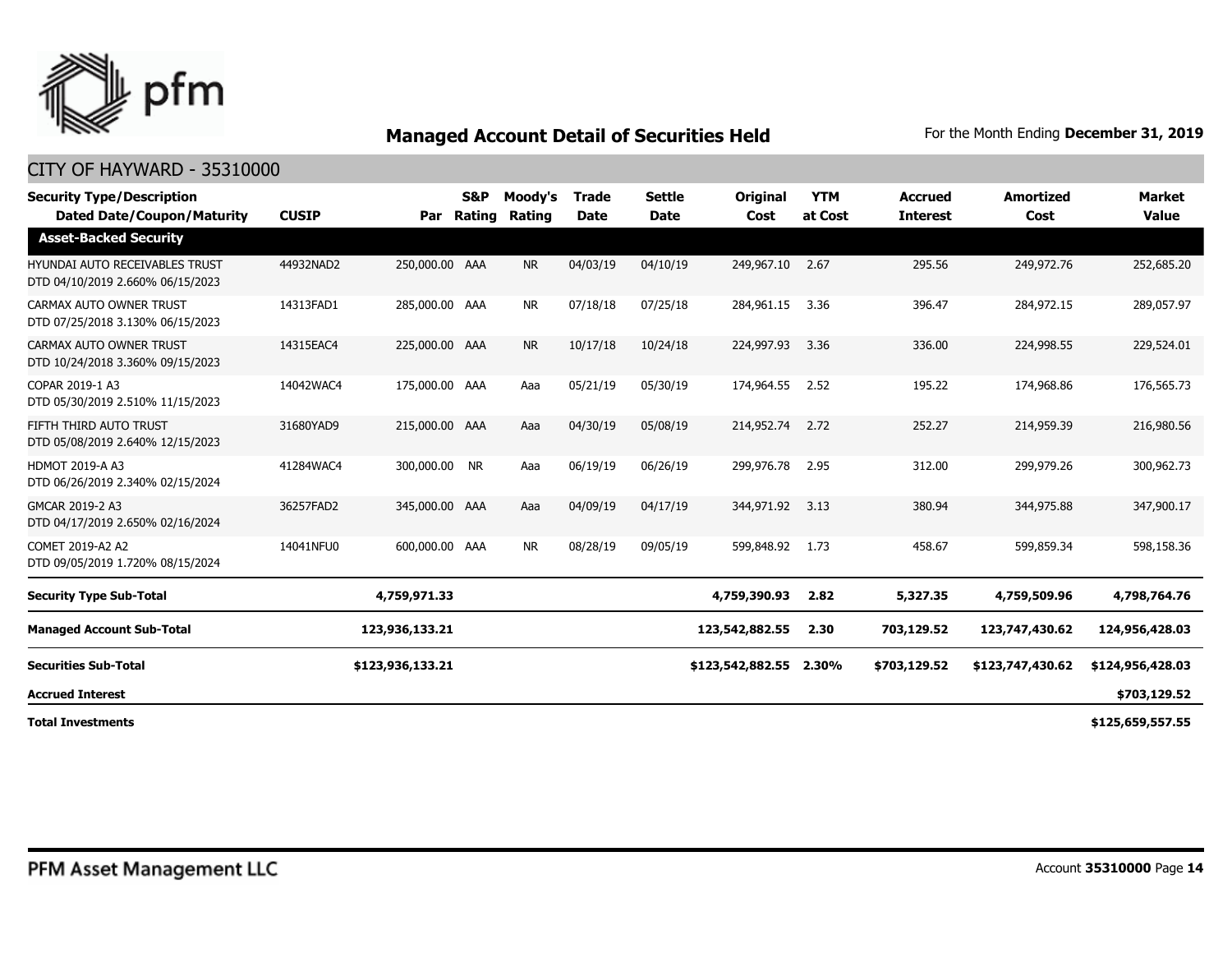

#### CITY OF HAYWARD - 35310000

| <b>Security Type/Description</b><br><b>Dated Date/Coupon/Maturity</b> | <b>CUSIP</b> | <b>Broker</b><br>Par  |                     | <b>Next Call</b><br><b>Date</b> | <b>Market</b><br><b>Price</b> | <b>Market</b><br><b>Value</b> | Unreal G/L<br><b>On Cost</b> | Unreal G/L<br><b>Amort Cost</b> | <b>Effective</b><br><b>Duration</b> | <b>Duration YTM</b><br>to Worst at Mkt |      |
|-----------------------------------------------------------------------|--------------|-----------------------|---------------------|---------------------------------|-------------------------------|-------------------------------|------------------------------|---------------------------------|-------------------------------------|----------------------------------------|------|
| <b>U.S. Treasury Bond / Note</b>                                      |              |                       |                     |                                 |                               |                               |                              |                                 |                                     |                                        |      |
| <b>US TREASURY NOTES</b><br>DTD 01/31/2016 1.375% 01/31/2021          | 912828N89    |                       | 400,000.00 MORGAN_S |                                 | 99.72                         | 398,890.80                    | 10,172.05                    | 3,055.26                        | 1.07                                | 1.07                                   | 1.63 |
| <b>US TREASURY NOTES</b><br>DTD 01/31/2016 1.375% 01/31/2021          | 912828N89    | 450,000.00 CITIGRP    |                     |                                 | 99.72                         | 448,752.15                    | 7,699.42                     | 1,943.58                        | 1.07                                | 1.07                                   | 1.63 |
| US TREASURY NOTES<br>DTD 01/31/2016 1.375% 01/31/2021                 | 912828N89    | 3,500,000.00 MORGAN S |                     |                                 | 99.72                         | 3,490,294.50                  | 60,294.50                    | 15,415.85                       | 1.07                                | 1.07                                   | 1.63 |
| <b>US TREASURY NOTES</b><br>DTD 02/29/2016 1.125% 02/28/2021          | 912828P87    |                       | 625,000.00 MORGAN_S |                                 | 99.41                         | 621,338.13                    | 19,018.79                    | 5,151.66                        | 1.15                                | 1.15                                   | 1.63 |
| <b>US TREASURY NOTES</b><br>DTD 02/29/2016 1.125% 02/28/2021          | 912828P87    | 3,100,000.00 MORGAN_S |                     |                                 | 99.41                         | 3,081,837.10                  | 98,208.19                    | 27,398.70                       | 1.15                                | 1.15                                   | 1.63 |
| US TREASURY NOTES<br>DTD 05/15/2018 2.625% 05/15/2021                 | 9128284P2    | 2,350,000.00 MORGAN_S |                     |                                 | 101.38                        | 2,382,312.50                  | 27,355.47                    | 29,177.04                       | 1.34                                | 1.34                                   | 1.61 |
| <b>US TREASURY NOTES</b><br>DTD 05/15/2018 2.625% 05/15/2021          | 9128284P2    | 4,200,000.00 CITIGRP  |                     |                                 | 101.38                        | 4,257,750.00                  | 41,507.81                    | 47,730.94                       | 1.34                                | 1.34                                   | 1.61 |
| <b>US TREASURY NOTES</b><br>DTD 06/02/2014 2.000% 05/31/2021          | 912828WN6    | 3,225,000.00 JPM CHAS |                     |                                 | 100.55                        | 3,242,763.30                  | 75,082.64                    | 45,444.31                       | 1.39                                | 1.39                                   | 1.60 |
| <b>US TREASURY NOTES</b><br>DTD 06/30/2014 2.125% 06/30/2021          | 912828WR7    | 1,500,000.00 MERRILL  |                     |                                 | 100.79                        | 1,511,836.50                  | 34,805.25                    | 23,587.14                       | 1.47                                | 1.47                                   | 1.59 |
| <b>US TREASURY NOTES</b><br>DTD 08/15/2018 2.750% 08/15/2021          | 9128284W7    | 1,575,000.00 MERRILL  |                     |                                 | 101.82                        | 1,603,731.15                  | 27,439.16                    | 27,996.27                       | 1.57                                | 1.57                                   | 1.61 |
| <b>US TREASURY NOTES</b><br>DTD 08/15/2018 2.750% 08/15/2021          | 9128284W7    | 1,725,000.00 NOMURA   |                     |                                 | 101.82                        | 1,756,467,45                  | 38,812.18                    | 35,659.46                       | 1.57                                | 1.57                                   | 1.61 |
| <b>US TREASURY NOTES</b><br>DTD 08/15/2011 2.125% 08/15/2021          | 912828RC6    | 4,400,000.00 NOMURA   |                     |                                 | 100.84                        | 4,436,779.60                  | (20, 111.03)                 | (12, 825.78)                    | 1.58                                | 1.58                                   | 1.60 |
| <b>US TREASURY NOTES</b><br>DTD 10/31/2016 1.250% 10/31/2021          | 912828T67    | 300,000.00 HSBC       |                     |                                 | 99.40                         | 298,195.20                    | 433.48                       | 394.24                          | 1.80                                | 1.80                                   | 1.58 |
| <b>US TREASURY NOTES</b><br>DTD 10/31/2016 1.250% 10/31/2021          | 912828T67    | 3,250,000.00 JPM_CHAS |                     |                                 | 99.40                         | 3,230,448.00                  | (889.89)                     | (2,368.15)                      | 1.80                                | 1.80                                   | 1.58 |
| <b>US TREASURY NOTES</b><br>DTD 10/31/2016 1.250% 10/31/2021          | 912828T67    | 4,150,000.00 MORGAN_S |                     |                                 | 99.40                         | 4,125,033.60                  | 10,049.22                    | 7,633.22                        | 1.80                                | 1.80                                   | 1.58 |
| <b>US TREASURY NOTES</b><br>DTD 01/15/2019 2.500% 01/15/2022          | 9128285V8    | 1,500,000.00 JPM_CHAS |                     |                                 | 101.81                        | 1,527,129.00                  | 24,140.72                    | 25,015.08                       | 1.96                                | 1.96                                   | 1.60 |
| <b>US TREASURY NOTES</b><br>DTD 01/15/2019 2.500% 01/15/2022          | 9128285V8    | 6,000,000.00 MORGAN S |                     |                                 | 101.81                        | 6,108,516.00                  | 117,187.87                   | 114,537.24                      | 1.96                                | 1.96                                   | 1.60 |

PFM Asset Management LLC

Account **35310000** Page **15**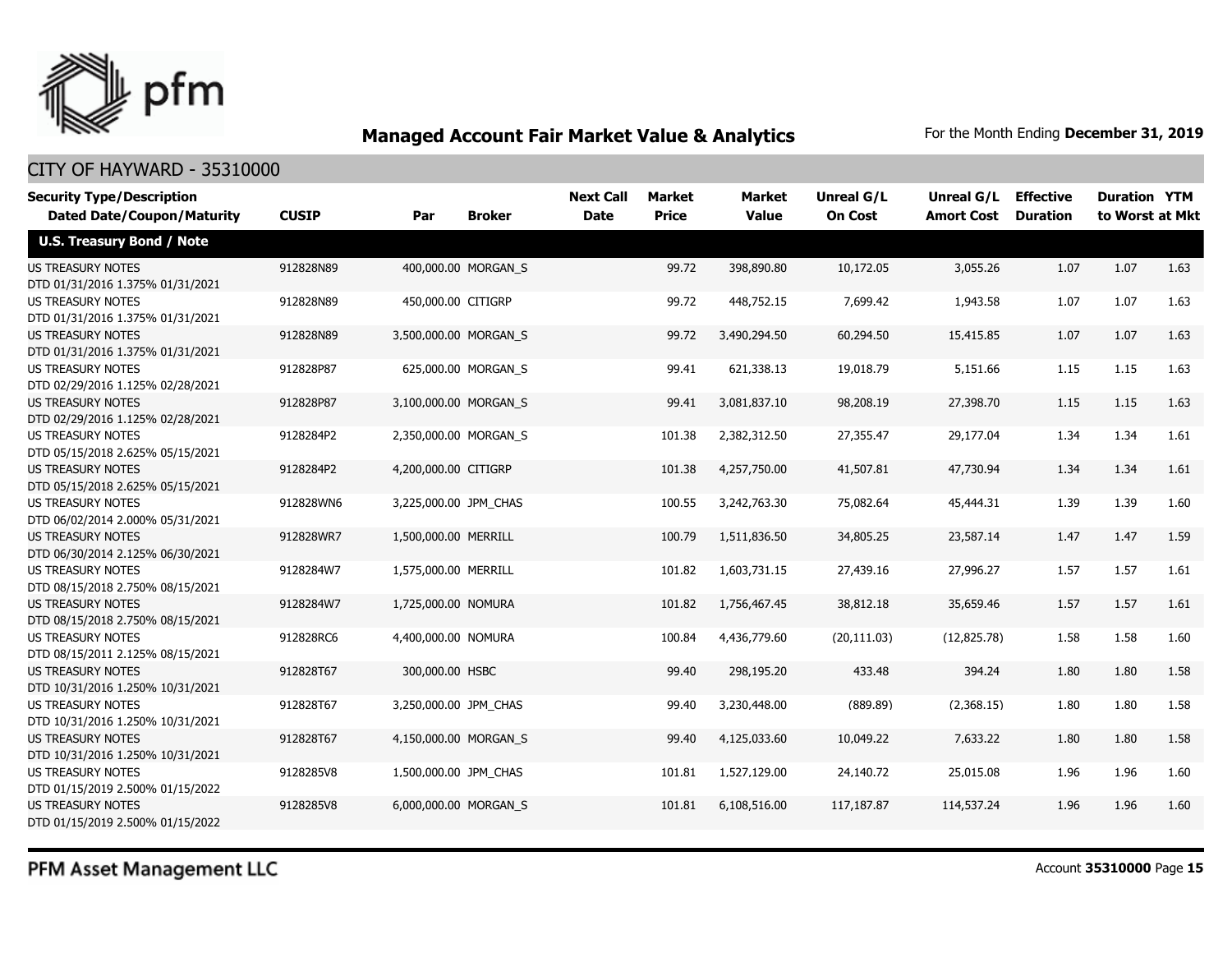

| <b>Security Type/Description</b>                                                       |              |                       |               | <b>Next Call</b> | <b>Market</b> | <b>Market</b> | <b>Unreal G/L</b> | Unreal G/L        | <b>Effective</b> | <b>Duration YTM</b> |      |
|----------------------------------------------------------------------------------------|--------------|-----------------------|---------------|------------------|---------------|---------------|-------------------|-------------------|------------------|---------------------|------|
| <b>Dated Date/Coupon/Maturity</b>                                                      | <b>CUSIP</b> | Par                   | <b>Broker</b> | <b>Date</b>      | <b>Price</b>  | <b>Value</b>  | <b>On Cost</b>    | <b>Amort Cost</b> | <b>Duration</b>  | to Worst at Mkt     |      |
| <b>U.S. Treasury Bond / Note</b>                                                       |              |                       |               |                  |               |               |                   |                   |                  |                     |      |
| <b>US TREASURY NOTES</b><br>DTD 01/31/2017 1.875% 01/31/2022                           | 912828V72    | 8,750,000.00 CITIGRP  |               |                  | 100.59        | 8,801,266.25  | 210,543.59        | 160,870.24        | 2.02             | 2.02                | 1.59 |
| <b>US TREASURY NOTES</b><br>DTD 02/15/2019 2.500% 02/15/2022                           | 9128286C9    | 2,350,000.00 MORGAN_S |               |                  | 101.90        | 2,394,612.40  | 47,182.71         | 46,468.03         | 2.05             | 2.05                | 1.59 |
| <b>US TREASURY NOTES</b><br>DTD 02/15/2019 2.500% 02/15/2022                           | 9128286C9    | 2,500,000.00 TD       |               |                  | 101.90        | 2,547,460.00  | 32,909.22         | 36,586.82         | 2.05             | 2.05                | 1.59 |
| <b>US TREASURY NOTES</b><br>DTD 07/31/2017 1.875% 07/31/2022                           | 9128282P4    | 1,600,000.00 NOMURA   |               |                  | 100.71        | 1,611,312.00  | 5,874.50          | 6,724.16          | 2.50             | 2.50                | 1.59 |
| <b>US TREASURY NOTES</b><br>DTD 07/31/2017 1.875% 07/31/2022                           | 9128282P4    | 4,400,000.00 GOLDMAN  |               |                  | 100.71        | 4,431,108.00  | 27,498.62         | 28,105.92         | 2.50             | 2.50                | 1.59 |
| <b>US TREASURY NOTES</b><br>DTD 08/31/2017 1.625% 08/31/2022                           | 9128282S8    | 1,075,000.00 MORGAN_S |               |                  | 100.08        | 1,075,881.50  | 3,023.10          | 2,740.30          | 2.58             | 2.58                | 1.59 |
| UNITED STATES TREASURY NOTES<br>DTD 10/15/2019 1.375% 10/15/2022                       | 912828YK0    | 5,250,000.00 DEUTSCHE |               |                  | 99.39         | 5,218,006.50  | 4,920.56          | 3,948.84          | 2.72             | 2.72                | 1.60 |
| <b>Security Type Sub-Total</b>                                                         |              | 68,175,000.00         |               |                  |               | 68,601,721.63 | 903,158.13        | 680,390.37        | 1.83             | 1.83                | 1.60 |
| <b>Supra-National Agency Bond / Note</b>                                               |              |                       |               |                  |               |               |                   |                   |                  |                     |      |
| INTERNATIONAL FINANCE CORPORATION<br><b>NOTE</b><br>DTD 03/16/2018 2.635% 03/09/2021   | 45950VLQ7    | 1,850,000.00 HSBC     |               |                  | 100.82        | 1,865,181.10  | 16,568.60         | 15,749.75         | 1.16             | 1.16                | 1.93 |
| INTER-AMERICAN DEVELOPMENT BANK<br><b>NOTE</b><br>DTD 04/19/2018 2.625% 04/19/2021     | 4581X0DB1    | 1,400,000.00 CITIGRP  |               |                  | 101.21        | 1,416,889.60  | 19,969.60         | 18,253.93         | 1.27             | 1.27                | 1.68 |
| INTL BANK OF RECONSTRUCTION AND<br><b>DEV NOTE</b><br>DTD 07/25/2018 2.750% 07/23/2021 | 459058GH0    | 1,795,000.00 MORGAN_S |               |                  | 101.66        | 1,824,841.88  | 34,042.18         | 32,076.22         | 1.51             | 1.51                | 1.67 |
| <b>Security Type Sub-Total</b>                                                         |              | 5,045,000.00          |               |                  |               | 5,106,912.58  | 70,580.38         | 66,079.90         | 1.32             | 1.32                | 1.77 |
| <b>Municipal Bond / Note</b>                                                           |              |                       |               |                  |               |               |                   |                   |                  |                     |      |
| UNIV OF CAL TXBL REV BOND<br>DTD 05/18/2017 1.900% 05/15/2020                          | 91412GS89    | 625,000.00 JEFFERIE   |               |                  | 100.07        | 625,443.75    | 443.75            | 443.75            | 0.37             | 0.37                | 1.69 |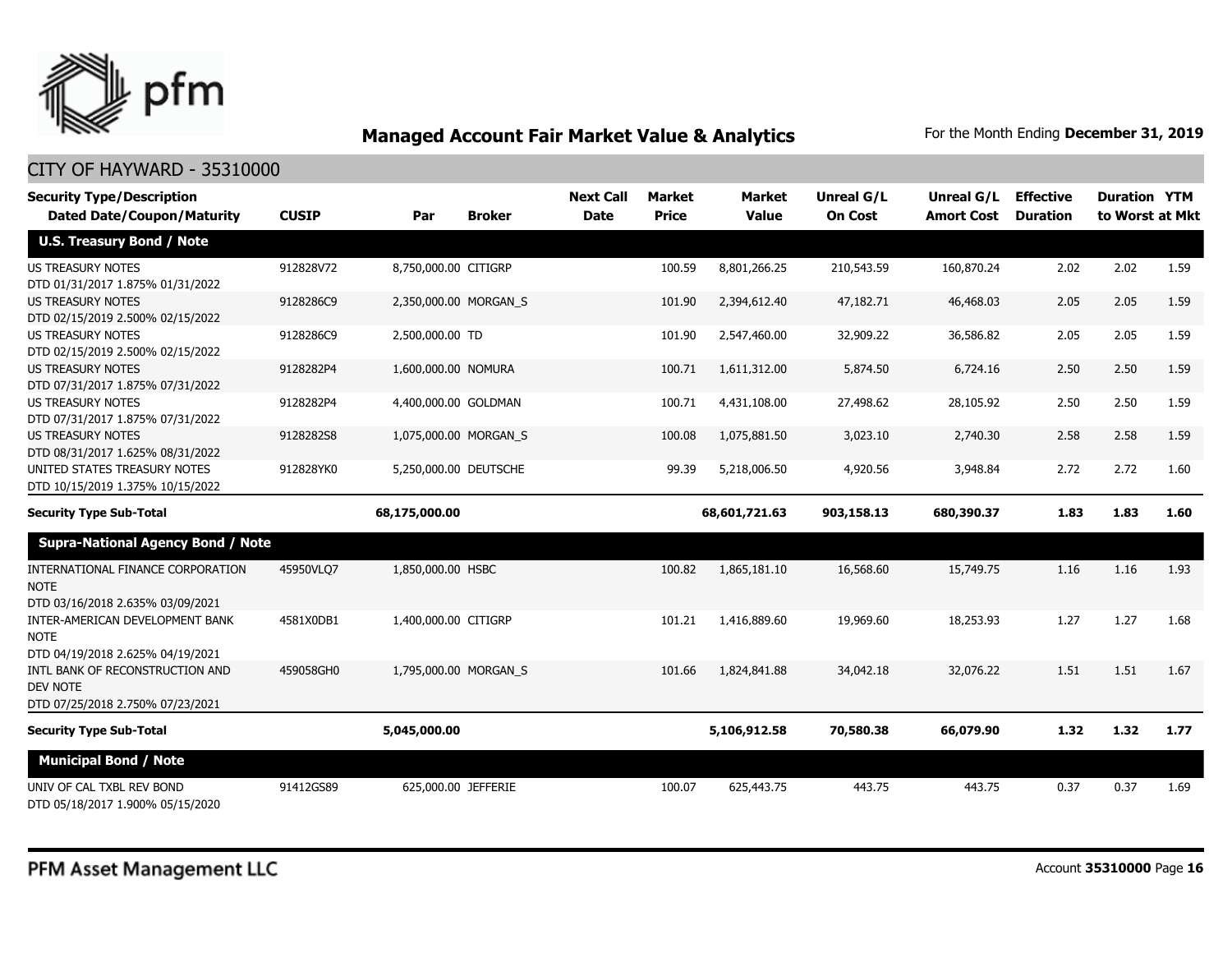

| <b>Security Type/Description</b><br><b>Dated Date/Coupon/Maturity</b>  | <b>CUSIP</b> | Par                   | <b>Broker</b>       | <b>Next Call</b><br><b>Date</b> | Market<br><b>Price</b> | <b>Market</b><br><b>Value</b> | Unreal G/L<br><b>On Cost</b> | Unreal G/L<br><b>Amort Cost</b> | <b>Effective</b><br><b>Duration</b> | <b>Duration YTM</b><br>to Worst at Mkt |      |
|------------------------------------------------------------------------|--------------|-----------------------|---------------------|---------------------------------|------------------------|-------------------------------|------------------------------|---------------------------------|-------------------------------------|----------------------------------------|------|
| <b>Municipal Bond / Note</b>                                           |              |                       |                     |                                 |                        |                               |                              |                                 |                                     |                                        |      |
| CA ST TXBL GO BONDS<br>DTD 04/27/2017 2.625% 04/01/2021                | 13063DAC2    | 1,000,000.00 JPM_CHAS |                     |                                 | 101.08                 | 1,010,820.00                  | 13,820.00                    | 12,589.84                       | 1.22                                | 1.22                                   | 1.74 |
| CA ST TXBL GO BONDS<br>DTD 04/25/2018 2.800% 04/01/2021                | 13063DGA0    | 1,425,000.00 JPM CHAS |                     |                                 | 101.30                 | 1,443,468.00                  | 18,411.00                    | 18,450.07                       | 1.22                                | 1.22                                   | 1.75 |
| UNIV OF CAL TXBL REV BONDS<br>DTD 06/05/2018 3.029% 05/15/2021         | 91412HBH5    | 455,000.00 MERRILL    |                     |                                 | 101.69                 | 462,707.70                    | 7,707.70                     | 7,707.70                        | 1.34                                | 1.34                                   | 1.77 |
| CHAFFEY UHSD, CA TXBL GO BONDS<br>DTD 12/05/2019 1.913% 08/01/2022     | 157411TH2    | 600,000.00 RBC        |                     |                                 | 100.09                 | 600,528.00                    | 528.00                       | 528.00                          | 2.51                                | 2.51                                   | 1.88 |
| SAN DIEGO CCD, CA TXBL GO BONDS<br>DTD 10/16/2019 1.936% 08/01/2022    | 7972720M6    | 675,000.00 RBC        |                     |                                 | 100.12                 | 675,810.00                    | 810.00                       | 810.00                          | 2.50                                | 2.50                                   | 1.89 |
| LONG BEACH CCD, CA TXBL GO BONDS<br>DTD 10/23/2019 1.702% 08/01/2022   | 542411NG4    | 920,000.00 PIPER JA   |                     |                                 | 99.53                  | 915,712.80                    | (4,287.20)                   | (4,287.20)                      | 2.51                                | 2.51                                   | 1.89 |
| TAMALPAIS UHSD, CA TXBL GO BONDS<br>DTD 10/09/2019 1.925% 08/01/2022   | 874857KH7    | 995,000.00 RBC        |                     |                                 | 100.22                 | 997,169.10                    | 2,169.10                     | 2,169.10                        | 2.50                                | 2.50                                   | 1.84 |
| SAN JOSE, CA TXBL GO BONDS<br>DTD 07/25/2019 2.300% 09/01/2022         | 798135H44    | 1,150,000.00 MORGAN S |                     |                                 | 101.11                 | 1,162,753.50                  | 5,209.50                     | 6,245.95                        | 2.56                                | 2.56                                   | 1.87 |
| OR ST DEPT OF TRANS TXBL REV BONDS<br>DTD 11/20/2019 1.855% 11/15/2022 | 68607DTT2    | 600,000.00 CITIGRP    |                     |                                 | 100.07                 | 600,444.00                    | 444.00                       | 444.00                          | 2.78                                | 2.78                                   | 1.83 |
| <b>Security Type Sub-Total</b>                                         |              | 8,445,000.00          |                     |                                 |                        | 8,494,856.85                  | 45,255.85                    | 45,101.21                       | 1.94                                | 1.94                                   | 1.81 |
| <b>Federal Agency Collateralized Mortgage Obligation</b>               |              |                       |                     |                                 |                        |                               |                              |                                 |                                     |                                        |      |
| FREDDIE MAC SERIES 4459 NB<br>DTD 04/01/2015 4.500% 01/01/2020         | 3137BHU39    |                       | 18.90 CITIGRP       |                                 | 99.91                  | 18.88                         | (0.94)                       | (0.02)                          | 0.05                                | 0.04                                   | 2.25 |
| <b>FHMS K006 A2</b><br>DTD 04/01/2010 4.251% 01/25/2020                | 31398VJ98    | 77,065.49 CITIGRP     |                     |                                 | 99.83                  | 76,933.69                     | (1,697.19)                   | (131.80)                        | 0.08                                | 0.07                                   | 2.56 |
| FHLMC SERIES K013 A1<br>DTD 05/01/2011 2.902% 08/25/2020               | 3137AA4V2    |                       | 194,565.17 WELLS_FA |                                 | 100.09                 | 194,733.90                    | (3,532.56)                   | (160.07)                        | 0.34                                | 0.42                                   | 2.24 |
| <b>FHMS K714 A2</b><br>DTD 01/01/2014 3.034% 10/25/2020                | 3137B6ZM6    | 854,992.05 CITIGRP    |                     |                                 | 100.42                 | 858,613.63                    | (20, 124.51)                 | (2, 414.13)                     | 0.56                                | 0.44                                   | 1.61 |
| FNA 2018-M5 A2<br>DTD 04/01/2018 3.560% 09/25/2021                     | 3136B1XP4    |                       | 548,125.36 JPM CHAS |                                 | 101.00                 | 553,588.03                    | (5,440.10)                   | 131.31                          | 1.21                                | 0.89                                   | 2.18 |
| <b>FHMS K720 A1</b><br>DTD 11/01/2015 2.316% 11/25/2021                | 3137BLUQ9    |                       | 241,914.77 BARCLAYS |                                 | 100.32                 | 242,682.41                    | 106.16                       | 226.80                          | 1.07                                | 0.98                                   | 1.83 |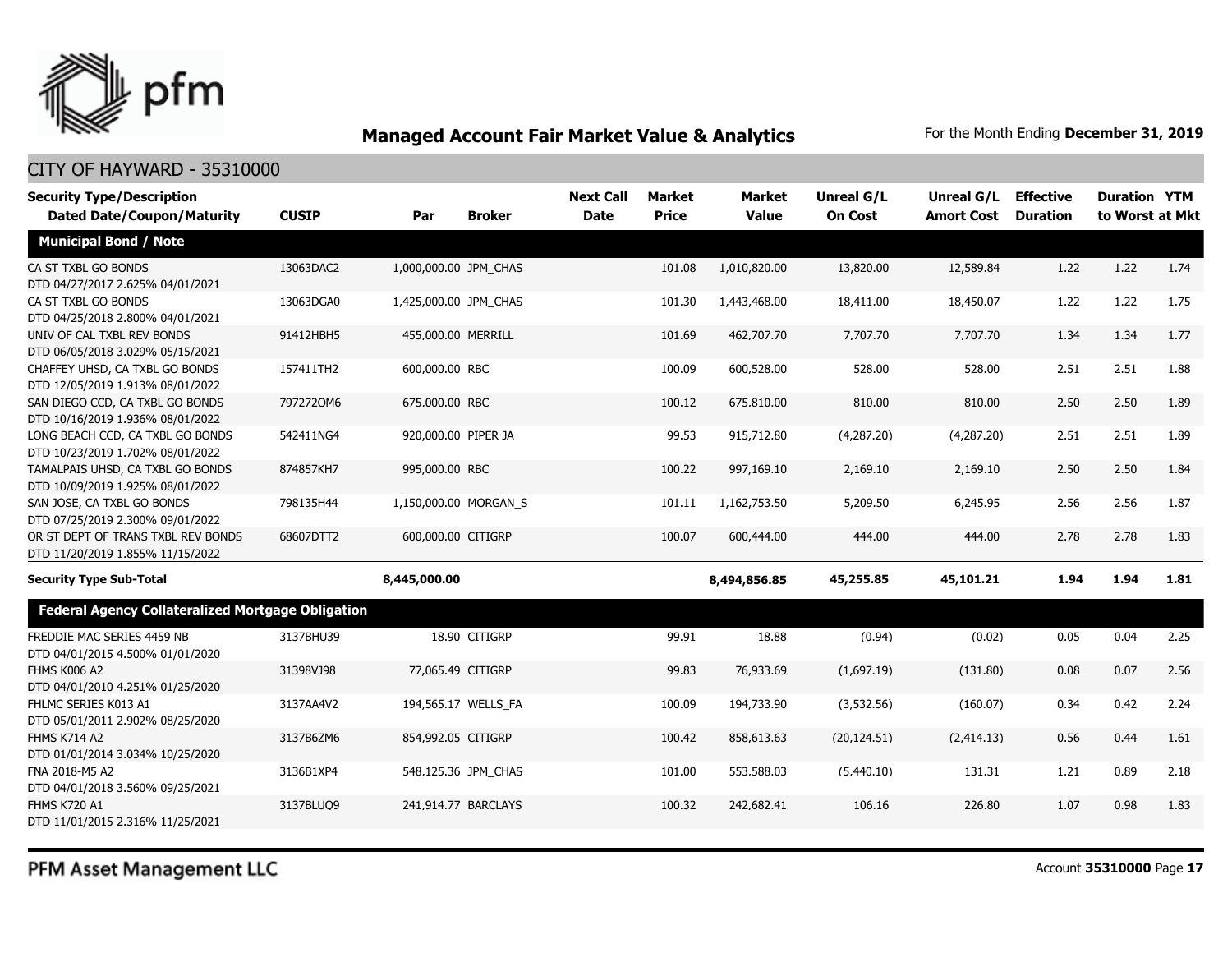

### CITY OF HAYWARD - 35310000

| <b>Security Type/Description</b>                                   |              |                       |                     | <b>Next Call</b> | <b>Market</b> | <b>Market</b> | <b>Unreal G/L</b> | Unreal G/L                 | <b>Effective</b> | <b>Duration YTM</b> |      |
|--------------------------------------------------------------------|--------------|-----------------------|---------------------|------------------|---------------|---------------|-------------------|----------------------------|------------------|---------------------|------|
| <b>Dated Date/Coupon/Maturity</b>                                  | <b>CUSIP</b> | Par                   | <b>Broker</b>       | <b>Date</b>      | <b>Price</b>  | <b>Value</b>  | <b>On Cost</b>    | <b>Amort Cost Duration</b> |                  | to Worst at Mkt     |      |
| <b>Federal Agency Collateralized Mortgage Obligation</b>           |              |                       |                     |                  |               |               |                   |                            |                  |                     |      |
| FHLMC MULTIFAMILY STRUCTURED P<br>DTD 05/01/2015 2.791% 01/25/2022 | 3137BHXY8    | 1,250,000.00 AMHERST  |                     |                  | 101.28        | 1,266,048.00  | (6,608.25)        | (3,563.75)                 | 1.88             | 1.06                | 1.41 |
| FHMS KJ23 A1<br>DTD 12/01/2018 3.174% 03/01/2022                   | 3137FKK70    |                       | 334,360.34 GOLDMAN  |                  | 101.20        | 338,367.51    | 4,009.85          | 4,009.84                   | 1.20             | 1.14                | 1.94 |
| FHMS K019 A2<br>DTD 08/01/2012 2.272% 03/25/2022                   | 3137ASNJ9    |                       | 597,919.47 MORGAN_S |                  | 100.54        | 601,136.87    | 7,631.73          | 6,810.79                   | 1.98             | 1.14                | 1.67 |
| FHMS K023 A1<br>DTD 12/01/2012 1.583% 04/25/2022                   | 3137AWQG3    | 71,968.66 BAIRD       |                     |                  | 99.57         | 71,660.53     | 1,254.95          | 638.87                     | 1.20             | 1.18                | 1.86 |
| FHMS K023 A1<br>DTD 12/01/2012 1.583% 04/25/2022                   | 3137AWQG3    |                       | 315,959.95 BARCLAYS |                  | 99.57         | 314,607.17    | 6,632.61          | 3,894.68                   | 1.20             | 1.18                | 1.86 |
| FHMS K023 A1<br>DTD 12/01/2012 1.583% 04/25/2022                   | 3137AWQG3    | 649,473.23 BAIRD      |                     |                  | 99.57         | 646,692.51    | 11,426.50         | 5,825.15                   | 1.20             | 1.18                | 1.86 |
| FHLMC MULTIFAMILY STRUCTURED P<br>DTD 11/01/2015 2.716% 06/25/2022 | 3137BLUR7    |                       | 600,000.00 JPM CHAS |                  | 101.47        | 608,842.80    | 9,589.28          | 9,589.28                   | 2.17             | 1.27                | 1.42 |
| FHLMC MULTIFAMILY STRUCTURED P<br>DTD 12/01/2012 2.355% 07/25/2022 | 3137AVXN2    |                       | 570,000.00 WELLS_FA |                  | 100.77        | 574,400.17    | 2,307.20          | 2,763.51                   | 2.40             | 1.31                | 1.65 |
| FHLMC MULTIFAMILY STRUCTURED P<br>DTD 12/01/2012 2.355% 07/25/2022 | 3137AVXN2    | 1,227,386.00 WELLS_FA |                     |                  | 100.77        | 1,236,860.93  | 14,269.41         | 13,659.09                  | 2.40             | 1.31                | 1.65 |
| FHLMC MULTIFAMILY STRUCTURED P<br>DTD 12/01/2012 2.307% 08/25/2022 | 3137AWQH1    | 1,250,000.00 CANT_FIT |                     |                  | 100.69        | 1,258,644.13  | (9,812.90)        | (7,905.62)                 | 2.49             | 1.35                | 1.68 |
| FHLMC MULTIFAMILY STRUCTURED P<br>DTD 05/01/2013 2.510% 11/25/2022 | 3137B1BS0    | 1,065,000.00 CITIGRP  |                     |                  | 101.39        | 1,079,751.21  | 5,432.46          | 6,972.25                   | 2.68             | 1.47                | 1.46 |
| <b>FANNIEMAE-ACES</b><br>DTD 02/01/2013 2.509% 11/25/2022          | 3136ACGJ4    | 1,187,428.99 JPM_CHAS |                     |                  | 101.18        | 1,201,383.18  | (703.14)          | 1,388.72                   | 2.60             | 1.47                | 1.60 |
| FNA 2013-M7 A2<br>DTD 05/01/2013 2.280% 12/25/2022                 | 3136AEGO4    | 386,387.39 BAIRD      |                     |                  | 100.46        | 388,168.91    | (626.05)          | (405.99)                   | 2.72             | 1.51                | 1.87 |
| FNA 2013-M7 A2<br>DTD 05/01/2013 2.280% 12/25/2022                 | 3136AEGQ4    | 511,880.73 BAIRD      |                     |                  | 100.46        | 514,240.86    | (4,346.02)        | (3,715.16)                 | 2.72             | 1.51                | 1.87 |
| FHMS J22F A1<br>DTD 11/01/2018 3.454% 05/25/2023                   | 3137FJYA1    |                       | 700,419.15 MORGAN_S |                  | 102.52        | 718,052.41    | 17,652.16         | 17,652.17                  | 1.81             | 1.71                | 1.86 |
| FHMS KP05 A<br>DTD 12/01/2018 3.203% 07/01/2023                    | 3137FKK39    | 357,286.47 CSFB       |                     |                  | 102.25        | 365,317.48    | 8,032.10          | 8,032.08                   | 1.80             | 1.79                | 1.84 |
| FHMS KJ27 A1<br>DTD 11/01/2019 2.092% 07/25/2024                   | 3137FQ3V3    |                       | 629,009.76 JPM CHAS |                  | 99.57         | 626,304.39    | (2,690.27)        | (2,690.27)                 | 2.83             | 2.27                | 2.22 |

PFM Asset Management LLC

Account **35310000** Page **18**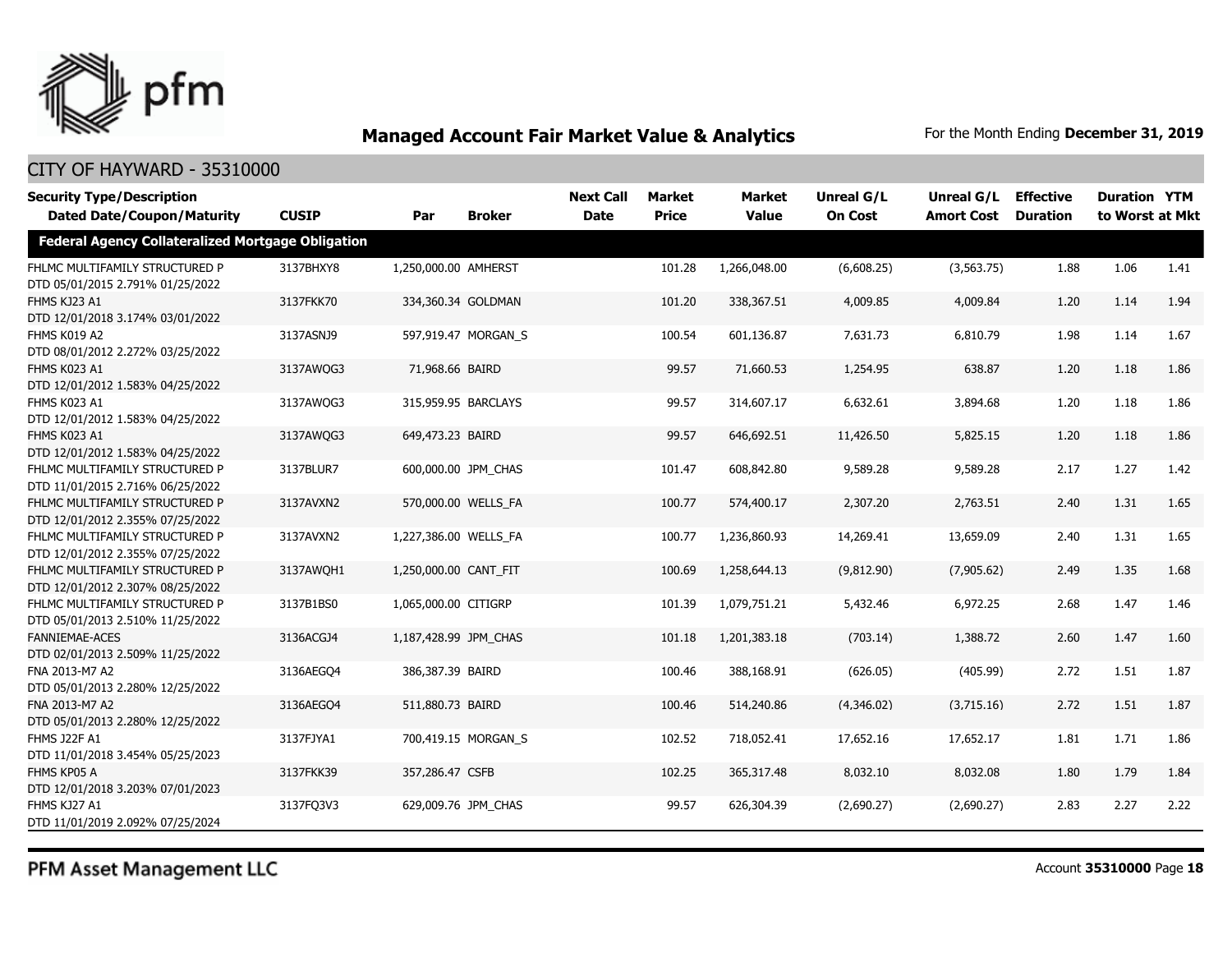

| <b>Security Type/Description</b><br><b>Dated Date/Coupon/Maturity</b> | <b>CUSIP</b> | Par                   | <b>Broker</b>       | <b>Next Call</b><br><b>Date</b> | <b>Market</b><br><b>Price</b> | <b>Market</b><br><b>Value</b> | <b>Unreal G/L</b><br><b>On Cost</b> | Unreal G/L<br><b>Amort Cost</b> | <b>Effective</b><br><b>Duration</b> | <b>Duration YTM</b><br>to Worst at Mkt |      |
|-----------------------------------------------------------------------|--------------|-----------------------|---------------------|---------------------------------|-------------------------------|-------------------------------|-------------------------------------|---------------------------------|-------------------------------------|----------------------------------------|------|
| <b>Security Type Sub-Total</b>                                        |              | 13,621,161.88         |                     |                                 |                               | 13,737,049.60                 | 32,762.48                           | 60,607.73                       | 2.02                                | 1.29                                   | 1.72 |
| <b>Federal Agency Bond / Note</b>                                     |              |                       |                     |                                 |                               |                               |                                     |                                 |                                     |                                        |      |
| <b>FANNIE MAE NOTES</b><br>DTD 06/25/2018 2.750% 06/22/2021           | 3135G0U35    | 1,745,000.00 NOMURA   |                     |                                 | 101.69                        | 1,774,511.44                  | 29,912.79                           | 29,714.75                       | 1.44                                | 1.44                                   | 1.59 |
| FEDERAL HOME LOAN BANKS NOTES<br>DTD 10/12/2018 3.000% 10/12/2021     | 3130AF5B9    | 2,425,000.00 CITIGRP  |                     |                                 | 102.45                        | 2,484,315.50                  | 60,722.00                           | 60,164.10                       | 1.72                                | 1.72                                   | 1.60 |
| <b>FANNIE MAE NOTES</b><br>DTD 01/11/2019 2.625% 01/11/2022           | 3135G0U92    | 1,200,000.00 NOMURA   |                     |                                 | 102.02                        | 1,224,280.80                  | 23,968.80                           | 24,056.38                       | 1.95                                | 1.95                                   | 1.61 |
| <b>FANNIE MAE NOTES</b><br>DTD 01/11/2019 2.625% 01/11/2022           | 3135G0U92    | 1,650,000.00 NOMURA   |                     |                                 | 102.02                        | 1,683,386.10                  | 34,574.10                           | 34,199.25                       | 1.95                                | 1.95                                   | 1.61 |
| FEDERAL HOME LOAN BANK<br>DTD 06/01/2012 2.125% 06/10/2022            | 313379069    | 2,475,000.00 CITIGRP  |                     |                                 | 101.15                        | 2,503,509.53                  | 11,110.28                           | 14,222.59                       | 2.37                                | 2.37                                   | 1.64 |
| <b>FANNIE MAE NOTES</b><br>DTD 09/06/2019 1.375% 09/06/2022           | 3135G0W33    | 1,250,000.00 BARCLAYS |                     |                                 | 99.34                         | 1,241,776.25                  | (3,873.75)                          | (4,328.38)                      | 2.61                                | 2.61                                   | 1.63 |
| <b>Security Type Sub-Total</b>                                        |              | 10,745,000.00         |                     |                                 |                               | 10,911,779.62                 | 156,414.22                          | 158,028.69                      | 1.99                                | 1.99                                   | 1.61 |
| <b>Corporate Note</b>                                                 |              |                       |                     |                                 |                               |                               |                                     |                                 |                                     |                                        |      |
| AMERICAN EXPRESS CO CORP NOTES<br>DTD 02/22/2019 3.000% 02/22/2021    | 025816CB3    | 400,000.00 CSFB       |                     |                                 | 101.20                        | 404,789.60                    | 5,189.60                            | 5,020.74                        | 1.11                                | 1.11                                   | 1.93 |
| JOHN DEERE CAPITAL CORP NOTES<br>DTD 03/13/2018 2.875% 03/12/2021     | 24422EUD9    |                       | 300,000.00 BARCLAYS |                                 | 101.24                        | 303,707.70                    | 3,911.70                            | 3,791.31                        | 1.17                                | 1.17                                   | 1.83 |
| NATIONAL RURAL UTIL COOP NOTE<br>DTD 02/26/2018 2.900% 03/15/2021     | 63743HER9    | 250,000.00 RBC        |                     |                                 | 101.13                        | 252,813.75                    | 3,091.25                            | 2,927.22                        | 1.17                                | 1.17                                   | 1.95 |
| TOYOTA MOTOR CREDIT CORP NOTES<br>DTD 04/13/2018 2.950% 04/13/2021    | 89236TEU5    |                       | 365,000.00 JPM_CHAS |                                 | 101.51                        | 370,504.93                    | 5,650.93                            | 5,568.92                        | 1.25                                | 1.25                                   | 1.76 |
| MORGAN STANLEY CORP NOTES<br>DTD 04/21/2016 2.500% 04/21/2021         | 61746BEA0    |                       | 300,000.00 GOLDMAN  |                                 | 100.76                        | 302,274.90                    | 7,314.90                            | 4,396.73                        | 1.28                                | 1.28                                   | 1.91 |
| <b>CHARLES SCHWAB CORP NOTES</b><br>DTD 05/22/2018 3.250% 05/21/2021  | 808513AW5    | 235,000.00 CSFB       |                     |                                 | 101.95                        | 239,584.38                    | 4,591.43                            | 4,587.81                        | 1.35                                | 1.35                                   | 1.82 |
| PACCAR FINANCIAL CORP BONDS<br>DTD 08/09/2018 3.150% 08/09/2021       | 69371RP42    | 295,000.00 CITIGRP    |                     |                                 | 102.10                        | 301,197.95                    | 6,289.40                            | 6,247.94                        | 1.55                                | 1.55                                   | 1.82 |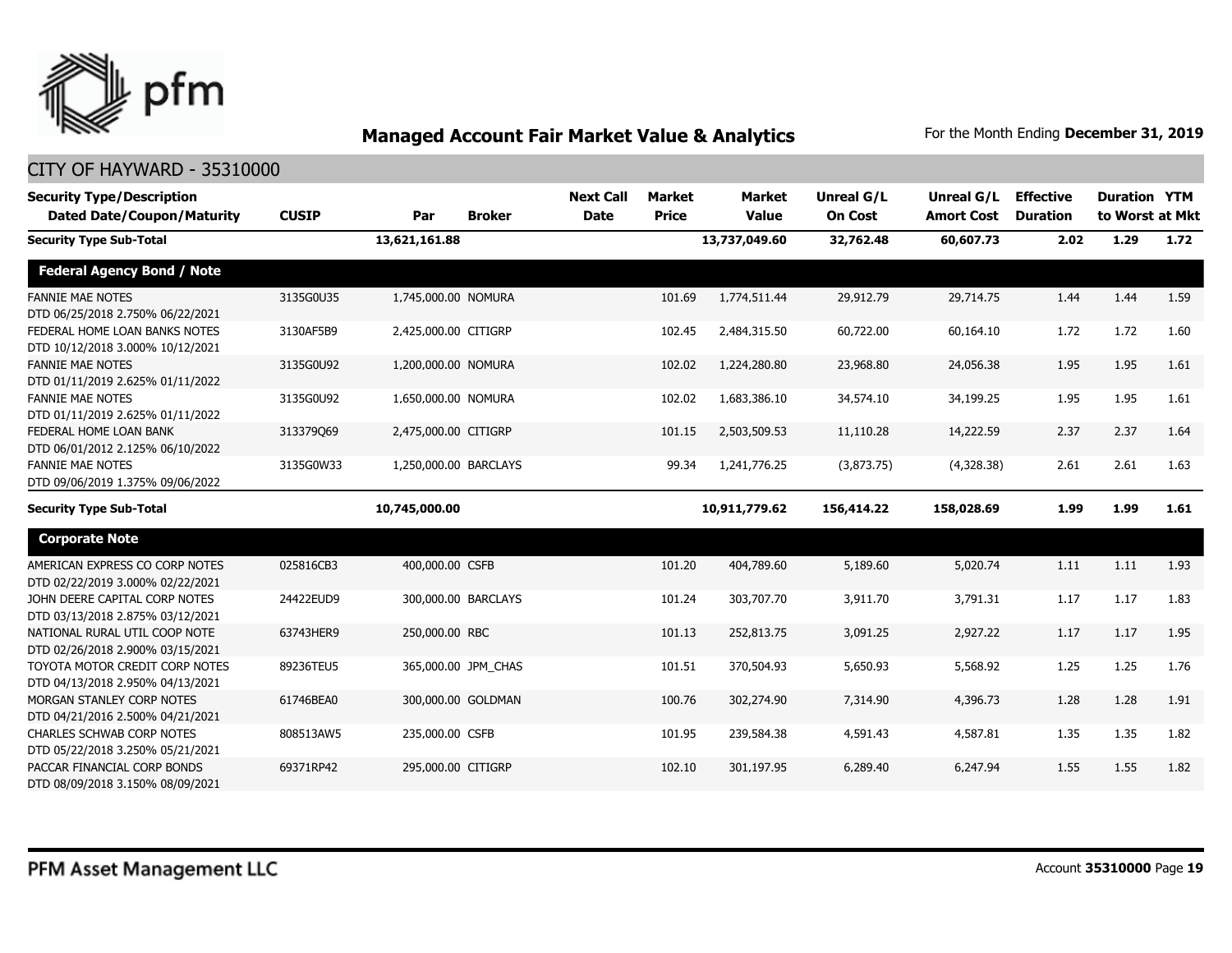

#### CITY OF HAYWARD - 35310000

| <b>Security Type/Description</b><br><b>Dated Date/Coupon/Maturity</b>                        | <b>CUSIP</b> | Par                 | <b>Broker</b>       | <b>Next Call</b><br><b>Date</b> | <b>Market</b><br><b>Price</b> | <b>Market</b><br><b>Value</b> | <b>Unreal G/L</b><br><b>On Cost</b> | <b>Unreal G/L</b><br><b>Amort Cost</b> | <b>Effective</b><br><b>Duration</b> | <b>Duration YTM</b><br>to Worst at Mkt |      |
|----------------------------------------------------------------------------------------------|--------------|---------------------|---------------------|---------------------------------|-------------------------------|-------------------------------|-------------------------------------|----------------------------------------|-------------------------------------|----------------------------------------|------|
| <b>Corporate Note</b>                                                                        |              |                     |                     |                                 |                               |                               |                                     |                                        |                                     |                                        |      |
| CATERPILLAR FINANCIAL SERVICES CORP<br><b>CORP</b><br>DTD 09/07/2018 3.150% 09/07/2021       | 14913Q2N8    |                     | 325,000.00 BARCLAYS |                                 | 102.22                        | 332,210.45                    | 7,460.70                            | 7,353.70                               | 1.62                                | 1.62                                   | 1.80 |
| <b>3M COMPANY</b><br>DTD 09/14/2018 3.000% 09/14/2021                                        | 88579YBA8    | 145,000.00 CITIGRP  |                     |                                 | 101.74                        | 147,529.09                    | 2,826.34                            | 2,701.05                               | 1.64                                | 1.64                                   | 1.95 |
| BANK OF AMERICA CORP (CALLABLE)<br>DTD 09/18/2017 2.328% 10/01/2021                          | 06051GGS2    | 200,000.00 MERRILL  |                     | 10/01/20                        | 100.28                        | 200,569.80                    | 1,543.80                            | 1,023.52                               | 0.75                                | 0.74                                   | 2.16 |
| BANK OF AMERICA CORP (CALLABLE)<br>DTD 09/18/2017 2.328% 10/01/2021                          | 06051GGS2    | 390,000.00 MERRILL  |                     | 10/01/20                        | 100.28                        | 391,111.11                    | 1,111.11                            | 1,111.11                               | 0.75                                | 0.74                                   | 2.16 |
| AMERICAN EXPRESS CREDIT CORP NOTES<br>DTD 11/06/2018 3.700% 11/05/2021                       | 025816BY4    | 200,000.00 RBC      |                     |                                 | 103.06                        | 206,111.20                    | 6,155.20                            | 6,138.95                               | 1.77                                | 1.77                                   | 2.00 |
| CITIGROUP INC CORP (CALLABLE) NOTE<br>DTD 12/08/2016 2.900% 12/08/2021                       | 172967LC3    | 300,000.00 RBC      |                     | 11/08/21                        | 101.64                        | 304,930.20                    | 10,387.20                           | 8,639.92                               | 1.81                                | 1.80                                   | 2.03 |
| SUNTRUST BANKS INC CORP NOTES<br>(CALLABLE)<br>DTD 12/01/2016 2.700% 01/27/2022              | 867914BM4    | 300,000.00 ACADEMY  |                     | 12/27/21                        | 101.38                        | 304,151.10                    | 4,649.10                            | 4,531.74                               | 1.93                                | 1.91                                   | 2.01 |
| HOME DEPOT INC<br>DTD 12/06/2018 3.250% 03/01/2022                                           | 437076BV3    | 175,000.00 JPM CHAS |                     |                                 | 103.35                        | 180,860.05                    | 6,339.55                            | 6,190.57                               | 2.07                                | 2.07                                   | 1.67 |
| US BANCORP (CALLABLE) NOTE<br>DTD 03/02/2012 3.000% 03/15/2022                               | 91159HHC7    |                     | 600,000.00 US BANCO | 02/15/22                        | 102.32                        | 613,903.80                    | 3,313.80                            | 5,388.68                               | 2.05                                | 2.04                                   | 1.92 |
| <b>GOLDMAN SACHS GROUP INC (CALLABLE)</b><br><b>NOTE</b><br>DTD 01/26/2017 3.000% 04/26/2022 | 38141GWC4    | 600,000.00 GOLDMAN  |                     | 04/26/21                        | 101.26                        | 607,578.00                    | 14,166.00                           | 12,411.57                              | 1.44                                | 1.28                                   | 2.44 |
| <b>IBM CORP</b><br>DTD 05/15/2019 2.850% 05/13/2022                                          | 459200JX0    |                     | 300,000.00 WELLS_FA |                                 | 102.26                        | 306,786.60                    | 60.60                               | 466.46                                 | 2.28                                | 2.28                                   | 1.87 |
| UNITED PARCEL SERVICE (CALLABLE)<br><b>NOTES</b><br>DTD 05/16/2017 2.350% 05/16/2022         | 911312BC9    |                     | 300,000.00 JPM_CHAS | 04/16/22                        | 101.12                        | 303,360.30                    | 1,671.30                            | 1,968.95                               | 2.25                                | 2.22                                   | 1.87 |
| MORGAN STANLEY CORP NOTES<br>DTD 05/19/2017 2.750% 05/19/2022                                | 61744YAH1    | 300,000.00 RBC      |                     |                                 | 101.85                        | 305,540.10                    | 7,529.10                            | 7,075.56                               | 2.29                                | 2.29                                   | 1.95 |
| JPMORGAN CHASE & CO CORP NOTES<br>DTD 06/18/2018 3.514% 06/18/2022                           | 46647PAS5    |                     | 600,000.00 JPM_CHAS |                                 | 102.17                        | 612,995.40                    | 12,995.40                           | 12,995.40                              | 2.35                                | 2.35                                   | 2.60 |
| AMERICAN HONDA FINANCE<br>DTD 06/27/2019 2.200% 06/27/2022                                   | 02665WCY5    | 600,000.00 MERRILL  |                     |                                 | 100.78                        | 604,666.80                    | 5,218.80                            | 5,127.32                               | 2.41                                | 2.41                                   | 1.88 |

PFM Asset Management LLC

Account **35310000** Page **20**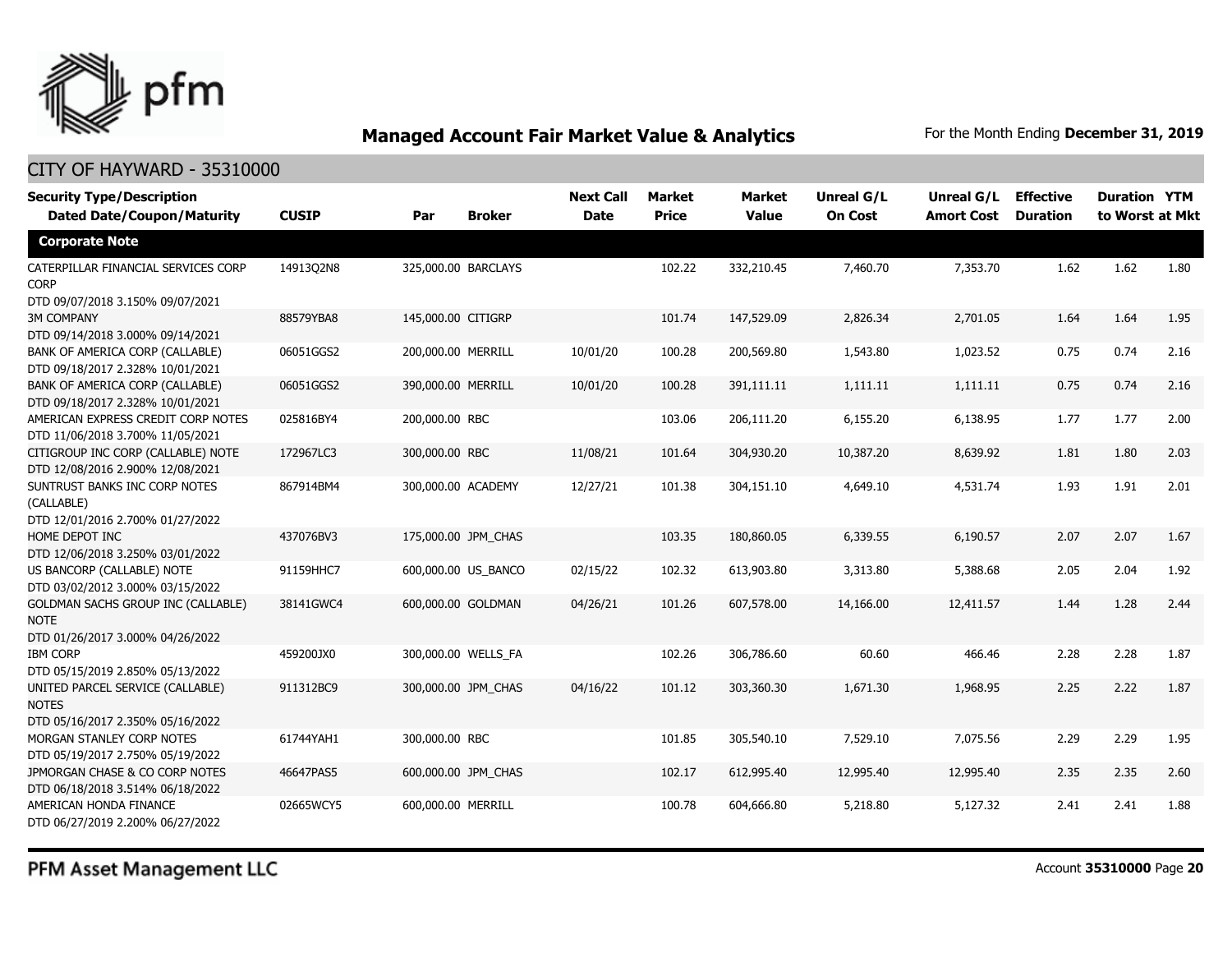

| <b>Security Type/Description</b>                                                         |              |                     |               | <b>Next Call</b> | <b>Market</b> | <b>Market</b> | <b>Unreal G/L</b> | Unreal G/L        | <b>Effective</b> | <b>Duration YTM</b> |      |
|------------------------------------------------------------------------------------------|--------------|---------------------|---------------|------------------|---------------|---------------|-------------------|-------------------|------------------|---------------------|------|
| <b>Dated Date/Coupon/Maturity</b>                                                        | <b>CUSIP</b> | Par                 | <b>Broker</b> | <b>Date</b>      | <b>Price</b>  | <b>Value</b>  | <b>On Cost</b>    | <b>Amort Cost</b> | <b>Duration</b>  | to Worst at Mkt     |      |
| <b>Corporate Note</b>                                                                    |              |                     |               |                  |               |               |                   |                   |                  |                     |      |
| BANK OF NY MELLON CORP CORP NOTES<br>DTD 08/23/2019 1.950% 08/23/2022                    | 06406RAK3    | 115,000.00 BARCLAYS |               |                  | 100.22        | 115,254.04    | (63.36)           | (29.86)           | 2.55             | 2.55                | 1.86 |
| BANK OF NY MELLON CORP CORP NOTES<br>DTD 08/23/2019 1.950% 08/23/2022                    | 06406RAK3    | 185,000.00 CITIGRP  |               |                  | 100.22        | 185,408.67    | 467.87            | 461.02            | 2.55             | 2.55                | 1.86 |
| WALT DISNEY COMPANY/THE<br>DTD 09/06/2019 1.650% 09/01/2022                              | 254687FJ0    | 165,000.00 JPM_CHAS |               |                  | 99.75         | 164,594.93    | (47.02)           | (84.42)           | 2.58             | 2.58                | 1.74 |
| CATERPILLAR FINANCIAL SERVICES CORP<br><b>NOTE</b><br>DTD 09/06/2019 1.900% 09/06/2022   | 14913Q3A5    | 325,000.00 BARCLAYS |               |                  | 100.20        | 325,656.18    | 1,107.93          | 1,060.98          | 2.59             | 2.59                | 1.82 |
| <b>Security Type Sub-Total</b>                                                           |              | 8,270,000.00        |               |                  |               | 8,388,091.03  | 122,932.63        | 117,072.89        | 1.79             | 1.77                | 1.99 |
| <b>Certificate of Deposit</b>                                                            |              |                     |               |                  |               |               |                   |                   |                  |                     |      |
| <b>BANK OF MONTREAL CHICAGO CERT</b><br><b>DEPOS</b><br>DTD 08/03/2018 3.190% 08/03/2020 | 06370REU9    | 600,000.00 BMO      |               |                  | 100.68        | 604,080.00    | 4,080.00          | 4,080.00          | 0.59             | 0.59                | 2.02 |
| SUMITOMO MITSUI BANK NY CERT DEPOS<br>DTD 10/18/2018 3.390% 10/16/2020                   | 86565BPC9    | 600,000.00 GOLDMAN  |               |                  | 101.37        | 608,224.80    | 9,040.80          | 8,434.66          | 0.78             | 0.78                | 1.68 |
| MUFG BANK LTD/NY CERT DEPOS<br>DTD 02/28/2019 2.970% 02/26/2021                          | 55379WZT6    | 600,000.00 MITSU    |               |                  | 101.50        | 608,987.40    | 8,987.40          | 8,987.40          | 1.11             | 1.11                | 1.69 |
| CREDIT AGRICOLE CIB NY CERT DEPOS<br>DTD 04/04/2019 2.830% 04/02/2021                    | 22535CDU2    | 600,000.00 CREDAG   |               |                  | 101.02        | 606,132.00    | 6,132.00          | 6,132.00          | 1.21             | 1.21                | 2.03 |
| ROYAL BANK OF CANADA NY CD<br>DTD 06/08/2018 3.240% 06/07/2021                           | 78012UEE1    | 600,000.00 RBC      |               |                  | 102.22        | 613,299.00    | 13,299.00         | 13,299.00         | 1.40             | 1.40                | 1.67 |
| NORDEA BANK ABP NEW YORK CERT<br><b>DEPOS</b><br>DTD 08/29/2019 1.850% 08/26/2022        | 65558TLL7    | 625,000.00 MERRILL  |               |                  | 100.16        | 626,018.13    | 1,018.13          | 1,018.13          | 2.57             | 2.57                | 1.81 |
| SKANDINAV ENSKILDA BANK LT CD<br>DTD 09/03/2019 1.860% 08/26/2022                        | 83050PDR7    | 625,000.00 BARCLAYS |               |                  | 100.19        | 626,181.88    | 1,181.88          | 1,181.88          | 2.57             | 2.57                | 1.81 |
| DNB BANK ASA/NY LT CD<br>DTD 12/04/2019 2.040% 12/02/2022                                | 23341VZT1    | 625,000.00 GOLDMAN  |               |                  | 99.89         | 624,328.75    | (671.25)          | (671.25)          | 2.82             | 2.82                | 2.08 |
| <b>Security Type Sub-Total</b>                                                           |              | 4,875,000.00        |               |                  |               | 4,917,251.96  | 43,067.96         | 42,461.82         | 1.64             | 1.64                | 1.85 |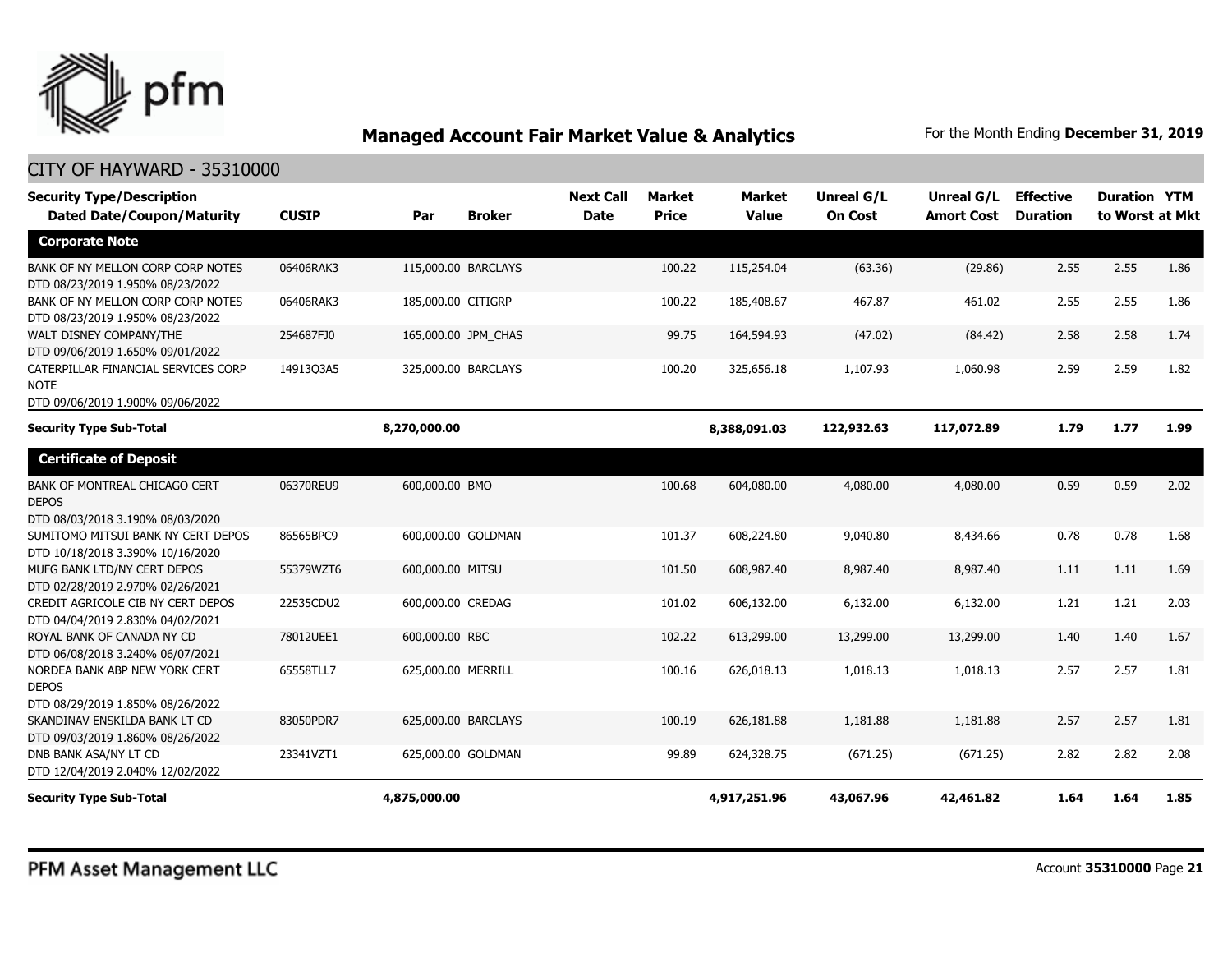

#### CITY OF HAYWARD - 35310000

| <b>Security Type/Description</b><br><b>Dated Date/Coupon/Maturity</b> | <b>CUSIP</b> | Par                | <b>Broker</b>       | <b>Next Call</b><br><b>Date</b> | <b>Market</b><br><b>Price</b> | Market<br><b>Value</b> | Unreal G/L<br><b>On Cost</b> | Unreal G/L<br><b>Amort Cost</b> | <b>Effective</b><br><b>Duration</b> | <b>Duration YTM</b><br>to Worst at Mkt |      |
|-----------------------------------------------------------------------|--------------|--------------------|---------------------|---------------------------------|-------------------------------|------------------------|------------------------------|---------------------------------|-------------------------------------|----------------------------------------|------|
| <b>Asset-Backed Security</b>                                          |              |                    |                     |                                 |                               |                        |                              |                                 |                                     |                                        |      |
| JOHN DEERE ABS 2017-A A3<br>DTD 03/02/2017 1.780% 04/15/2021          | 47787XAC1    | 16,432.45 MERRILL  |                     |                                 | 99.97                         | 16,427.74              | (2.36)                       | (3.86)                          | 0.14                                | 0.75                                   | 1.82 |
| ALLY ABS 2017-1 A3<br>DTD 01/31/2017 1.700% 06/15/2021                | 02007PAC7    | 22,397.50 CITIGRP  |                     |                                 | 99.93                         | 22,382.76              | (12.78)                      | (14.16)                         | 0.20                                | 1.16                                   | 1.76 |
| GMALT 2018-3 A3<br>DTD 09/26/2018 3.180% 06/20/2021                   | 36256GAD1    | 170,000.00 RBC     |                     |                                 | 100.49                        | 170,840.99             | 854.42                       | 848.43                          | 0.53                                | 0.75                                   | 2.53 |
| BMWLT 2018-1 A3<br>DTD 10/17/2018 3.260% 07/20/2021                   | 05586CAC8    | 125,000.00 SOCGEN  |                     |                                 | 100.91                        | 126,136.51             | 1,153.88                     | 1,146.53                        | 0.73                                | 0.80                                   | 2.12 |
| ALLY ABS 2017-2 A3<br>DTD 03/29/2017 1.780% 08/15/2021                | 02007HAC5    | 111,141.38 MERRILL |                     |                                 | 99.95                         | 111,087.75             | (40.52)                      | (49.23)                         | 0.23                                | 1.32                                   | 1.82 |
| NISSAN AUTO LEASE TRUST<br>DTD 10/24/2018 3.250% 09/15/2021           | 65478BAD3    | 225,000.00 CITIGRP |                     |                                 | 100.85                        | 226,908.27             | 1,927.93                     | 1,920.16                        | 0.68                                | 0.86                                   | 2.27 |
| FORDL 2018-B A3<br>DTD 09/21/2018 3.190% 12/15/2021                   | 34531LAD2    |                    | 230,000.00 JPM_CHAS |                                 | 100.70                        | 231,607.72             | 1,627.15                     | 1,619.73                        | 0.66                                | 0.99                                   | 2.48 |
| GMALT 2019-1 A3<br>DTD 02/21/2019 2.980% 12/20/2021                   | 36256UAD0    |                    | 200,000.00 WELLS_FA |                                 | 100.88                        | 201,763.84             | 1,795.24                     | 1,786.06                        | 0.97                                | 1.00                                   | 2.10 |
| FORDL 2019-A A3<br>DTD 02/25/2019 2.900% 05/15/2022                   | 34532FAD4    | 245,000.00 CITIGRP |                     |                                 | 100.92                        | 247,241.73             | 2,260.89                     | 2,255.68                        | 1.09                                | 1.19                                   | 2.14 |
| <b>VWALT 2019-A A3</b><br>DTD 10/04/2019 1.990% 11/21/2022            | 92867XAD8    |                    | 300,000.00 JPM CHAS |                                 | 100.10                        | 300,290.46             | 295.20                       | 294.70                          | 1.92                                | 1.45                                   | 1.92 |
| <b>HART 2018-B A3</b><br>DTD 12/12/2018 3.200% 12/15/2022             | 44933AAC1    |                    | 150,000.00 BARCLAYS |                                 | 101.49                        | 152,239.19             | 2,240.99                     | 2,240.50                        | 1.20                                | 1.48                                   | 2.20 |
| HAROT 2019-1 A3<br>DTD 02/27/2019 2.830% 03/20/2023                   | 43814WAC9    | 170,000.00 MERRILL |                     |                                 | 101.53                        | 172,606.61             | 2,611.17                     | 2,610.19                        | 1.65                                | 1.61                                   | 1.88 |
| FORD CREDIT AUTO OWNER TRUST<br>DTD 10/23/2018 3.240% 04/15/2023      | 34532TAD4    |                    | 200,000.00 BARCLAYS |                                 | 101.79                        | 203,581.84             | 3,616.04                     | 3,607.30                        | 1.34                                | 1.64                                   | 2.16 |
| NAROT 2018-C A3<br>DTD 12/12/2018 3.220% 06/15/2023                   | 65478NAD7    | 200,000.00 MIZUHO  |                     |                                 | 101.91                        | 203,814.62             | 3,852.94                     | 3,844.23                        | 1.51                                | 1.72                                   | 2.12 |
| HYUNDAI AUTO RECEIVABLES TRUST<br>DTD 04/10/2019 2.660% 06/15/2023    | 44932NAD2    | 250,000.00 SOCGEN  |                     |                                 | 101.07                        | 252,685.20             | 2,718.10                     | 2,712.44                        | 1.59                                | 1.72                                   | 2.04 |
| CARMAX AUTO OWNER TRUST<br>DTD 07/25/2018 3.130% 06/15/2023           | 14313FAD1    |                    | 285,000.00 BARCLAYS |                                 | 101.42                        | 289,057.97             | 4,096.82                     | 4,085.82                        | 1.27                                | 1.72                                   | 2.31 |
| CARMAX AUTO OWNER TRUST<br>DTD 10/24/2018 3.360% 09/15/2023           | 14315EAC4    | 225,000.00 MERRILL |                     |                                 | 102.01                        | 229,524.01             | 4,526.08                     | 4,525.46                        | 1.54                                | 1.84                                   | 2.28 |

PFM Asset Management LLC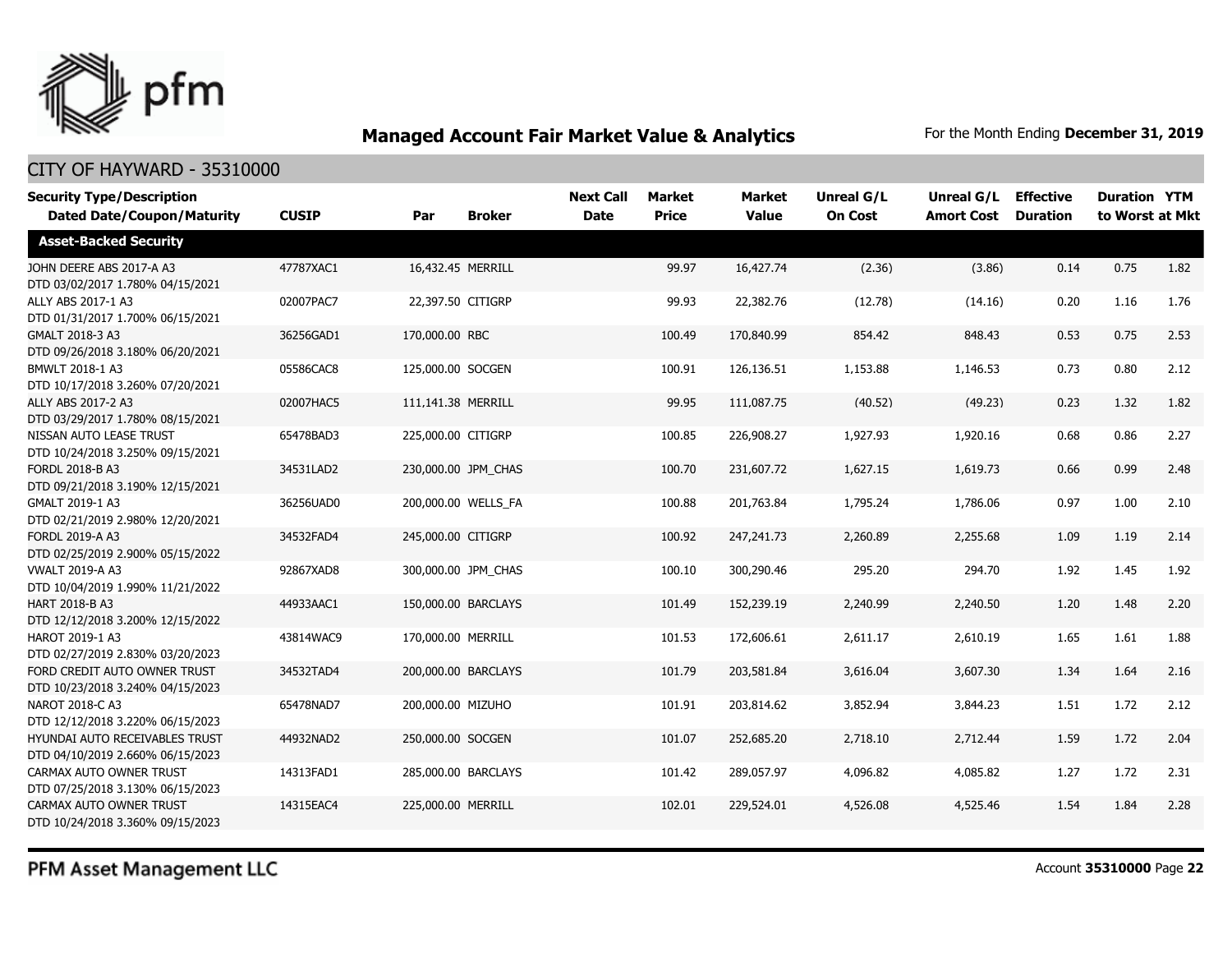

| <b>Security Type/Description</b><br>Dated Date/Coupon/Maturity | <b>CUSIP</b> | Par              | <b>Broker</b>       | <b>Next Call</b><br>Date | Market<br><b>Price</b> | Market<br>Value  | Unreal G/L<br><b>On Cost</b> | Unreal G/L<br><b>Amort Cost</b> | <b>Effective</b><br><b>Duration</b> | <b>Duration YTM</b> | to Worst at Mkt |
|----------------------------------------------------------------|--------------|------------------|---------------------|--------------------------|------------------------|------------------|------------------------------|---------------------------------|-------------------------------------|---------------------|-----------------|
| <b>Asset-Backed Security</b>                                   |              |                  |                     |                          |                        |                  |                              |                                 |                                     |                     |                 |
| COPAR 2019-1 A3<br>DTD 05/30/2019 2.510% 11/15/2023            | 14042WAC4    |                  | 175,000.00 JPM CHAS |                          | 100.89                 | 176,565.73       | 1,601.18                     | 1,596.87                        | 1.88                                | 1.93                | 2.05            |
| FIFTH THIRD AUTO TRUST<br>DTD 05/08/2019 2.640% 12/15/2023     | 31680YAD9    | 215,000.00 CSFB  |                     |                          | 100.92                 | 216,980.56       | 2,027.82                     | 2,021.17                        | 1.56                                | 1.96                | 2.17            |
| <b>HDMOT 2019-A A3</b><br>DTD 06/26/2019 2.340% 02/15/2024     | 41284WAC4    |                  | 300,000.00 BARCLAYS |                          | 100.32                 | 300,962.73       | 985.95                       | 983.47                          | 1.71                                | 2.05                | 2.18            |
| GMCAR 2019-2 A3<br>DTD 04/17/2019 2.650% 02/16/2024            | 36257FAD2    |                  | 345,000.00 BARCLAYS |                          | 100.84                 | 347,900.17       | 2,928.25                     | 2,924.29                        | 1.61                                | 2.05                | 2.24            |
| COMET 2019-A2 A2<br>DTD 09/05/2019 1.720% 08/15/2024           | 14041NFU0    | 600,000,00 RBC   |                     |                          | 99.69                  | 598,158.36       | (1,690.56)                   | (1,700.98)                      | 2.55                                | 2.29                | 1.85            |
| <b>Security Type Sub-Total</b>                                 |              | 4,759,971.33     |                     |                          |                        | 4,798,764.76     | 39,373.83                    | 39,254.80                       | 1.46                                | 1.62                | 2.13            |
| <b>Managed Account Sub-Total</b>                               |              | 123,936,133.21   |                     |                          |                        | 124,956,428.03   | 1,413,545.48                 | 1,208,997.41                    | 1.83                                | 1.75                | 1.69            |
| <b>Securities Sub-Total</b>                                    |              | \$123,936,133.21 |                     |                          |                        | \$124,956,428.03 | \$1,413,545.48               | \$1,208,997.41                  | 1.83                                | 1.75                | 1.69%           |
| <b>Accrued Interest</b>                                        |              |                  |                     |                          |                        | \$703,129.52     |                              |                                 |                                     |                     |                 |
| <b>Total Investments</b>                                       |              |                  |                     |                          |                        | \$125,659,557.55 |                              |                                 |                                     |                     |                 |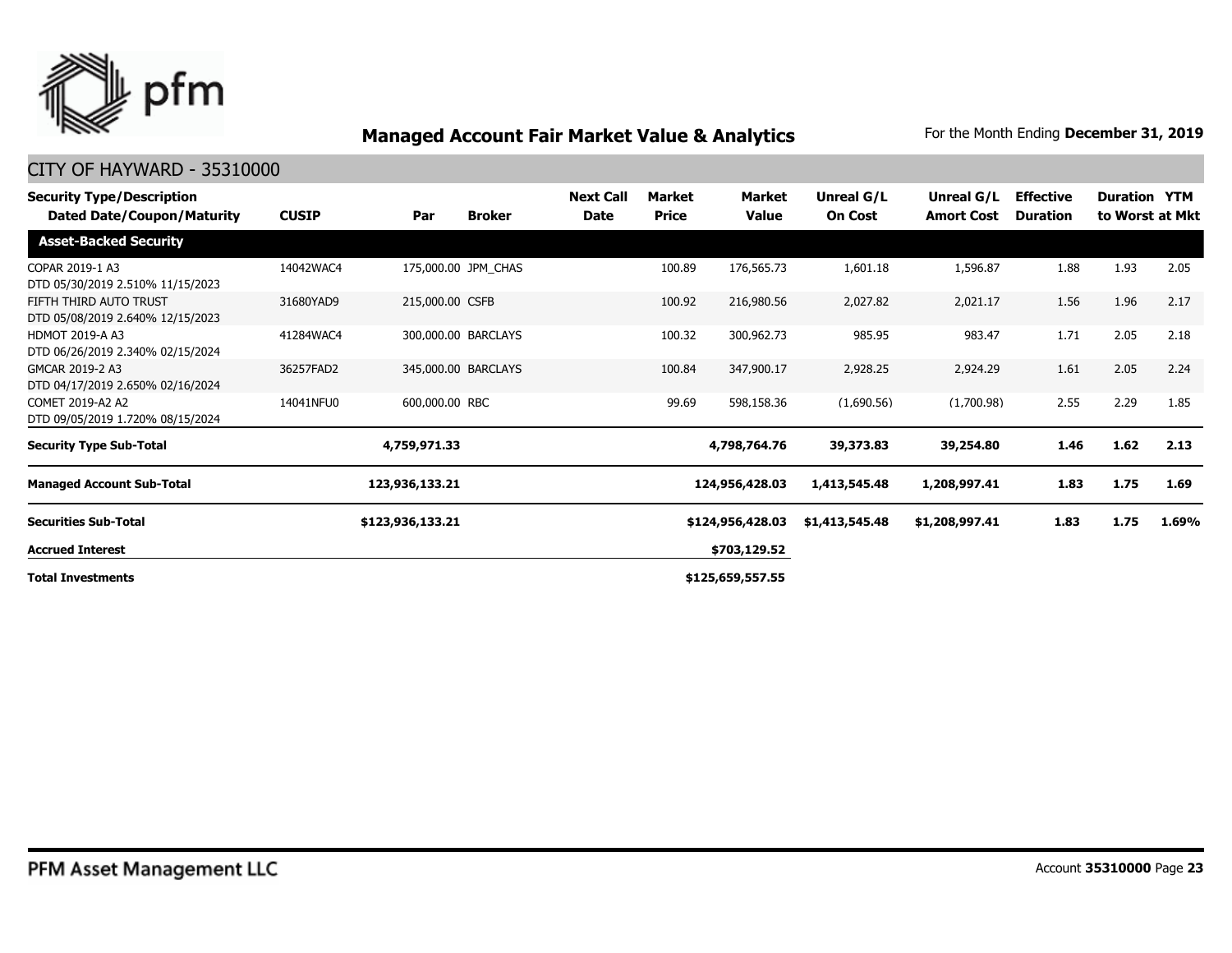

| <b>Transaction Type</b><br><b>Trade</b> | <b>Settle</b>                     | <b>Security Description</b>                                        | <b>CUSIP</b> | Par          | Principal<br><b>Proceeds</b> | <b>Accrued</b><br><b>Interest</b> | <b>Total</b>   | <b>Realized G/L</b><br>Cost | <b>Realized G/L</b><br><b>Amort Cost</b> | <b>Sale</b><br>Method |
|-----------------------------------------|-----------------------------------|--------------------------------------------------------------------|--------------|--------------|------------------------------|-----------------------------------|----------------|-----------------------------|------------------------------------------|-----------------------|
| <b>BUY</b>                              |                                   |                                                                    |              |              |                              |                                   |                |                             |                                          |                       |
| 11/06/19                                | 12/05/19                          | CHAFFEY UHSD, CA TXBL GO BONDS<br>DTD 12/05/2019 1.913% 08/01/2022 | 157411TH2    | 600,000.00   | (600,000.00)                 | 0.00                              | (600,000.00)   |                             |                                          |                       |
| 12/02/19                                | 12/04/19                          | UNITED STATES TREASURY NOTES<br>DTD 10/15/2019 1.375% 10/15/2022   | 912828YK0    | 5,250,000.00 | (5,213,085.94)               | (9,861.68)                        | (5,222,947.62) |                             |                                          |                       |
| 12/04/19                                | 12/06/19                          | DNB BANK ASA/NY LT CD<br>DTD 12/04/2019 2.040% 12/02/2022          | 23341VZT1    | 625,000.00   | (625,000.00)                 | 0.00                              | (625,000.00)   |                             |                                          |                       |
| 12/20/19                                | 12/20/19                          | <b>US TREASURY NOTES</b><br>DTD 10/31/2016 1.250% 10/31/2021       | 912828T67    | 300,000.00   | (297,761.72)                 | (515.11)                          | (298, 276.83)  |                             |                                          |                       |
|                                         | <b>Transaction Type Sub-Total</b> |                                                                    |              | 6,775,000.00 | (6,735,847.66)               | (10, 376.79)                      | (6,746,224.45) |                             |                                          |                       |
| <b>INTEREST</b>                         |                                   |                                                                    |              |              |                              |                                   |                |                             |                                          |                       |
| 12/01/19                                | 12/15/19                          | FREDDIE MAC SERIES 4459 NB<br>DTD 04/01/2015 4.500% 01/01/2020     | 3137BHU39    | 42.84        | 0.00                         | 0.16                              | 0.16           |                             |                                          |                       |
| 12/01/19                                | 12/25/19                          | FHMS K714 A2<br>DTD 01/01/2014 3.034% 10/25/2020                   | 3137B6ZM6    | 856,667.75   | 0.00                         | 2,165.94                          | 2,165.94       |                             |                                          |                       |
| 12/01/19                                | 12/25/19                          | FHMS K019 A2<br>DTD 08/01/2012 2.272% 03/25/2022                   | 3137ASNJ9    | 599,431.85   | 0.00                         | 1,134.92                          | 1,134.92       |                             |                                          |                       |
| 12/01/19                                | 12/25/19                          | FHLMC MULTIFAMILY STRUCTURED P<br>DTD 11/01/2015 2.716% 06/25/2022 | 3137BLUR7    | 600,000.00   | 0.00                         | 1,358.00                          | 1,358.00       |                             |                                          |                       |
| 12/01/19                                | 12/25/19                          | FNA 2013-M7 A2<br>DTD 05/01/2013 2.280% 12/25/2022                 | 3136AEGO4    | 387,185.93   | 0.00                         | 735.65                            | 735.65         |                             |                                          |                       |
| 12/01/19                                | 12/25/19                          | FHMS K023 A1<br>DTD 12/01/2012 1.583% 04/25/2022                   | 3137AWQG3    | 74,477.56    | 0.00                         | 98.25                             | 98.25          |                             |                                          |                       |
| 12/01/19                                | 12/25/19                          | <b>FHMS K720 A1</b><br>DTD 11/01/2015 2.316% 11/25/2021            | 3137BLUO9    | 251,233.61   | 0.00                         | 484.88                            | 484.88         |                             |                                          |                       |
| 12/01/19                                | 12/25/19                          | <b>FANNIEMAE-ACES</b><br>DTD 02/01/2013 2.509% 11/25/2022          | 3136ACGJ4    | 1,189,901.65 | 0.00                         | 2,487.42                          | 2,487.42       |                             |                                          |                       |
| 12/01/19                                | 12/25/19                          | FHMS KP05 A<br>DTD 12/01/2018 3.203% 07/01/2023                    | 3137FKK39    | 384,155.46   | 0.00                         | 1,025.37                          | 1,025.37       |                             |                                          |                       |
| 12/01/19                                | 12/25/19                          | FHMS KJ27 A1<br>DTD 11/01/2019 2.092% 07/25/2024                   | 3137FQ3V3    | 630,000.00   | 0.00                         | 1,098.30                          | 1,098.30       |                             |                                          |                       |
| 12/01/19                                | 12/25/19                          | FHLMC MULTIFAMILY STRUCTURED P<br>DTD 12/01/2012 2.355% 07/25/2022 | 3137AVXN2    | 1,227,386.00 | 0.00                         | 2,408.75                          | 2,408.75       |                             |                                          |                       |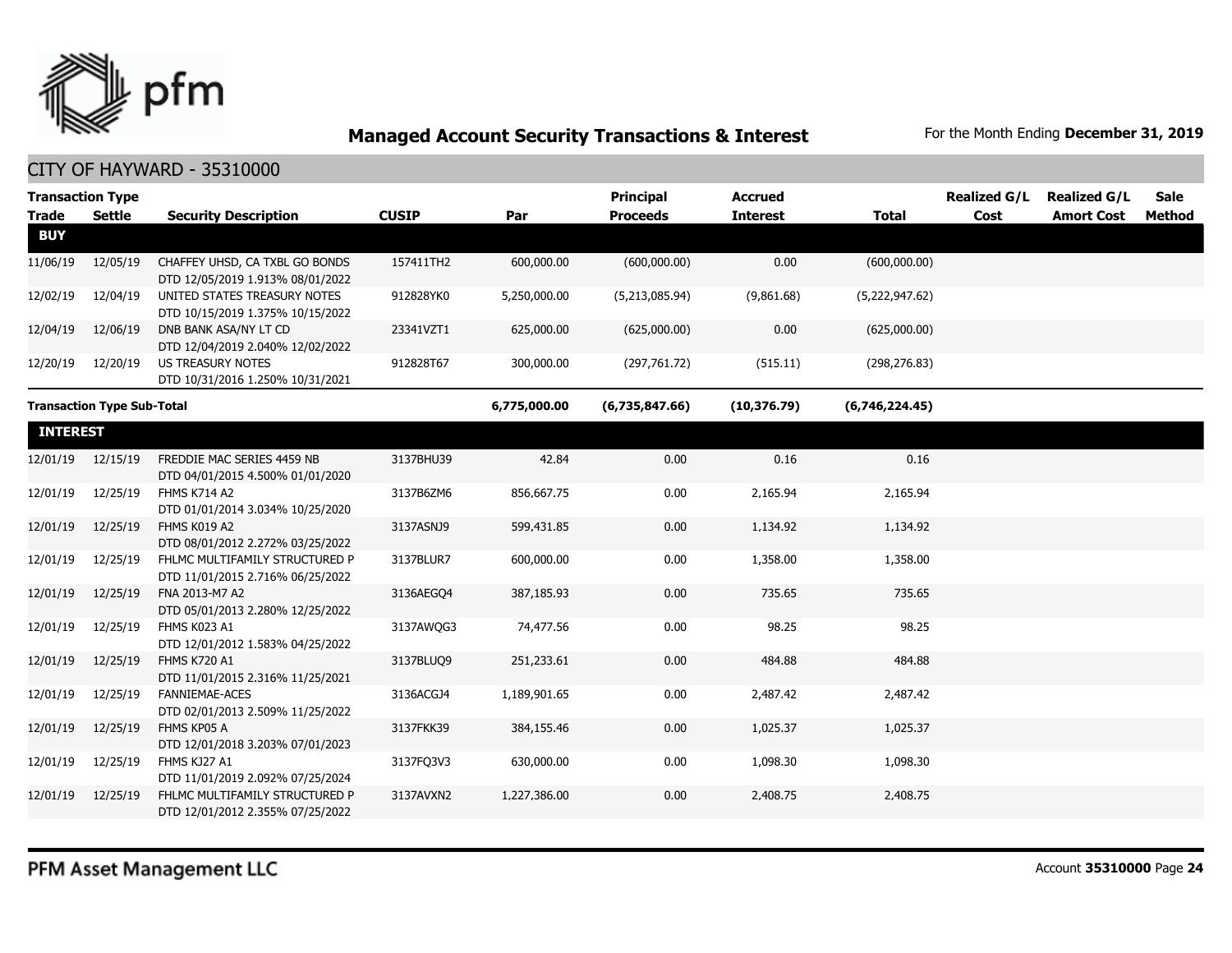

|                 | <b>Transaction Type</b> |                                                                                  |              |              | <b>Principal</b> | <b>Accrued</b>  |              | <b>Realized G/L</b> | <b>Realized G/L</b> | <b>Sale</b> |
|-----------------|-------------------------|----------------------------------------------------------------------------------|--------------|--------------|------------------|-----------------|--------------|---------------------|---------------------|-------------|
| Trade           | Settle                  | <b>Security Description</b>                                                      | <b>CUSIP</b> | Par          | <b>Proceeds</b>  | <b>Interest</b> | <b>Total</b> | Cost                | <b>Amort Cost</b>   | Method      |
| <b>INTEREST</b> |                         |                                                                                  |              |              |                  |                 |              |                     |                     |             |
| 12/01/19        | 12/25/19                | FHLMC MULTIFAMILY STRUCTURED P<br>DTD 12/01/2012 2.307% 08/25/2022               | 3137AWQH1    | 1,250,000.00 | 0.00             | 2,403.13        | 2,403.13     |                     |                     |             |
| 12/01/19        | 12/25/19                | FHMS J22F A1<br>DTD 11/01/2018 3.454% 05/25/2023                                 | 3137FJYA1    | 703,259.94   | 0.00             | 2,024.22        | 2,024.22     |                     |                     |             |
| 12/01/19        | 12/25/19                | FHLMC MULTIFAMILY STRUCTURED P<br>DTD 05/01/2013 2.510% 11/25/2022               | 3137B1BS0    | 1,065,000.00 | 0.00             | 2,227.63        | 2,227.63     |                     |                     |             |
| 12/01/19        | 12/25/19                | FHMS K006 A2<br>DTD 04/01/2010 4.251% 01/25/2020                                 | 31398VJ98    | 289,535.99   | 0.00             | 1,025.68        | 1,025.68     |                     |                     |             |
| 12/01/19        | 12/25/19                | FHMS K023 A1<br>DTD 12/01/2012 1.583% 04/25/2022                                 | 3137AWQG3    | 326,974.64   | 0.00             | 431.33          | 431.33       |                     |                     |             |
| 12/01/19        | 12/25/19                | FHLMC MULTIFAMILY STRUCTURED P<br>DTD 12/01/2012 2.355% 07/25/2022               | 3137AVXN2    | 570,000.00   | 0.00             | 1,118.63        | 1,118.63     |                     |                     |             |
| 12/01/19        | 12/25/19                | FNA 2013-M7 A2<br>DTD 05/01/2013 2.280% 12/25/2022                               | 3136AEGO4    | 512,938.62   | 0.00             | 974.58          | 974.58       |                     |                     |             |
| 12/01/19        | 12/25/19                | FHLMC SERIES K013 A1<br>DTD 05/01/2011 2.902% 08/25/2020                         | 3137AA4V2    | 219,492.42   | 0.00             | 530.81          | 530.81       |                     |                     |             |
| 12/01/19        | 12/25/19                | FHMS K023 A1<br>DTD 12/01/2012 1.583% 04/25/2022                                 | 3137AWQG3    | 672,114.53   | 0.00             | 886.63          | 886.63       |                     |                     |             |
| 12/01/19        | 12/25/19                | FHMS KJ23 A1<br>DTD 12/01/2018 3.174% 03/01/2022                                 | 3137FKK70    | 416,751.59   | 0.00             | 2,782.19        | 2,782.19     |                     |                     |             |
| 12/01/19        | 12/25/19                | FHLMC MULTIFAMILY STRUCTURED P<br>DTD 05/01/2015 2.791% 01/25/2022               | 3137BHXY8    | 1,250,000.00 | 0.00             | 2,907.29        | 2,907.29     |                     |                     |             |
| 12/01/19        | 12/25/19                | FNA 2018-M5 A2<br>DTD 04/01/2018 3.560% 09/25/2021                               | 3136B1XP4    | 567,027.64   | 0.00             | 1,707.31        | 1,707.31     |                     |                     |             |
| 12/05/19        | 12/05/19                | BANK OF NOVA SCOTIA HOUSTON CD<br>DTD 06/07/2018 3.080% 06/05/2020               | 06417GU22    | 600,000.00   | 0.00             | 9,240.00        | 9,240.00     |                     |                     |             |
| 12/07/19        | 12/07/19                | ROYAL BANK OF CANADA NY CD<br>DTD 06/08/2018 3.240% 06/07/2021                   | 78012UEE1    | 600,000.00   | 0.00             | 9,720.00        | 9,720.00     |                     |                     |             |
| 12/08/19        | 12/08/19                | CITIGROUP INC CORP (CALLABLE)<br><b>NOTE</b><br>DTD 12/08/2016 2.900% 12/08/2021 | 172967LC3    | 300,000.00   | 0.00             | 4,350.00        | 4,350.00     |                     |                     |             |
| 12/10/19        | 12/10/19                | FEDERAL HOME LOAN BANK<br>DTD 06/01/2012 2.125% 06/10/2022                       | 313379069    | 2,475,000.00 | 0.00             | 26,296.88       | 26,296.88    |                     |                     |             |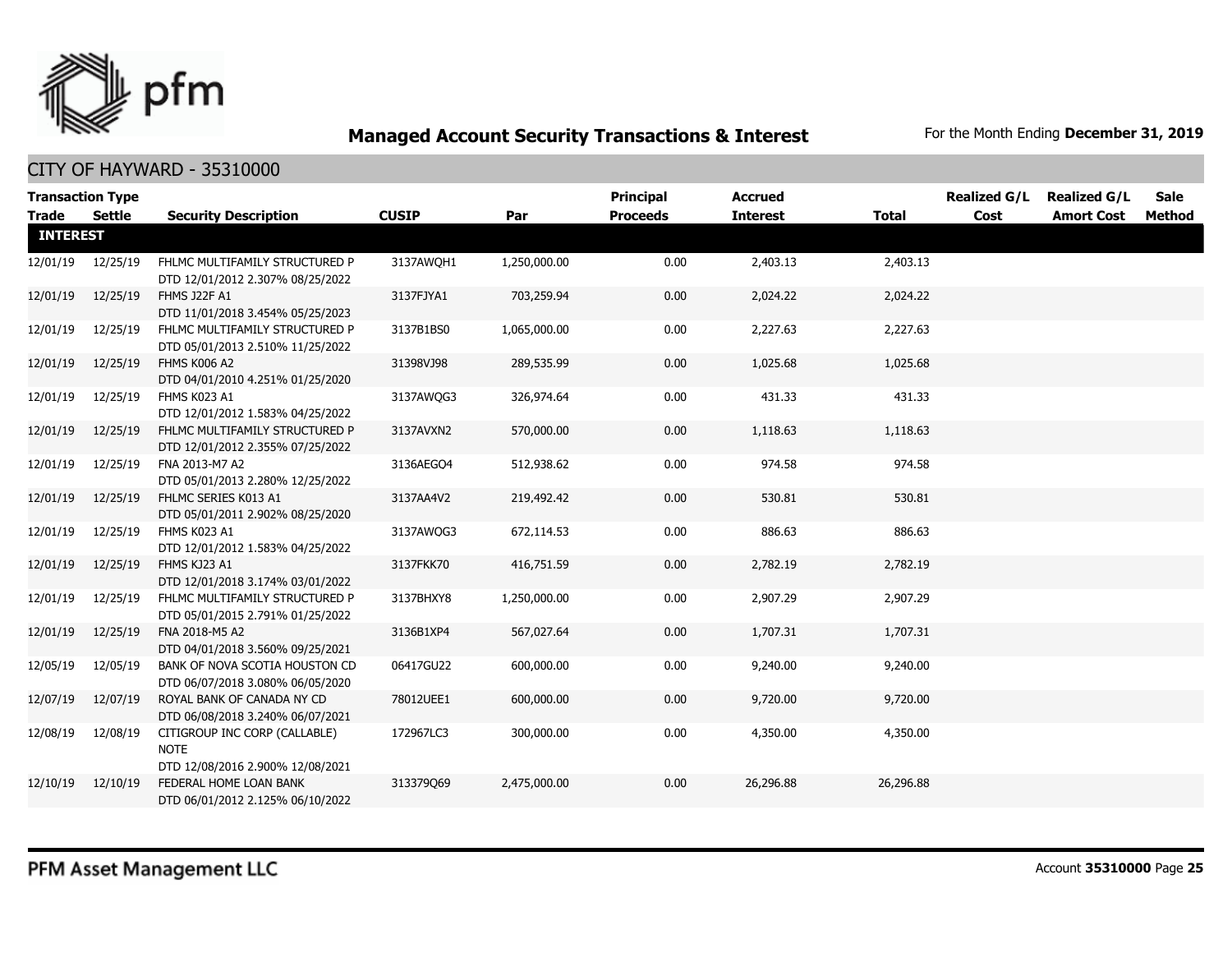

|                 | <b>Transaction Type</b> |                                                                    |              |            | <b>Principal</b> | <b>Accrued</b>  |              | <b>Realized G/L</b> | <b>Realized G/L</b> | <b>Sale</b> |
|-----------------|-------------------------|--------------------------------------------------------------------|--------------|------------|------------------|-----------------|--------------|---------------------|---------------------|-------------|
| <b>Trade</b>    | Settle                  | <b>Security Description</b>                                        | <b>CUSIP</b> | Par        | <b>Proceeds</b>  | <b>Interest</b> | <b>Total</b> | Cost                | <b>Amort Cost</b>   | Method      |
| <b>INTEREST</b> |                         |                                                                    |              |            |                  |                 |              |                     |                     |             |
| 12/15/19        | 12/15/19                | COMET 2019-A2 A2<br>DTD 09/05/2019 1.720% 08/15/2024               | 14041NFU0    | 600,000.00 | 0.00             | 860.00          | 860.00       |                     |                     |             |
| 12/15/19        | 12/15/19                | FORD CREDIT AUTO OWNER TRUST<br>DTD 10/23/2018 3.240% 04/15/2023   | 34532TAD4    | 200,000.00 | 0.00             | 540.00          | 540.00       |                     |                     |             |
| 12/15/19        | 12/15/19                | HDMOT 2019-A A3<br>DTD 06/26/2019 2.340% 02/15/2024                | 41284WAC4    | 300,000.00 | 0.00             | 585.00          | 585.00       |                     |                     |             |
| 12/15/19        | 12/15/19                | FORDL 2018-B A3<br>DTD 09/21/2018 3.190% 12/15/2021                | 34531LAD2    | 230,000.00 | 0.00             | 611.42          | 611.42       |                     |                     |             |
| 12/15/19        | 12/15/19                | NAROT 2018-C A3<br>DTD 12/12/2018 3.220% 06/15/2023                | 65478NAD7    | 200,000.00 | 0.00             | 536.67          | 536.67       |                     |                     |             |
| 12/15/19        | 12/15/19                | CARMAX AUTO OWNER TRUST<br>DTD 07/25/2018 3.130% 06/15/2023        | 14313FAD1    | 285,000.00 | 0.00             | 743.38          | 743.38       |                     |                     |             |
| 12/15/19        | 12/15/19                | HART 2018-B A3<br>DTD 12/12/2018 3.200% 12/15/2022                 | 44933AAC1    | 150,000.00 | 0.00             | 400.00          | 400.00       |                     |                     |             |
| 12/15/19        | 12/15/19                | FIFTH THIRD AUTO TRUST<br>DTD 05/08/2019 2.640% 12/15/2023         | 31680YAD9    | 215,000.00 | 0.00             | 473.00          | 473.00       |                     |                     |             |
| 12/15/19        | 12/15/19                | CARMAX AUTO OWNER TRUST<br>DTD 10/24/2018 3.360% 09/15/2023        | 14315EAC4    | 225,000.00 | 0.00             | 630.00          | 630.00       |                     |                     |             |
| 12/15/19        | 12/15/19                | FORDL 2019-A A3<br>DTD 02/25/2019 2.900% 05/15/2022                | 34532FAD4    | 245,000.00 | 0.00             | 592.08          | 592.08       |                     |                     |             |
| 12/15/19        | 12/15/19                | NISSAN AUTO LEASE TRUST<br>DTD 10/24/2018 3.250% 09/15/2021        | 65478BAD3    | 225,000.00 | 0.00             | 609.38          | 609.38       |                     |                     |             |
| 12/15/19        | 12/15/19                | ALLY ABS 2017-1 A3<br>DTD 01/31/2017 1.700% 06/15/2021             | 02007PAC7    | 27,437.49  | 0.00             | 38.87           | 38.87        |                     |                     |             |
| 12/15/19        | 12/15/19                | COPAR 2019-1 A3<br>DTD 05/30/2019 2.510% 11/15/2023                | 14042WAC4    | 175,000.00 | 0.00             | 366.04          | 366.04       |                     |                     |             |
| 12/15/19        | 12/15/19                | JOHN DEERE ABS 2017-A A3<br>DTD 03/02/2017 1.780% 04/15/2021       | 47787XAC1    | 21,435.02  | 0.00             | 31.80           | 31.80        |                     |                     |             |
| 12/15/19        | 12/15/19                | ALLY ABS 2017-2 A3<br>DTD 03/29/2017 1.780% 08/15/2021             | 02007HAC5    | 130,258.99 | 0.00             | 193.22          | 193.22       |                     |                     |             |
| 12/15/19        | 12/15/19                | HYUNDAI AUTO RECEIVABLES TRUST<br>DTD 04/10/2019 2.660% 06/15/2023 | 44932NAD2    | 250,000.00 | 0.00             | 554.17          | 554.17       |                     |                     |             |
| 12/16/19        | 12/16/19                | GMCAR 2019-2 A3<br>DTD 04/17/2019 2.650% 02/16/2024                | 36257FAD2    | 345,000.00 | 0.00             | 761.88          | 761.88       |                     |                     |             |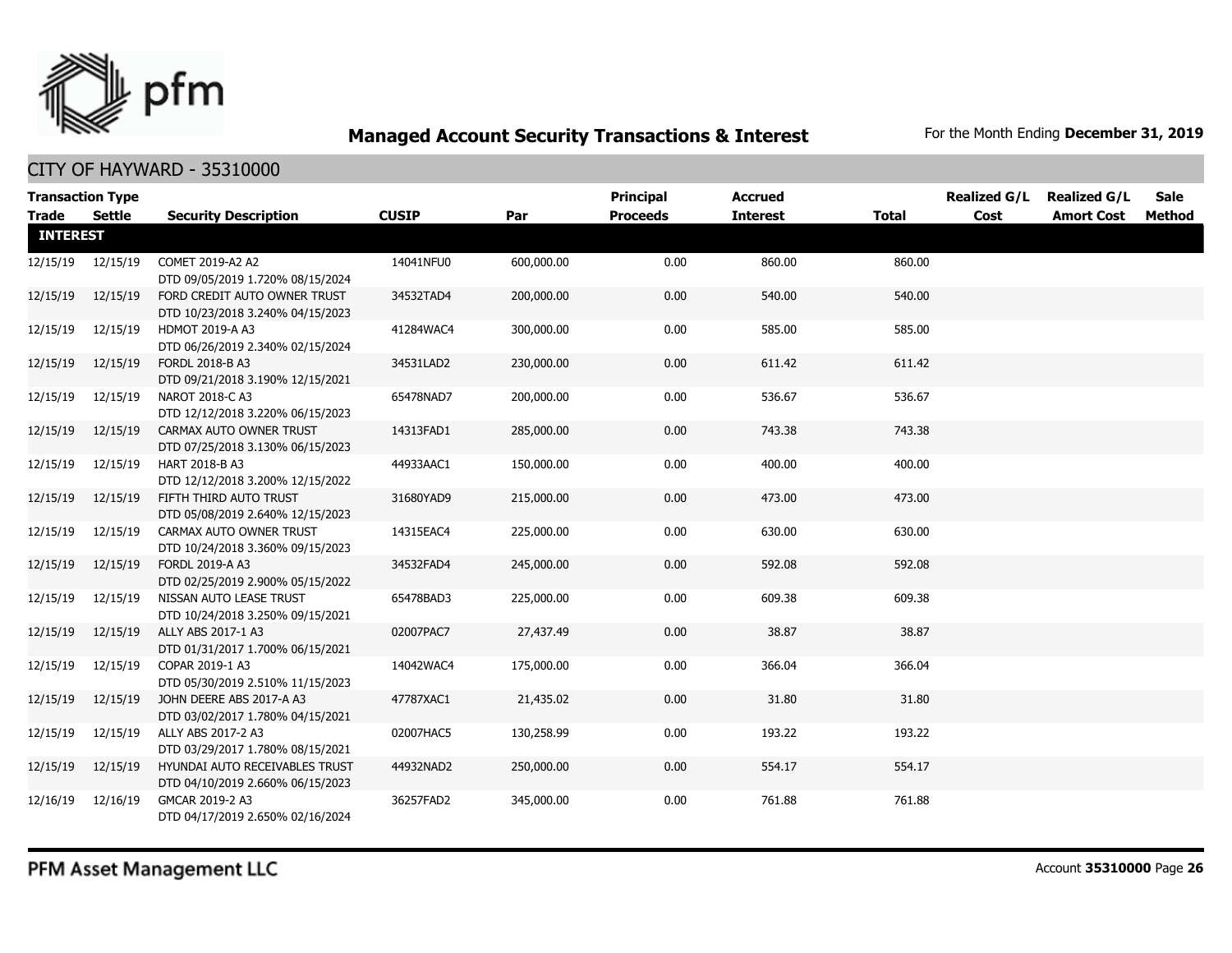

|                 | <b>Transaction Type</b>           |                                                                    |              |               | <b>Principal</b> | <b>Accrued</b>  |              | <b>Realized G/L</b> | <b>Realized G/L</b> | Sale          |
|-----------------|-----------------------------------|--------------------------------------------------------------------|--------------|---------------|------------------|-----------------|--------------|---------------------|---------------------|---------------|
| <b>Trade</b>    | <b>Settle</b>                     | <b>Security Description</b>                                        | <b>CUSIP</b> | Par           | <b>Proceeds</b>  | <b>Interest</b> | <b>Total</b> | Cost                | <b>Amort Cost</b>   | <b>Method</b> |
| <b>INTEREST</b> |                                   |                                                                    |              |               |                  |                 |              |                     |                     |               |
| 12/18/19        | 12/18/19                          | HAROT 2019-1 A3<br>DTD 02/27/2019 2.830% 03/20/2023                | 43814WAC9    | 170,000.00    | 0.00             | 400.92          | 400.92       |                     |                     |               |
| 12/18/19        | 12/18/19                          | JPMORGAN CHASE & CO CORP NOTES<br>DTD 06/18/2018 3.514% 06/18/2022 | 46647PAS5    | 600,000.00    | 0.00             | 10,542.00       | 10,542.00    |                     |                     |               |
| 12/20/19        | 12/20/19                          | GMALT 2018-3 A3<br>DTD 09/26/2018 3.180% 06/20/2021                | 36256GAD1    | 170,000.00    | 0.00             | 450.50          | 450.50       |                     |                     |               |
| 12/20/19        | 12/20/19                          | GMALT 2019-1 A3<br>DTD 02/21/2019 2.980% 12/20/2021                | 36256UAD0    | 200,000.00    | 0.00             | 496.67          | 496.67       |                     |                     |               |
| 12/20/19        | 12/20/19                          | BMWLT 2018-1 A3<br>DTD 10/17/2018 3.260% 07/20/2021                | 05586CAC8    | 125,000.00    | 0.00             | 339.58          | 339.58       |                     |                     |               |
| 12/20/19        | 12/20/19                          | <b>VWALT 2019-A A3</b><br>DTD 10/04/2019 1.990% 11/21/2022         | 92867XAD8    | 300,000.00    | 0.00             | 497.50          | 497.50       |                     |                     |               |
| 12/22/19        | 12/22/19                          | <b>FANNIE MAE NOTES</b><br>DTD 06/25/2018 2.750% 06/22/2021        | 3135G0U35    | 1,745,000.00  | 0.00             | 23,993.75       | 23,993.75    |                     |                     |               |
| 12/27/19        | 12/27/19                          | AMERICAN HONDA FINANCE<br>DTD 06/27/2019 2.200% 06/27/2022         | 02665WCY5    | 600,000.00    | 0.00             | 6,600.00        | 6,600.00     |                     |                     |               |
| 12/31/19        | 12/31/19                          | <b>US TREASURY NOTES</b><br>DTD 06/30/2014 2.125% 06/30/2021       | 912828WR7    | 1,500,000.00  | 0.00             | 15,937.50       | 15,937.50    |                     |                     |               |
|                 | <b>Transaction Type Sub-Total</b> |                                                                    |              | 27,252,709.52 | 0.00             | 149,409.28      | 149,409.28   |                     |                     |               |
| <b>PAYDOWNS</b> |                                   |                                                                    |              |               |                  |                 |              |                     |                     |               |
| 12/01/19        | 12/15/19                          | FREDDIE MAC SERIES 4459 NB<br>DTD 04/01/2015 4.500% 01/01/2020     | 3137BHU39    | 23.94         | 23.94            | 0.00            | 23.94        | (1.16)              | 0.00                |               |
| 12/01/19        | 12/25/19                          | <b>FANNIEMAE-ACES</b><br>DTD 02/01/2013 2.509% 11/25/2022          | 3136ACGJ4    | 2,472.66      | 2,472.66         | 0.00            | 2,472.66     | (30.52)             | 0.00                |               |
| 12/01/19        | 12/25/19                          | FHMS KJ27 A1<br>DTD 11/01/2019 2.092% 07/25/2024                   | 3137FQ3V3    | 990.24        | 990.24           | 0.00            | 990.24       | 0.02                | 0.00                |               |
| 12/01/19        | 12/25/19                          | FHMS K006 A2<br>DTD 04/01/2010 4.251% 01/25/2020                   | 31398VJ98    | 212,470.50    | 212,470.50       | 0.00            | 212,470.50   | (4,315.81)          | 0.00                |               |
| 12/01/19        | 12/25/19                          | FHMS K023 A1<br>DTD 12/01/2012 1.583% 04/25/2022                   | 3137AWQG3    | 11,014.69     | 11,014.69        | 0.00            | 11,014.69    | 278.38              | 0.00                |               |
| 12/01/19        | 12/25/19                          | FHMS K023 A1<br>DTD 12/01/2012 1.583% 04/25/2022                   | 3137AWQG3    | 22,641.30     | 22,641.30        | 0.00            | 22,641.30    | 495.28              | 0.00                |               |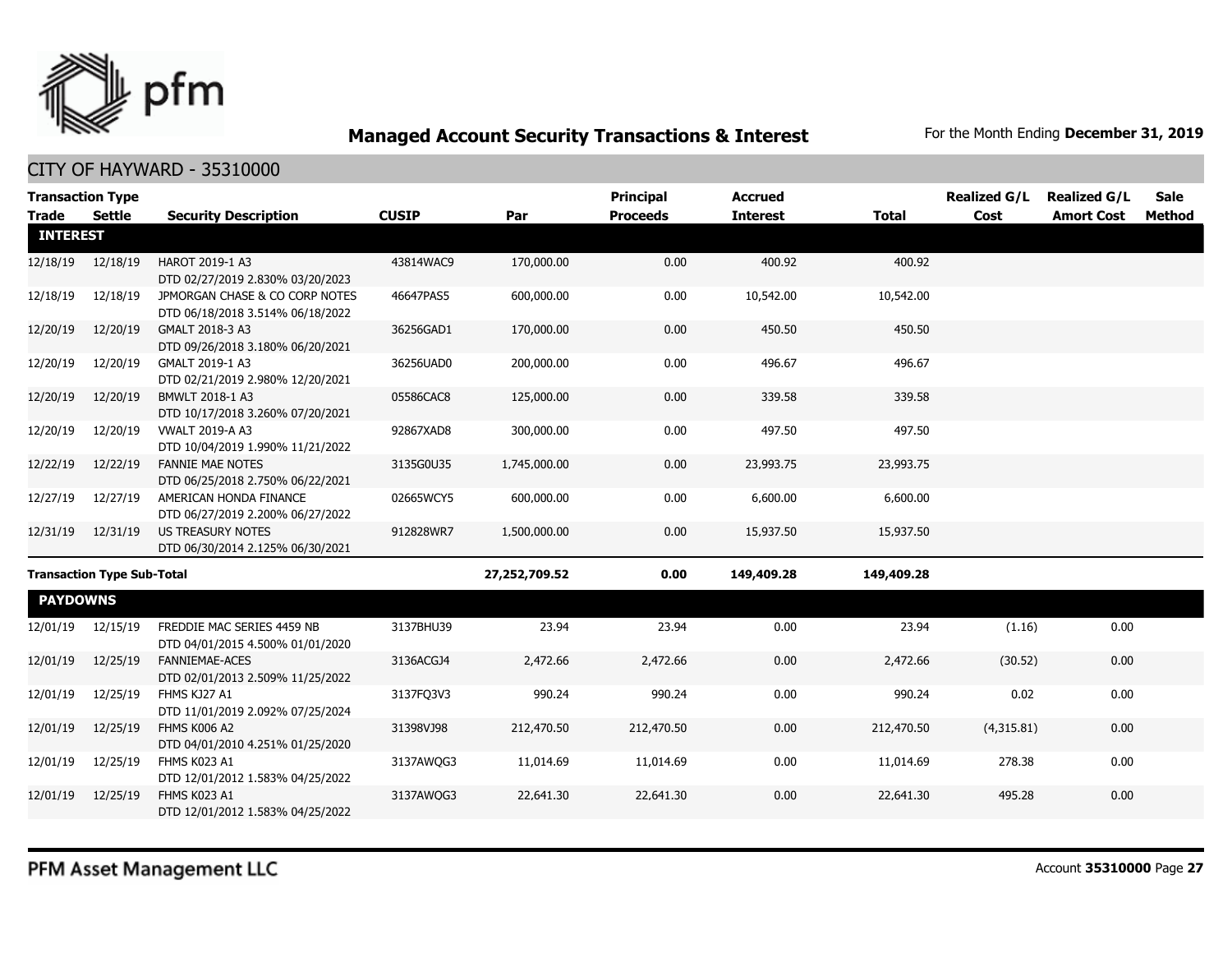

| <b>Transaction Type</b> |                                   |                                                                                 |              |              | <b>Principal</b> | <b>Accrued</b>  |              | <b>Realized G/L</b> | <b>Realized G/L</b> | <b>Sale</b> |
|-------------------------|-----------------------------------|---------------------------------------------------------------------------------|--------------|--------------|------------------|-----------------|--------------|---------------------|---------------------|-------------|
| <b>Trade</b>            | <b>Settle</b>                     | <b>Security Description</b>                                                     | <b>CUSIP</b> | Par          | <b>Proceeds</b>  | <b>Interest</b> | <b>Total</b> | Cost                | <b>Amort Cost</b>   | Method      |
| <b>PAYDOWNS</b>         |                                   |                                                                                 |              |              |                  |                 |              |                     |                     |             |
| 12/01/19                | 12/25/19                          | FHMS K019 A2<br>DTD 08/01/2012 2.272% 03/25/2022                                | 3137ASNJ9    | 1,512.38     | 1,512.38         | 0.00            | 1,512.38     | 11.17               | 0.00                |             |
| 12/01/19                | 12/25/19                          | FHMS KP05 A<br>DTD 12/01/2018 3.203% 07/01/2023                                 | 3137FKK39    | 26,868.99    | 26,868.99        | 0.00            | 26,868.99    | 0.08                | 0.00                |             |
| 12/01/19                | 12/25/19                          | FHMS K023 A1<br>DTD 12/01/2012 1.583% 04/25/2022                                | 3137AWQG3    | 2,508.90     | 2,508.90         | 0.00            | 2,508.90     | 54.49               | 0.00                |             |
| 12/01/19                | 12/25/19                          | FHMS KJ23 A1<br>DTD 12/01/2018 3.174% 03/01/2022                                | 3137FKK70    | 82,391.25    | 82,391.25        | 0.00            | 82,391.25    | 0.66                | 0.00                |             |
| 12/01/19                | 12/25/19                          | <b>FHMS K714 A2</b><br>DTD 01/01/2014 3.034% 10/25/2020                         | 3137B6ZM6    | 1,675.70     | 1,675.70         | 0.00            | 1,675.70     | (46.54)             | 0.00                |             |
| 12/01/19                | 12/25/19                          | FNA 2013-M7 A2<br>DTD 05/01/2013 2.280% 12/25/2022                              | 3136AEGQ4    | 798.54       | 798.54           | 0.00            | 798.54       | (4.98)              | 0.00                |             |
| 12/01/19                | 12/25/19                          | FNA 2013-M7 A2<br>DTD 05/01/2013 2.280% 12/25/2022                              | 3136AEGO4    | 1,057.89     | 1,057.89         | 0.00            | 1,057.89     | (13.86)             | 0.00                |             |
| 12/01/19                | 12/25/19                          | <b>FHMS J22F A1</b><br>DTD 11/01/2018 3.454% 05/25/2023                         | 3137FJYA1    | 2,840.79     | 2,840.79         | 0.00            | 2,840.79     | 0.08                | 0.00                |             |
| 12/01/19                | 12/25/19                          | FHLMC SERIES K013 A1<br>DTD 05/01/2011 2.902% 08/25/2020                        | 3137AA4V2    | 24,927.25    | 24,927.25        | 0.00            | 24,927.25    | (474.20)            | 0.00                |             |
| 12/01/19                | 12/25/19                          | <b>FHMS K720 A1</b><br>DTD 11/01/2015 2.316% 11/25/2021                         | 3137BLUQ9    | 9,318.84     | 9,318.84         | 0.00            | 9,318.84     | (25.48)             | 0.00                |             |
| 12/01/19                | 12/25/19                          | FNA 2018-M5 A2<br>DTD 04/01/2018 3.560% 09/25/2021                              | 3136B1XP4    | 18,902.28    | 18,902.28        | 0.00            | 18,902.28    | (375.99)            | 0.00                |             |
| 12/15/19                | 12/15/19                          | JOHN DEERE ABS 2017-A A3<br>DTD 03/02/2017 1.780% 04/15/2021                    | 47787XAC1    | 5,002.57     | 5,002.57         | 0.00            | 5,002.57     | 0.71                | 0.00                |             |
| 12/15/19                | 12/15/19                          | ALLY ABS 2017-2 A3<br>DTD 03/29/2017 1.780% 08/15/2021                          | 02007HAC5    | 19,117.61    | 19,117.61        | 0.00            | 19,117.61    | 2.25                | 0.00                |             |
| 12/15/19                | 12/15/19                          | ALLY ABS 2017-1 A3<br>DTD 01/31/2017 1.700% 06/15/2021                          | 02007PAC7    | 5,039.99     | 5,039.99         | 0.00            | 5,039.99     | 0.44                | 0.00                |             |
|                         | <b>Transaction Type Sub-Total</b> |                                                                                 |              |              | 451,576.31       | 0.00            | 451,576.31   | (4,444.98)          | 0.00                |             |
| <b>SELL</b>             |                                   |                                                                                 |              |              |                  |                 |              |                     |                     |             |
| 12/02/19                | 12/04/19                          | INTL BANK OF RECONSTRUCTION AND<br>DEV NOTE<br>DTD 09/19/2017 1.561% 09/12/2020 | 45905UP32    | 1,225,000.00 | 1,223,591.25     | 4,355.62        | 1,227,946.87 | 1,531.25            | (633.34)            | <b>FIFO</b> |